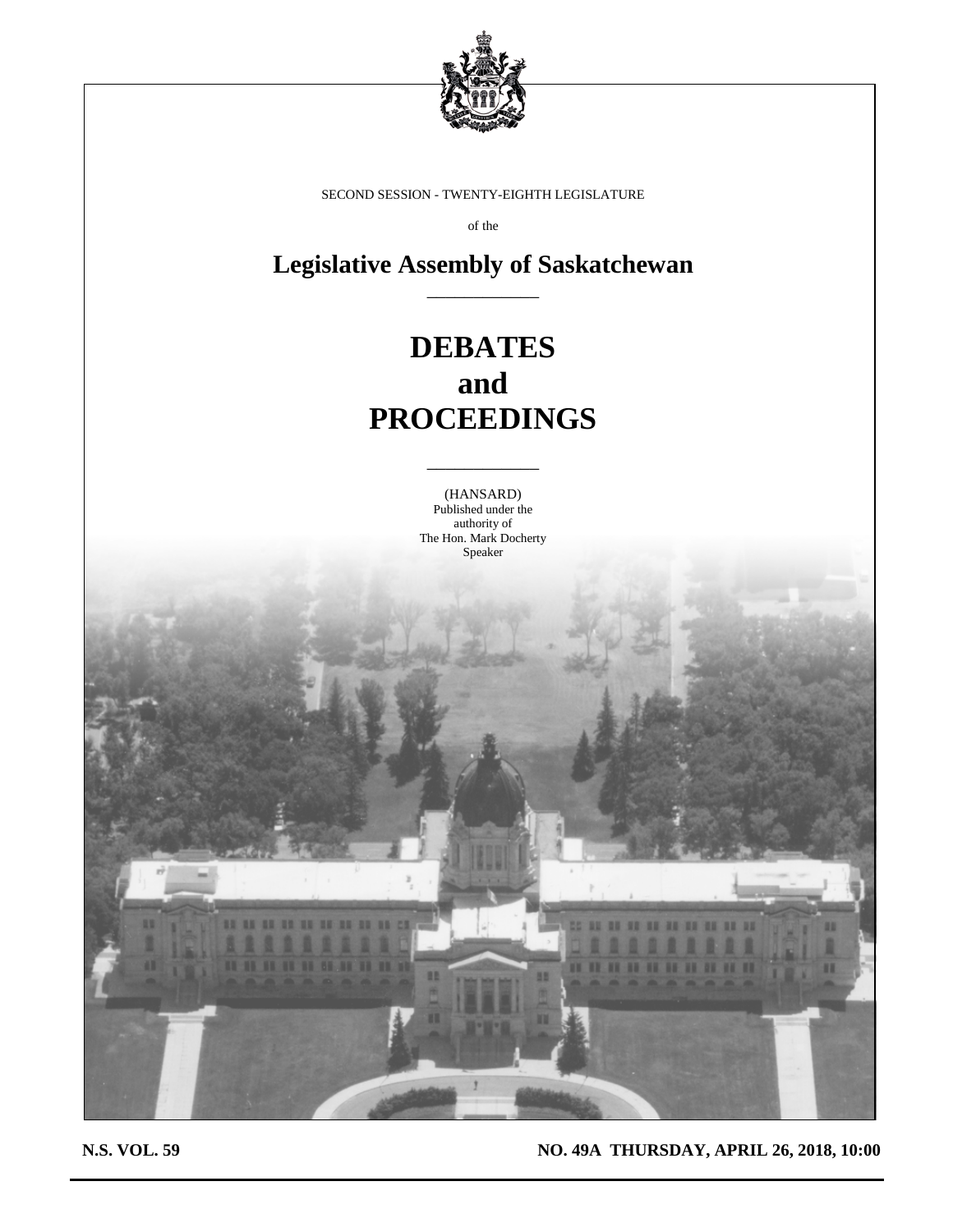## **MEMBERS OF THE LEGISLATIVE ASSEMBLY OF SASKATCHEWAN 2nd Session — 28th Legislature**

**Speaker** — Hon. Mark Docherty **Premier** — Hon. Scott Moe **Leader of the Opposition** — Ryan Meili

**Beaudry-Mellor**, Hon. Tina — Regina University (SP) **Beck**, Carla — Regina Lakeview (NDP) **Belanger**, Buckley — Athabasca (NDP) **Bonk**, Steven — Moosomin (SP) **Bradshaw**, Fred — Carrot River Valley (SP) **Brkich**, Hon. Greg — Arm River (SP) **Buckingham**, David — Saskatoon Westview (SP) **Carr**, Lori — Estevan (SP) **Chartier**, Danielle — Saskatoon Riversdale (NDP) **Cheveldayoff**, Hon. Ken — Saskatoon Willowgrove (SP) **Cox**, Herb — The Battlefords (SP) **D'Autremont**, Dan — Cannington (SP) **Dennis**, Terry — Canora-Pelly (SP) **Docherty**, Hon. Mark — Regina Coronation Park (SP) **Doke**, Larry — Cut Knife-Turtleford (SP) **Duncan**, Hon. Dustin — Weyburn-Big Muddy (SP) **Eyre**, Hon. Bronwyn — Saskatoon Stonebridge-Dakota (SP) **Fiaz**, Muhammad — Regina Pasqua (SP) **Forbes**, David — Saskatoon Centre (NDP) **Francis**, Ken — Kindersley (SP) **Goudy**, Todd — Melfort (SP) **Hargrave**, Hon. Joe — Prince Albert Carlton (SP) **Harpauer**, Hon. Donna — Humboldt-Watrous (SP) **Harrison**, Hon. Jeremy — Meadow Lake (SP) **Hart**, Glen — Last Mountain-Touchwood (SP) **Heppner**, Nancy — Martensville-Warman (SP) **Hindley**, Everett — Swift Current (SP) **Kaeding**, Hon. Warren — Melville-Saltcoats (SP) **Kirsch**, Delbert — Batoche (SP) **Lambert**, Lisa — Saskatoon Churchill-Wildwood (SP)

**Lawrence**, Greg — Moose Jaw Wakamow (SP) **Makowsky**, Hon. Gene — Regina Gardiner Park (SP) **Marit**, Hon. David — Wood River (SP) **McCall**, Warren — Regina Elphinstone-Centre (NDP) **McMorris**, Don — Indian Head-Milestone (SP) **Meili**, Ryan — Saskatoon Meewasin (NDP) **Merriman**, Hon. Paul — Saskatoon Silverspring-Sutherland (SP) **Michelson**, Warren — Moose Jaw North (SP) **Moe**, Hon. Scott — Rosthern-Shellbrook (SP) **Morgan**, Hon. Don — Saskatoon Southeast (SP) **Mowat**, Vicki — Saskatoon Fairview (NDP) **Nerlien**, Hugh — Kelvington-Wadena (SP) **Olauson**, Eric — Saskatoon University (SP) **Ottenbreit**, Hon. Greg — Yorkton (SP) **Rancourt**, Nicole — Prince Albert Northcote (NDP) **Reiter**, Hon. Jim — Rosetown-Elrose (SP) **Ross**, Laura — Regina Rochdale (SP) **Sarauer**, Nicole — Regina Douglas Park (NDP) **Sproule**, Cathy — Saskatoon Nutana (NDP) **Steele**, Doug — Cypress Hills (SP) **Steinley**, Warren — Regina Walsh Acres (SP) **Stewart**, Hon. Lyle — Lumsden-Morse (SP) **Tell**, Hon. Christine — Regina Wascana Plains (SP) **Tochor**, Corey — Saskatoon Eastview (SP) **Vermette**, Doyle — Cumberland (NDP) **Weekes**, Randy — Biggar-Sask Valley (SP) **Wilson**, Hon. Nadine — Saskatchewan Rivers (SP) **Wotherspoon**, Trent — Regina Rosemont (NDP) **Wyant**, Hon. Gordon — Saskatoon Northwest (SP) **Young**, Colleen — Lloydminster (SP)

Vacant — Regina Northeast

**Party Standings:** Saskatchewan Party (SP) — 48; New Democratic Party (NDP) — 12; Vacant — 1

**Clerks-at-the-Table Clerk** — Gregory A. Putz **Law Clerk & Parliamentary Counsel** — Kenneth S. Ring, Q.C. **Hansard on the Internet** 

**Principal Clerk** — Iris Lang *Hansard* and other documents of the **Clerk Assistant** — Kathy Burianyk **Legislative Assembly are available** Legislative Assembly are available within hours after each sitting. **Sergeant-at-Arms** — Terry Quinn http://www.legassembly.sk.ca/legislative-business/legislative-calendar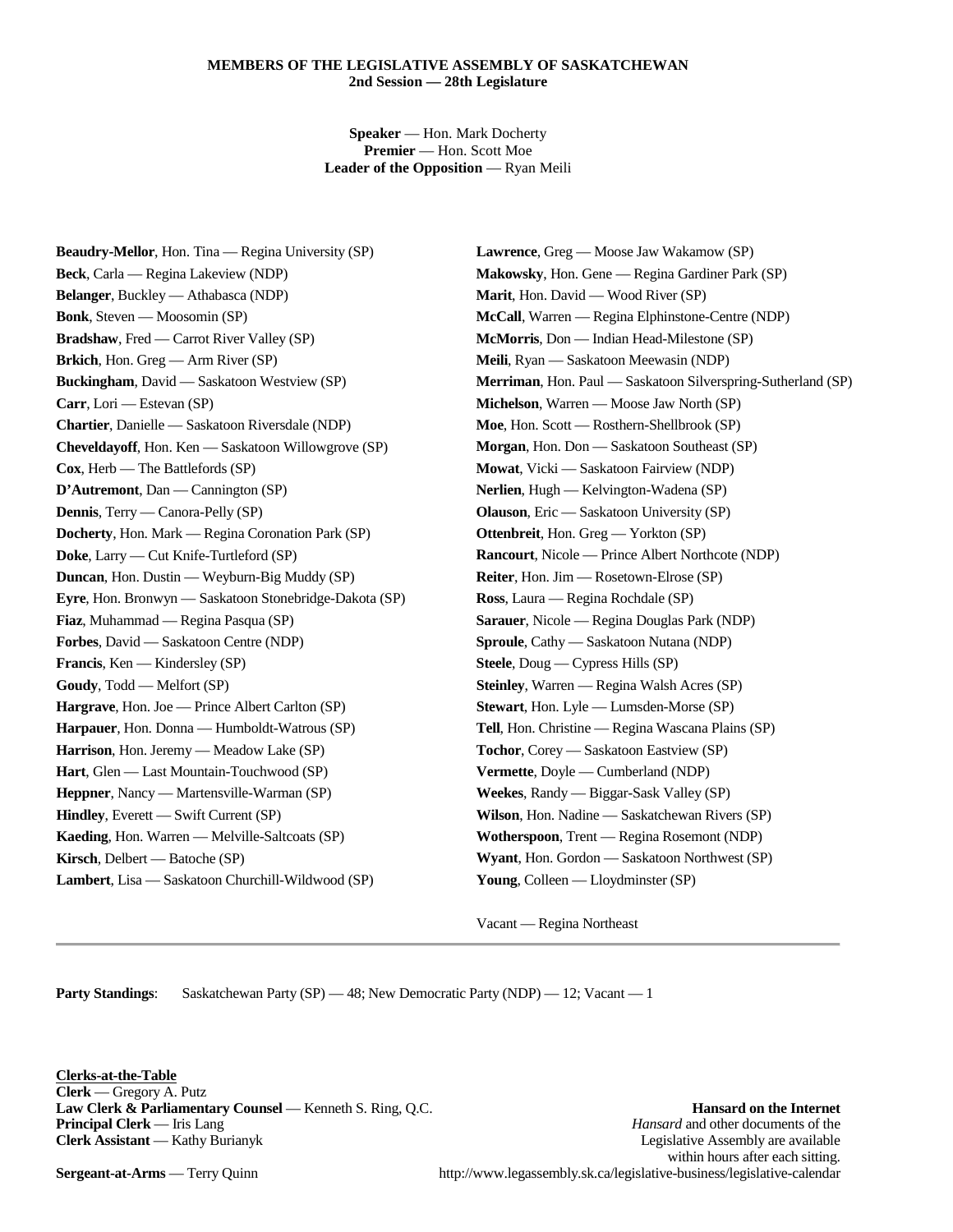[The Assembly met at 10:00.]

[Prayers]

**The Speaker**: — I recognize the Minister of Justice.

**Hon. Mr. Morgan**: — Mr. Speaker, I would ask for leave to make a statement regarding the National Day of Mourning for workers killed or injured on the job.

**The Speaker**: — The minister's asked for leave. Is leave granted?

**Some Hon. Members**: — Agreed.

**The Speaker**: — I recognize the minister.

## **COMMEMORATIVE STATEMENTS**

#### **National Day of Mourning**

**Hon. Mr. Morgan**: — Mr. Speaker, as part of this, the member for Prince Albert Northcote will be making part of the reading in of the names, and then I will complete it afterwards, with leave of course.

Mr. Speaker, Saturday, April 28th is the National Day of Mourning for workers killed or injured on the job. We will also be thinking of the family members left behind by those who lost their lives. And on that day, our thoughts will be with those who are dealing with workplace injuries or illnesses. The flags at the legislature will fly at half-mast, and throughout Saskatchewan and the rest of Canada many of us will attend vigils, lay wreaths, or light candles to honour workers killed or injured on the job.

Mr. Speaker, we should not limit ourselves to just one day to reflect on how workplace injuries, illness, and fatalities impact individuals, families, communities, and our province. We need to honour the memories of those we have lost by making a daily commitment to keeping ourselves and each other safe in our homes, communities, and workplaces every day. I call upon my colleagues in the House and everyone in the province to commit to doing just that.

This May marks the 10th anniversary of Mission: Zero. Our goal is zero injuries, zero fatalities, zero suffering. Mr. Speaker, we are making progress. We have seen steady improvement in injury numbers in the province, and our rates are declining faster than in other jurisdictions. However, it is frustrating to see that people continue to suffer due to a lack of compliance with occupational health and safety regulations and without adopting best practices.

Mr. Speaker, last year WCB [Workers' Compensation Board] reported 27 workplace-related deaths in the province. Many of these were caused by exposure to substances such as asbestos many years ago. We have learned from their suffering and have taken measures to protect workers from such exposure. We need to learn from each injury and fatality to ensure that there is no more needless suffering. The only acceptable number of workplace injuries and fatalities is zero.

Mr. Speaker, I would ask that all members please rise while we read the names of those who have lost their lives:

| Jesse Hoehn     | Clifford McCoy          |
|-----------------|-------------------------|
| Michel Ouimet   | Murray Workman          |
| Keith Stieb     | <b>Randy Steininger</b> |
| Troy Lucyk      | Wayne Suidak            |
| Ted Bielecki    | Dale McIntyre           |
| Luc Charbonneau | Thomas McPherson        |
| Wyatt Evans     | Gordon Watson           |
|                 |                         |

Mr. Speaker, the member opposite will read the next 13 names.

#### **Ms. Rancourt**: —

| Budd John Aldred |
|------------------|
| Sukhwinder Singh |
| Sidney Quibell   |
| Melissa Heins    |
| Joseph Smyrski   |
| Wanda Nesbitt    |
|                  |
|                  |

**Hon. Mr. Morgan**: — Mr. Speaker, I would also make mention of the victims of the Humboldt bus tragedy that cut short 16 lives. Also not included among the names we read were the workers who lost their lives working on Saskatchewan farms and ranches each year.

On behalf of the Government of Saskatchewan, I offer our sincere condolences to everyone who has lost someone. Our thoughts are also with the workers who have suffered injuries or illnesses because of their jobs.

I would now ask, Mr. Speaker, that we observe a moment of silence to commemorate the Day of Mourning.

[The Assembly observed a moment of silence.]

**Hon. Mr. Morgan**: — Thank you, Mr. Speaker.

#### **TABLING OF REPORTS**

**The Speaker**: — I'd like to table two reports. The first one I've got is, in accordance with section 23(1) of *The Public Interest Disclosure Act*, the Public Interest Disclosure Commissioner annual report 2017, submitted by Mary McFadyen. I've also got *The Ombudsman Act*, subsection 38(1), *The Ombudsman Act, 2012*, and we're submitting the Ombudsman Saskatchewan annual report 2017.

#### **ROUTINE PROCEEDINGS**

### **INTRODUCTION OF GUESTS**

**The Speaker**: — And I will start by recognizing we've got two guests sitting in the Speaker's gallery. We've actually got the Ombudsman with us, so Mary McFadyen, the Ombudsman and Public Interest Disclosure Commissioner; and with her is Leila Dueck, the director of communications. I look forward to reading your report. Welcome to your legislature. And I'd ask all members to join me in welcoming them to their legislature.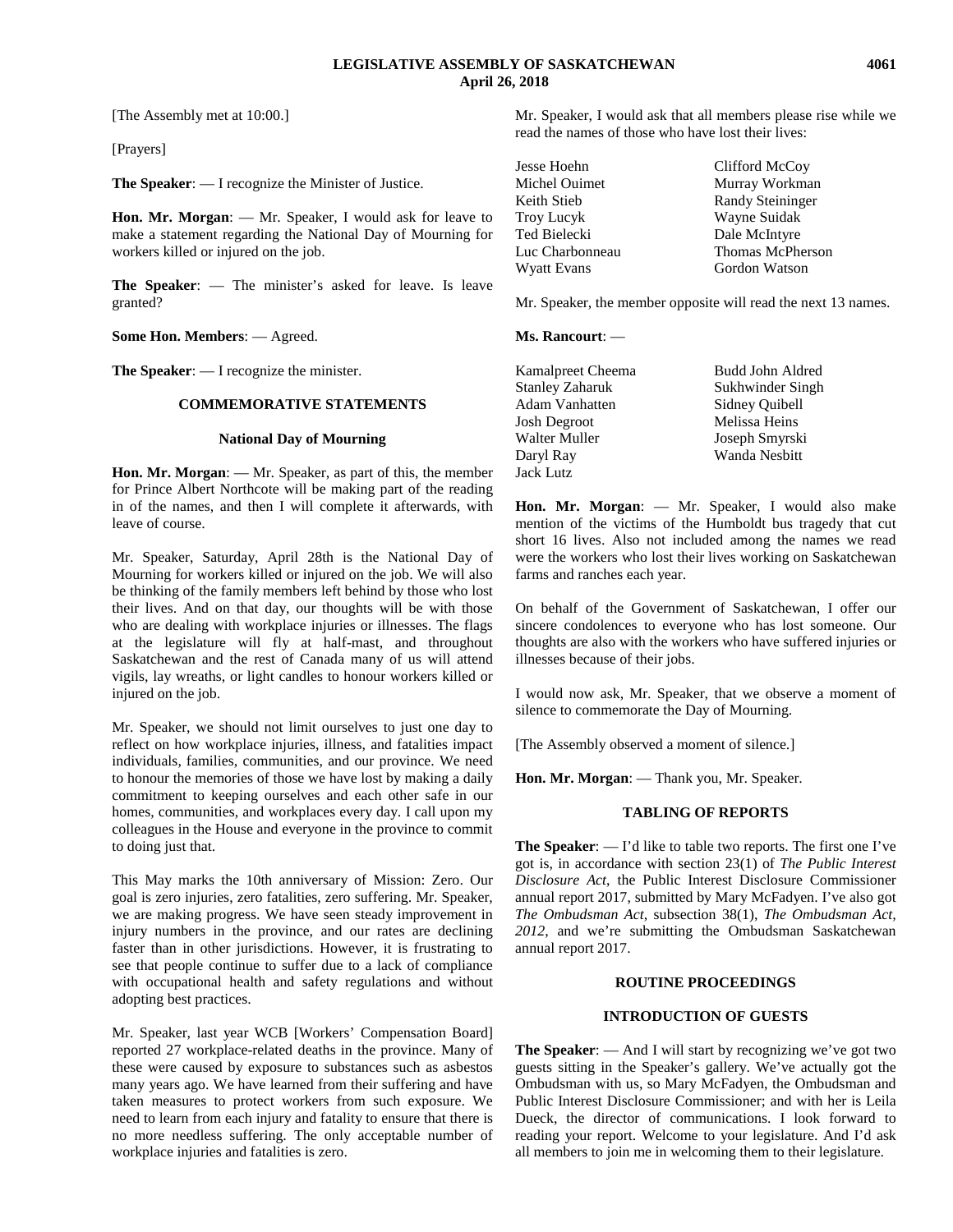I recognize the Minister of the Environment.

**Hon. Mr. Duncan**: — Thank you very much, Mr. Speaker. Mr. Speaker, to you and through you to all members of the Legislative Assembly, I have several guests that I'd like to introduce this morning.

First of all, with us from the Saskatchewan Wildlife Federation is Heath Dreger, the president of the federation; as well as Darrell Crabbe, the executive director. And they're joined in the gallery by Ministry of Environment officials Chuck Lees and Jeanette Pepper. They are here in the House to celebrate the launch of the game management plan, which we will hear about a little bit later in a member's statement.

And I'd like to take this opportunity to give my thanks to the Saskatchewan Wildlife Federation for their expertise and their support in developing this plan. So I would ask that all members would join with me in welcoming them to their Legislative Assembly.

Mr. Speaker, while I'm on my feet, I'd also like to introduce, seated in your gallery, Todd Myers. He's the director of the Center for the Environment at Washington Policy Center, and he's joined by Todd MacKay, the Prairie director of the Canadian Taxpayers Federation. Mr. Speaker, these two individuals understand the harmful impact of a carbon tax, that it would have on the provincial economy while not producing environmental benefit. I look forward to meeting with them later today. And I would ask all members to help me in welcoming them to the Saskatchewan Legislative Assembly.

**The Speaker**: — I recognize the member for Saskatoon Centre.

**Mr. Forbes**: — Thank you very much, Mr. Speaker. I'd like to join in with the minister in welcoming his guests to the legislature. It's a couple of very important topics that they're dealing with the carbon issue that's in front of us right now.

As well I wanted to say a special hello to the folks in the Wildlife Federation. I can just see Darrell over top of the clock there. He's been a real fixture with the Wildlife Federation for many, many years. Really good stewardship of our wildlife here in Saskatchewan in all the kind of things the Wildlife Federation does, and the president, Heath, as well, and the folks from the ministry. So I'd ask all members to join in welcoming them to their legislature. Thank you.

## **PRESENTING PETITIONS**

**The Speaker**: — I recognize the member for Regina Lakeview.

**Ms. Beck**: — Thank you, Mr. Speaker. I rise today to present a petition calling on the Saskatchewan government to stop the attacks on our kids' already-strained classrooms. Those who've signed this petition wish to draw our attention to some points: that the Sask Party cut \$54 million from our kids' classrooms in the devastating 2017-18 budget; that the 2018-19 budget only restores a fraction of last year's devastating \$54 million cut to classrooms; that even though Saskatchewan Party is making us all pay more, our kids are actually getting less; and the Sask Party cuts means that students will lose much needed support in their classrooms, including programs to help children with special needs.

I'll read the prayer:

We, in the prayer that reads as follows, respectfully request that the Legislative Assembly of Saskatchewan call upon the government to fully restore cuts to our kids' classrooms and stop making families, teachers, and everyone who works to support our education system pay the price for the Sask Party's mismanagement.

Mr. Speaker, those who have signed the petition today reside in Regina. I do so present.

**The Speaker**: — I recognize the member for Kelvington-Wadena.

**Mr. Nerlien**: — Thank you, Mr. Speaker. I'm pleased to rise today to present another petition from citizens who are opposed to the federal government's decision to impose a carbon tax on the province of Saskatchewan.

I'd like to read the prayer:

We, in the prayer that reads as follows, respectfully request that the Legislative Assembly of Saskatchewan take the following action: to cause the Government of Saskatchewan to take the necessary steps to stop the federal government from imposing a carbon tax on the province.

Mr. Speaker, this petition is signed by citizens of Frontier, Eastend, Climax, Shaunavon, and Claydon. I do so present.

**The Speaker**: — I recognize the member for Regina Douglas Park.

**Ms. Sarauer**: — Thank you, Mr. Speaker. I rise today to present a petition calling for critical workplace supports for survivors of domestic violence. Mr. Speaker, Saskatchewan has the very dubious distinction of having the highest rate of intimate partner violence in all of the provinces in Canada, and we all know we must do much more to protect survivors of domestic violence.

For many who experience domestic violence, that violence will follow them to their workplace, which is why the signatories to this petition are calling for five days of paid leave and up to 17 weeks of unpaid leave be made available to workers who are survivors of domestic violence, and that critical workplace supports made available to survivors of domestic violence should also be made available to workers living with PTSD [post-traumatic stress disorder] as a result of domestic violence.

Mr. Speaker, this is what we call for in our private member's bill, Bill No. 609. It's the fourth time we've tabled these provisions in the House in the last two years. Although the government's picked up some other pieces of bills that we've put forward in private members' legislation, they have refused to pass this particular piece. It's time for them to step up, do the right thing, and pass that legislation.

I'd like to read the prayer: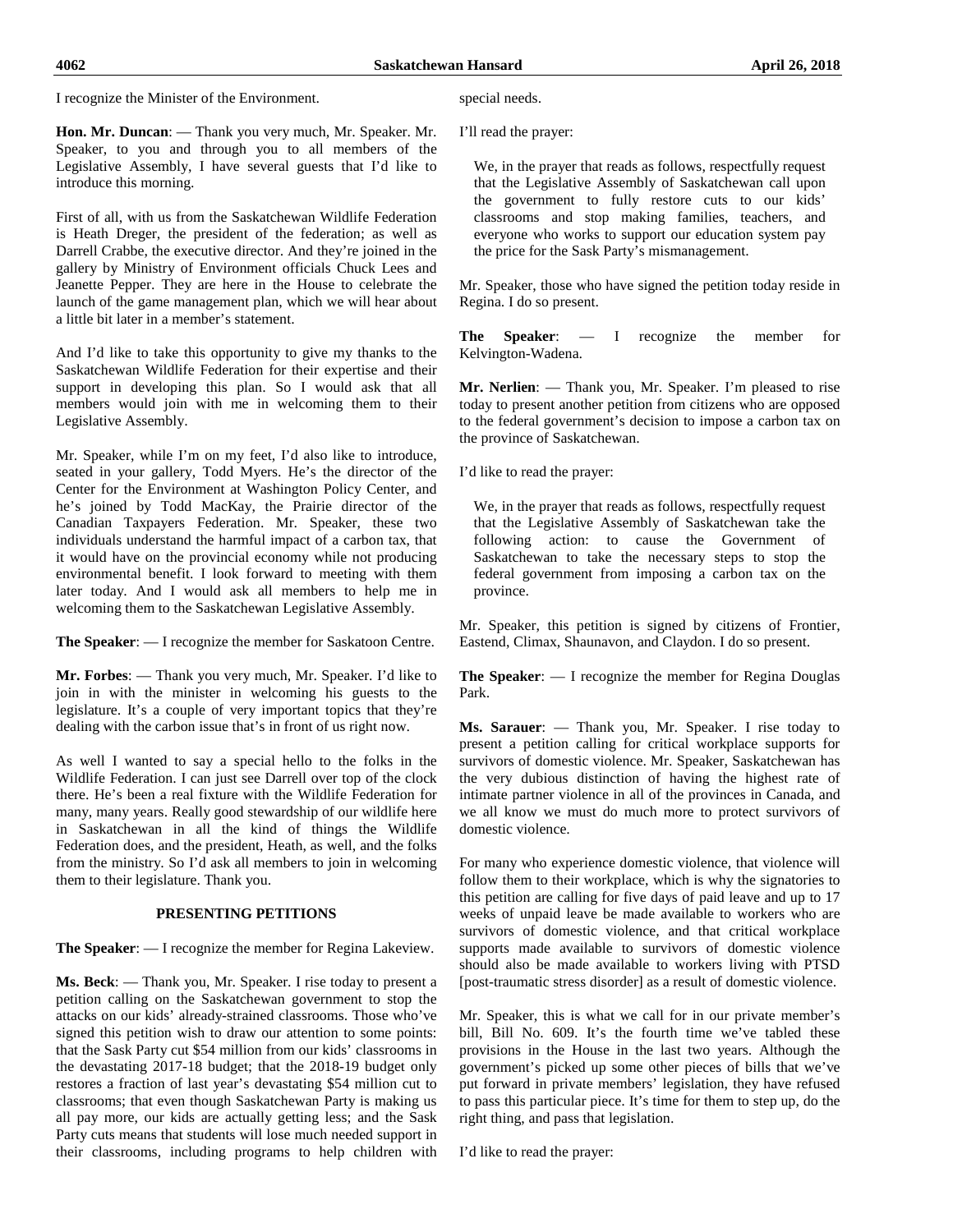We, in the prayer that reads as follows, respectfully request that the Legislative Assembly of Saskatchewan call upon the Sask Party to pass legislation to ensure critical supports in the workplace, including reasonable accommodation and paid and unpaid leave for survivors of domestic violence.

Mr. Speaker, the individuals signing this petition today come from Regina. I do so present.

**The Speaker**: — I recognize the member for Saskatoon Riversdale.

**Ms. Chartier**: — Thank you, Mr. Speaker. I am pleased to rise again today to present a petition calling for pharmacare here in Saskatchewan. The petitioners point out that Canada is the only country with a universal health care system that doesn't include prescription drug coverage, and this oversight ends up resulting in unnecessary illness and suffering and costs our country billions of dollars.

The petitioners point out that over 90 per cent of Canadians agree that we need a national pharmacare program, which makes total sense because one in five Canadians don't fill necessary prescriptions because the medications cost too much. And the petitioners point out that when we cover essential medications, we improve people's quality of life and save millions in downstream cost.

Mr. Speaker, I'd like to read the prayer:

We, in the prayer that reads as follows, respectfully request that the Legislative Assembly of Saskatchewan call on the Sask Party government to immediately support the establishment of universal pharmacare for Saskatchewan patients and advocate for a national pharmacare plan for all Canadians.

Mr. Speaker, this petition today is signed by citizens of Saskatoon. I so submit.

## **STATEMENTS BY MEMBERS**

**The Speaker**: — I recognize the member for Carrot River Valley.

#### **Nipawin Hawks Win Canalta Cup**

**Mr. Bradshaw**: — Thank you, Mr. Speaker. The Nipawin Hawks claimed the SJHL [Saskatchewan Junior Hockey League] Canalta Cup Tuesday night after defeating the Estevan Bruins by a score of 2-1 in game seven of a tightly contested series. Goals by team captain Carter Doerksen and Jake Tremblay, and fantastic goaltending by Declan Hobbs propelled the Hawks to this victory. Nipawin now moves on to compete in the ANAVET [Army, Navy & Air Force Veterans in Canada] Cup against the MJHL [Manitoba Junior Hockey League] champions, the Steinbach Pistons.

Mr. Speaker, the Hawks should not only be congratulated for their win, but praised for the way they have persevered since the tragic accident. Indeed we are proud of them for their hockey abilities, but even more for the way they have come together to help others and each other. After it was decided the SJHL playoffs would continue, the board of the Broncos said, "The power of healing is in the game."

[10:15]

After watching the Hawks claim this victory while wearing green helmets in honour of the Broncos, I know this is true. The players from Nipawin, Estevan, and all other teams in the SJHL have shown the world the best of what this province has to offer.

Mr. Speaker, I would ask that all members join me in congratulating the Nipawin Hawks and wishing them the best of luck in the upcoming series. Thank you, Mr. Speaker.

**The Speaker**: — I recognize the member for Prince Albert Northcote.

#### **Day of Mourning**

**Ms. Rancourt**: — Mr. Speaker, back in 1985 Saskatchewan became the first province to recognize April 28th as the international Day of Mourning for workers killed or injured at work. This is a time to remember those we have lost and those who were injured. It's also a time for us to all commit as members of the Assembly to do everything we can to improve safety and supports for workers.

In Saskatchewan we still have a long way to go when it comes to making sure everyone makes it home safe to their family at the end of their shift. We must work together to make sure everyone has what supports they need. Whether they work in a tower, a school, or a factory; whether they drive a dozer, a combine, or a taxi; whether they're a 40-year veteran or brand new on the job, workers are counting on us to ensure workplaces are safe and supports are in place when something does go wrong.

I ask all members to join with me in recognizing the international Day of Mourning, and in redoubling our efforts to end workplace-related deaths and injuries.

**The Speaker**: — I recognize the member from Cannington.

#### **Provincial Game Management Plan**

**Mr. D'Autremont**: — Thank you, Mr. Speaker. For the last three years, the Government of Saskatchewan has worked with stakeholders to develop a provincial game management plan. This plan will provide a framework to manage game species and their habitat, including pronghorn, upland game birds, moose, whitetail deer, mule deer, and elk, as well as wolves and bears.

Mr. Speaker, hunting is an important part of our heritage, culture, lifestyle, economy, and social traditions. Spending time outdoors provides opportunities to be with family and friends. The game management plan outlines key considerations to effectively manage wildlife in Saskatchewan. The plan includes an overview and identifies specific actions regarding hunting and trapping, and identifies game species harvest principles. Hunters and trappers will also need to consult the synopsis to ensure they are familiar with quotas and hunting dates.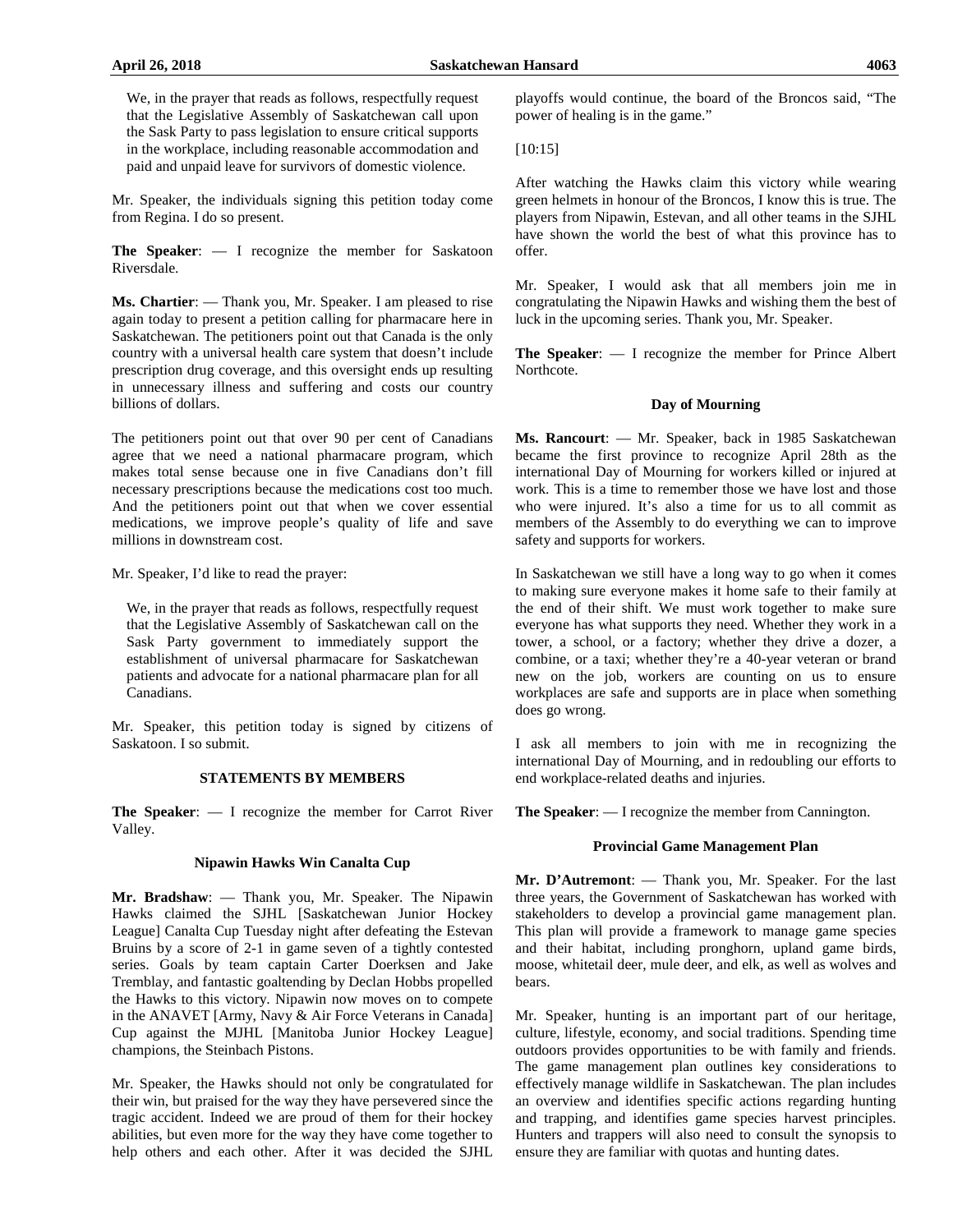Mr. Speaker, the game management plan has the support from a wide range of stakeholders. I wish to thank the Saskatchewan Wildlife Federation for their leadership role in promoting and supporting the development plan. I would also like to acknowledge the efforts of the Wildlife Advisory Committee. This committee represents the major wildlife conservation and landowner stakeholders in the province as well as the Federation of Sovereign Indigenous Nations and the Métis Nation-Saskatchewan.

We look forward to working together to make the implementation of the game management plan a success. And for those that are interested, fishing season starts on May 5th. Thank you.

**The Speaker**: — I recognize the member for Saskatoon Riversdale.

#### **Project Lifesaver Implemented in Saskatoon**

**Ms. Chartier**: — Thank you, Mr. Speaker. This past January, Saskatoon Search and Rescue launched Project Lifesaver in this city. Project Lifesaver first started in Virginia in 1999 as a community-based non-profit to help law enforcement, fire and rescue, and caregivers quickly locate individuals with cognitive disorders. It is now an international organization with similar agencies across the United States and in six provinces in Canada.

Mr. Speaker, Project Lifesaver uses radio frequency technology that has been proven to reduce the time in which it takes to locate individuals. Clients enrolled in Project Lifesaver wear a small transmitter on their wrist or ankle that emits an individualized frequency signal. When an enrolled client goes missing, the caregiver notifies the local police or Project Lifesaver agency, and a trained emergency team responds to the wanderer's area. Recovery times for Project Lifesaver agencies average 30 minutes, which is 95 per cent less time than standard operations without Project Lifesaver.

Saskatoon Search and Rescue saw the success other jurisdictions were having with Project Lifesaver and realized there was a need for this kind of tool here. Over the past four years, the search and rescue organization has averaged 15 to 20 calls for their involvement per year, and three-quarters of those calls involved individuals with cognitive disorders like Alzheimer's, dementia, and autism.

With the help of donors and professional volunteers, the new program is up and running, and on February 24th, 2018, Project Lifesaver Saskatoon signed up its first clients. Mr. Speaker, I would ask members to join me in congratulating Saskatoon Search and Rescue on implementing this program in Saskatoon and for doing this important work. Thank you.

**The Speaker**: — I recognize the member for Cut Knife-Turtleford.

#### **2018 Tony Cote Winter Games**

**Mr. Doke**: — Thank you, Mr. Speaker. Earlier this month, 3,800 young athletes along with their coaches, chaperones, parents, and supporters were in the heart of Treaty 6 Saskatoon for the 2018 Tony Cote Winter Games.

Mr. Speaker, this was the first year that the games have been honoured to use the name of Chief Tony Cote who led the Cote First Nation in 1974 when the first province-wide games were held. It was Tony's dream to create a venue for young First Nations athletes to compete provincially in their sport. The games were initially created for youth 14 years and under, and now it extends to 20 years and under.

Mr. Speaker, the Winter Games draws in nearly 10,000 people annually. Therefore, no reserve has the capacity to host all the sports and the teams that show up, so they are held in Saskatoon. A tradition of the games is that former successful athletes are present to act as role models for the attending youth. Three role models attending this year include basketball player, Michael Linklater; volleyball player, Savannah Walking Bear; and Olympian and member of the Canadian women's hockey team, Brigette Lacquette attended the game as an ambassador.

Mr. Speaker, I'd also take this opportunity to congratulate my grandson who played for BATC [Battlefords Agency Tribal Chiefs] on the gold-winning bantam boys team. This young man possesses soft hands like his grandpa, which got him many goals, and he also possesses a temper like his grandmother that got him many trips to the penalty box.

Mr. Speaker, I ask all members to join with me in commending the organizers, participants, and the supporters of this successful and inspirational event. Thank you.

**The Speaker**: — I recognize the member for Saskatoon Churchill-Wildwood.

#### **2017 Saskatoon Citizen of the Year**

**Ms. Lambert**: — Thank you, Mr. Speaker. Congratulations to Hugo Alvarado as the recipient of the 2017 CTV [Canadian Television Network Ltd.] Saskatoon Citizen of the Year. I was pleased to congratulate Hugo in person at the CTV Saskatoon luncheon held on March 29th.

Hugo was born in Chile, and while attending high school in Santiago, he became very interested in painting and sculpting. Mr. Speaker, instead of pursuing art, Hugo became a civil servant after high school. Hugo was serving during the very dangerous military coup of 1973. He faced prison time in Chile, fighting for what his community needed: medicare, free education, and a better life for all. After being released, Hugo came to Canada in exile in 1976, and when asked by the embassy where he would like to go, he pointed to the middle of a Canadian map and chose Saskatoon.

Facing many obstacles in his first years in Canada, Hugo decided to return to art. He has lived in his home in the Holliston neighbourhood in my constituency for more than 20 years and has evolved from a young Chilean artist who came to this city with nothing, to one of the most recognized artists in Canada.

Hugo has given back to his community through art auctions in support of the Saskatoon Food Bank & Learning Centre, the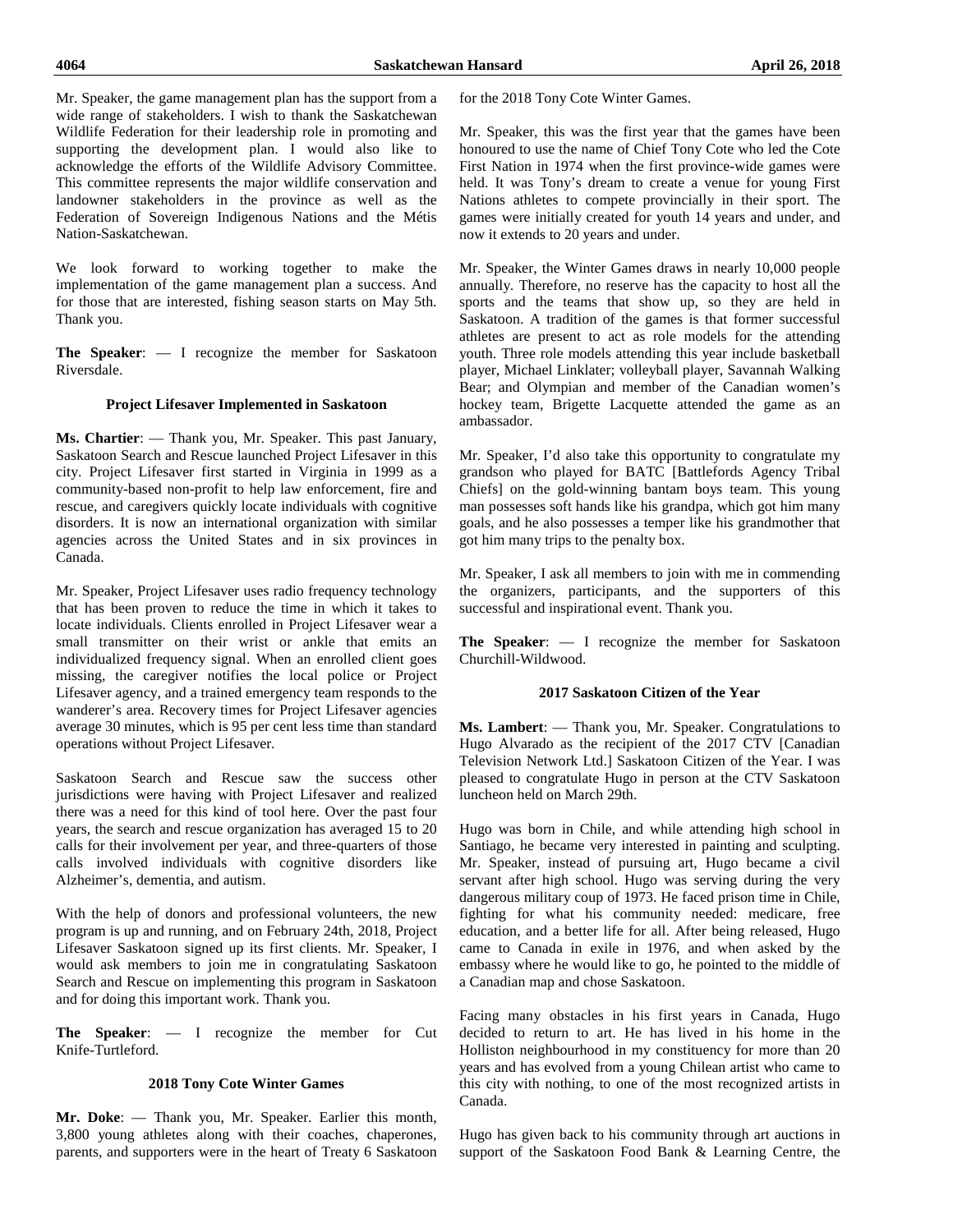Saskatoon Crisis Nursery, the Friendship Inn, and CHEP [Child Hunger and Education Program] Good Food.

Mr. Speaker, I ask all in this Assembly to please join me in congratulating Hugo Alvarado on winning the CTV Citizen of the Year. Thank you.

**The Speaker**: — I recognize the member for Martensville-Warman.

#### **Support for Government Position on Carbon Pricing**

**Ms. Heppner**: — Thank you, Mr. Speaker. As you know, yesterday our government announced the constitutional reference case regarding the federally imposed carbon tax to the Saskatchewan Court of Appeal. Mr. Speaker, already the support that we've heard is overwhelming: Saskatchewan Mining Association, Canadian Taxpayers Federation, Agricultural Producers Association, Canadian Federation of Independent Business, Western Canadian Wheat Growers Association, the Saskatchewan Association of Rural Municipalities, the Saskatchewan Heavy Construction Association, Mr. Speaker, and the list goes on.

Todd MacKay, CTF's [Canadian Taxpayers Federation] Prairie director, said, "Premier Moe's court challenge is an important opportunity to strip away the rhetoric and show the real hardship a carbon tax would impose on Saskatchewan families and businesses."

APAS [Agricultural Producers Association of Saskatchewan] president, Todd Lewis, said, and I quote, " Our members strongly believe that carbon taxes do not work for agriculture. The federal government have not been very clear on their understanding of this very basic agricultural economic reality."

CFIB [Canadian Federation of Independent Business] tweeted, "76 per cent of Saskatchewan small business oppose a carbon tax. Only 8 percent support. Pleased that the Saskatchewan government is challenging the federal government's ability to impose a costly carbon tax on the province."

Mr. Speaker, I hope the NDP [New Democratic Party] have been listening and understand how completely offside they are with the rest of this province. Mr. Speaker, it's clear that the people of Saskatchewan do not want a federally imposed carbon tax or an NDP carbon tax, and they support our government's actions.

Mr. Speaker, instead of waving the white flag, the NDP should really be standing up for Saskatchewan.

**The Speaker**: — Why is the member on her feet?

**Ms. Rancourt**: — Asking for leave to introduce guests.

**The Speaker**: — The member has asked leave to introduce guests. Is leave granted?

## **Some Hon. Members**: — Agreed.

**The Speaker**: — I recognize the member for Prince Albert Northcote.

#### **INTRODUCTION OF GUESTS**

**Ms. Rancourt**: — Thank you, Mr. Speaker. I want to recognize some members from the United Steelworkers union here. I believe they're the largest private-sector union. They're here today to recognize the Day of Mourning, and so I know many will be attending the events also planned across the province on Saturday and also here in Regina.

It's a really important time for us to remember workers who are injured or killed on the job and committing to keeping everybody safe. So I want to thank you for your strong voice, for all the advocating that you do for your members, but not only your members but all workers in Saskatchewan. So thank you.

And I also want to draw attention, I believe Wajid Ali is there as well. Thank you for coming today, Wajid. We know that you were personally affected, your family has been personally affected with workplace injury. And I just want you to be aware that thoughts and prayers are with your brother and your family.

And another family member there . . . Oh, Muhammad, you're here. Wonderful. Yes. Our thoughts and prayers are with you, you know, and your family. And we definitely keep this story close to our heart when we're thinking about making sure workplaces are safe in Saskatchewan.

And so I ask that all members of the Assembly welcome these guests to their Assembly. Thank you.

**The Speaker**: — I recognize the Minister of Justice.

**Hon. Mr. Morgan**: — Thank you, Mr. Speaker. I'd like to join with the member opposite on welcoming these individuals who came to the legislature today.

Mr. Speaker, as we heard earlier, workplace safety is and always should be of paramount importance to everybody in the workplace, but in particular I'd like to thank these people who most recently it has become very real to them by having one of their members injured. And I want to thank them for coming, and I realize that their presence here today means that they're not out working and making money otherwise. This is something they're doing on their own time.

So on behalf of all of the members, I want to thank them for being here, for raising issues that are important to workplace safety and important to us as a province, and would ask that all members join in welcoming them here today.

#### **QUESTION PERIOD**

**The Speaker**: — I recognize the Leader of the Opposition.

#### **Support for Post-Secondary Institutes**

**Mr. Meili**: — Thank you, Mr. Speaker. We all know how important high-quality higher education is for innovation, for allowing people to pursue opportunities, and for diversifying our economy. We learned late yesterday that Sask Polytechnic will lose 42 employees to layoffs and buyouts after this year's budget froze the provincial operating grant at last year's already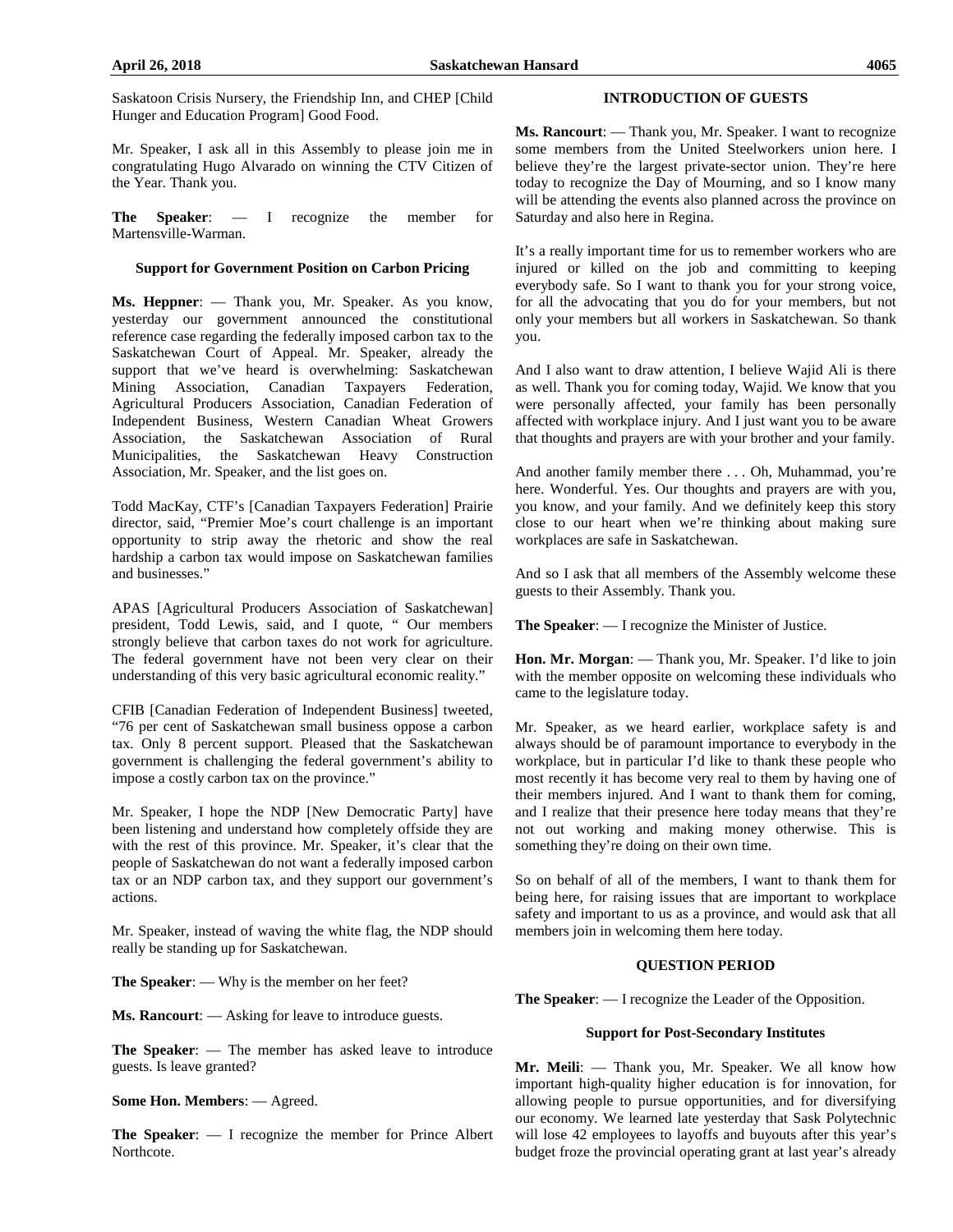reduced levels. We've also learned that stipends for instructors are being reduced.

At a time when more Saskatchewan people are looking for jobs, when Saskatchewan industries are struggling to adjust to rising costs and to last year's PST [provincial sales tax] expansion, how does the Premier justify these job losses at Sask Polytech to the people who are seeking the high-quality training they need to succeed?

**The Speaker**: — I recognize the Premier.

**Hon. Mr. Moe**: — I thank you very much, Mr. Speaker. And I think it also alluded to, in that specific article, Mr. Speaker, that the changes that were being made at Saskatchewan Polytechnic were not due to the provincial budget, Mr. Speaker, but they were due to the Saskatchewan Polytechnic being responsible with the funds of the people of the province of Saskatchewan in providing the education that they . . . The members opposite laugh, Mr. Speaker. He should read the entire article.

Mr. Speaker, to ensure that they continue to provide the class preferences that people are coming into, Mr. Speaker. And they realign each and every year, Mr. Speaker. I've had these conversations with the management at Saskatchewan Polytechnic, Mr. Speaker, and we continue to always have the conversations with our post-secondary institutes, Mr. Speaker, that I would put forward are funded at a far greater value, at a far greater investment, Mr. Speaker, on behalf of the people of this province than they ever were under the NDP.

**The Speaker**: — I recognize the Leader of the Opposition.

[10:30]

**Mr. Meili**: — Thank you, Mr. Speaker. You know, we hear these kind of quotes from the Premier trying to defend these choices but, you know, we can't expect a leadership whose budgets are under threat to speak out when they know it only further endangers their funding. And the layoffs and the voluntary severances, they speak for themselves, Mr. Speaker.

The ministers of Advanced Education and Immigration and Career Training wrote to the board Chair of Sask Polytech asking the institution to, I quote, produce 2018-19 budgets with "neutral to positive" impacts on government spending. To translate that doublespeak, Mr. Speaker, they're asking students and instructors to make do with less, as we see in yesterday's job losses. So I ask once again, how does this Premier justify squeezing Sask Polytech at a time when it's so important that people have the training they need to succeed?

**The Speaker**: — I recognize the Minister of Advanced Education.

**Hon. Ms. Beaudry-Mellor**: — Well thank you very much, Mr. Speaker. Sask Polytech is a very strong partner for us, Mr. Speaker, and they also have very, very strong relationships with industry. Mr. Speaker, they're very responsive to labour market demand and they constantly shift their programs accordingly. And to put this into context about why that's so important, Mr. Speaker, the indigenous enrolment levels through that institution have risen by 53 per cent over the last 10 years, and

Sask Poly has reported that 85 per cent of their indigenous graduates are employed. It's part of the smart and, I would argue, effective management of that institution, Mr. Speaker.

And one of the things that the Leader of the Opposition failed to mention was that Anne Neufeld, the provost at Sask Poly, said in the same article in the *StarPhoenix* yesterday, and I quote: "We look at provincial labour market requirements on an annual basis, and then we . . . adjust our programmatic mix and our service delivery based on that — it's part of our overall planning process," Mr. Speaker. Thank you.

**The Speaker**: — I recognize the Leader of the Opposition.

#### **Former Member and Irrigation Project Approval Process**

**Mr. Meili**: — Mr. Speaker, job losses and higher tuition throughout our post-secondary education sector are really not an indication of an investment in the future of this province.

Mr. Speaker, in his ruling on Bill Boyd's environmental charges, Judge J.D. Jackson wrote:

In all of the circumstances, one would have to place Mr. Boyd's efforts to comply and avoid the harm caused at the very low end of the diligence scale. His actions throughout, at a minimum, were highly reckless.

From the GTH [Global Transportation Hub] to the smart meter fiasco, it's hard to think of a better summary of Mr. Boyd's entire time in government — highly reckless, Mr. Speaker.

Yet Mr. Boyd still received approvals for the project in early August, just weeks before he was to be charged and two months after the Minister of Agriculture had asked the Minister of Environment to hold off on approvals until the violations had been addressed. To the Premier: why were these permits ultimately issued even though the investigation into this highly reckless behaviour had not been concluded? Would this not also be an example of behaviour at the very low end of the diligence scale?

**The Speaker**: — I recognize the Minister of the Environment.

**Hon. Mr. Duncan**: — Thank you very much, Mr. Speaker. Mr. Speaker, as I've indicated on a number of occasions in the House, in order for an individual to get a licence for an irrigation system, it's a number of steps and processes that they need to go through — several licences and different permits, Mr. Speaker. A couple of days ago the Leader of the Opposition had this to say in the House. He said:

Yet only after that tip from the public that triggered an investigation by a conservation officer was an environmental protection order issued. So why was no such order issued after the early June inspection first confirmed that that infraction had taken place?

Mr. Speaker, the Leader of the Opposition apparently hasn't been able to understand this yet, and in fact it's right in the news release when the conviction was released, Mr. Speaker. These are two separate infractions. One is on breaking wildlife habitat land; the other was on shoreline damage to ...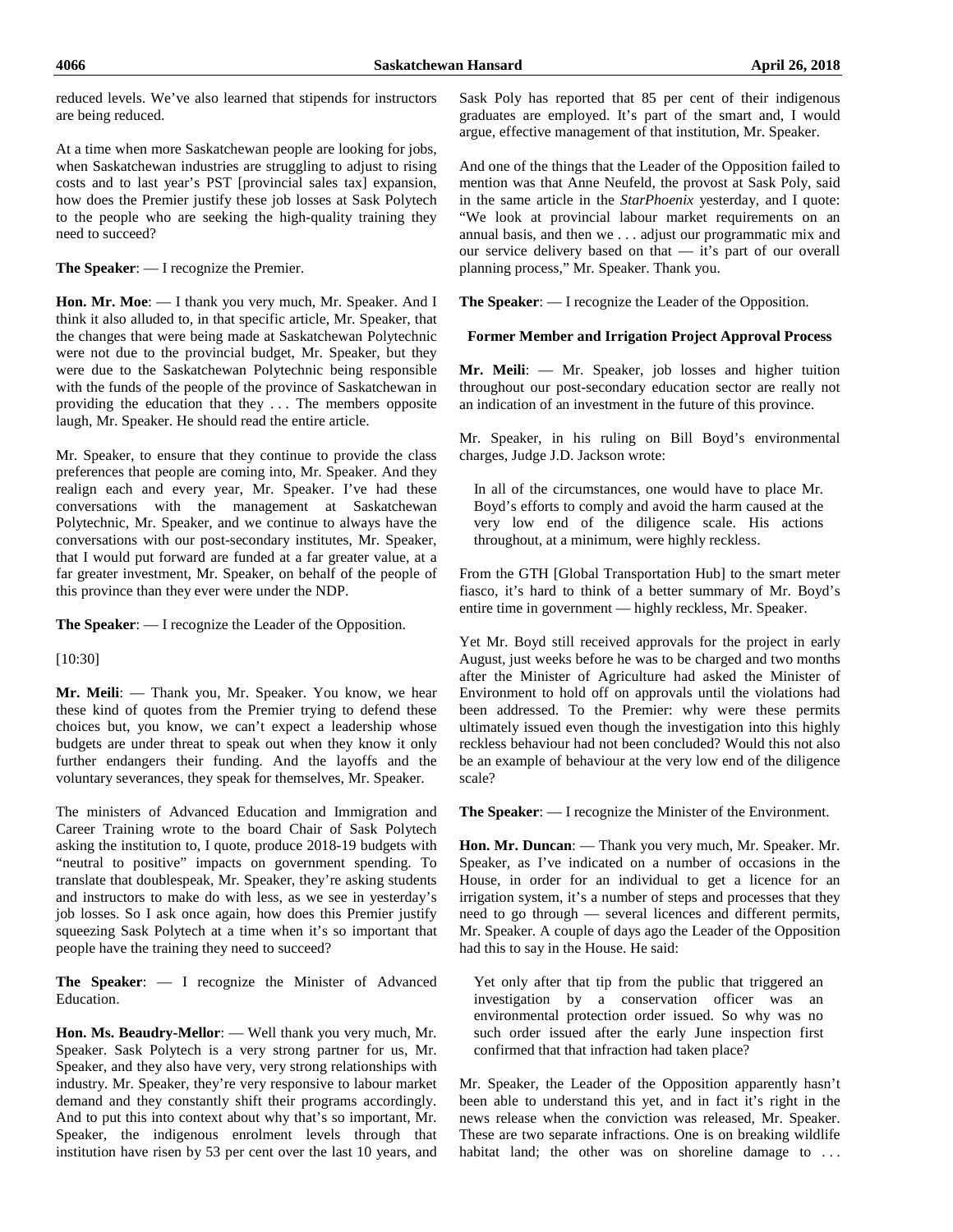unauthorized alterations to a shoreline. And, Mr. Speaker, the unauthorized alteration to the shoreline didn't happen until July. The WHPA [*The Wildlife Habitat Protection Act*] land was being investigated in June, Mr. Speaker. So, Mr. Speaker, I think as this case has been shown, Mr. Boyd was treated as every individual in this province would be treated under these same very circumstances.

**The Speaker**: — I recognize the member for Saskatoon Nutana.

#### **Global Transportation Hub and Land Transactions**

**Ms. Sproule**: — Mr. Speaker, the Sask Party claims that they have the dumpster fire at the GTH contained, but really the flames are just getting higher. The land sale to Brightenview, the one that the Sask Party has been talking about for years. That one. The one with much fanfare. The member from Meadow Lake cut the ribbon for, and that very same one that the Sask Party used to justify their outrageous price that was paid to the Sask Party supporter in the infamous land flip. That one, Mr. Speaker. Well that land sale is no longer a sale; it's a lease. So, Mr. Speaker, what happened? Can the minister explain how the GTH allowed this done deal to become undone?

**The Speaker**: — I recognize the Minister of Justice.

**Hon. Mr. Morgan**: — Mr. Speaker, we don't become embroiled in the individual business decisions on a day-to-day basis, hour-by-hour, as the NDP would like us to do. Mr. Speaker, I can tell you this. Brightenview made a business decision to lease additional land instead of purchasing it. I can't speak to Brightenview's business plans. Those questions, they would have to pose to Brightenview. What I can say is that they had originally intended to buy 30. They actually ended up buying 10 acres for phase 1 of the project and are leasing 10 acres for an additional 10 years. Mr. Speaker, there's nothing any more complex or any more sinister than that.

I understand that the Brightenview project is nearly complete. If members were out there yesterday, they would have seen the building is largely complete. I understand that there's a number of subdivisions within it for wholesalers to use, and I think that those are largely rented out. But that would be once again a Brightenview issue.

**The Speaker**: — I recognize the member for Saskatoon Nutana.

**Ms. Sproule**: — Mr. Speaker, we did go out yesterday and we saw Loblaw. And actually Loblaw is the one hive of activity out at the GTH, but it's surrounded by empty land.

We're talking about the GTH. It was set up to do intermodal transport. GTH was set up to do intermodal transport. Their entire board of directors are experts in international trade. Are they going to have to let them go now and find experts in property management instead?

Mr. Speaker, in 2013 the former minister, Bill Boyd, described the GTH as the following: ". . . a distribution and logistics powerhouse on the prairies." How has the GTH gone from this to being a landlord, is something that this minister has to explain. Why is the Sask Party getting into property management with Brightenview at the GTH?

**The Speaker**: — I recognize the Minister of Justice.

**Hon. Mr. Morgan**: — Mr. Speaker, I am glad that the members opposite went out there. They saw what a success the Loblaw plants is. They obviously went in; they saw the workers that were there. Had they looked at the rest of the property when they were there, and I hope that they did, they would have seen the enormous potential that's there. They would have seen a rail spur coming in. They would had seen the roadways that were there.

Mr. Speaker, when we look at that project, we see jobs. We see a future. When they look at that, they see an empty place, a place to store Leap Manifestos, a place for them to store their outdated documents, Mr. Speaker. Mr. Speaker, we don't see it that way. We see this as something that's got enormous potential going forward, and we hope that they do in the future as well.

**The Speaker**: — I recognize the member for Saskatoon Nutana.

### **Global Transportation Hub and Government Transparency**

**Ms. Sproule**: — Mr. Speaker, yesterday when I asked the government to finally allow Laurie Pushor to answer questions about the GTH land deal, the Minister of Trade said, "He'll be attending estimates with the Minister of Energy and Resources, and at that point will be there to support the minister in responding to questions . . ."

So, Mr. Speaker, when Mr. Pushor appears at committee with the Minister of Energy, will the Minister for Energy and Resources allow him to answer questions about what went down at the GTH? Will Laurie finally be free?

**The Speaker**: — I recognize the Minister of Trade.

**Hon. Mr. Harrison**: — Well, Mr. Speaker, again I think we've canvassed the issue on the floor of the Assembly for the last number of days about how estimates work. And I think members both on this side and that side now have had enough experience to understand how estimates work.

Ministers will go and they ask for a period of time for estimates for particular ministers. I had four hours on Monday night. There'll be some ministers who will be there for longer, some for shorter. We work across the floor with members opposite to schedule that. Officials attend with their minister to whom they report. They answer questions, support their minister in responding to questions which are posed with respect to the estimates that are in front of them. And that's how it will continue to work going forward, Mr. Speaker.

**The Speaker**: — I recognize the member for Saskatoon Nutana.

**Ms. Sproule**: — Thank you, Mr. Speaker. I want to thank the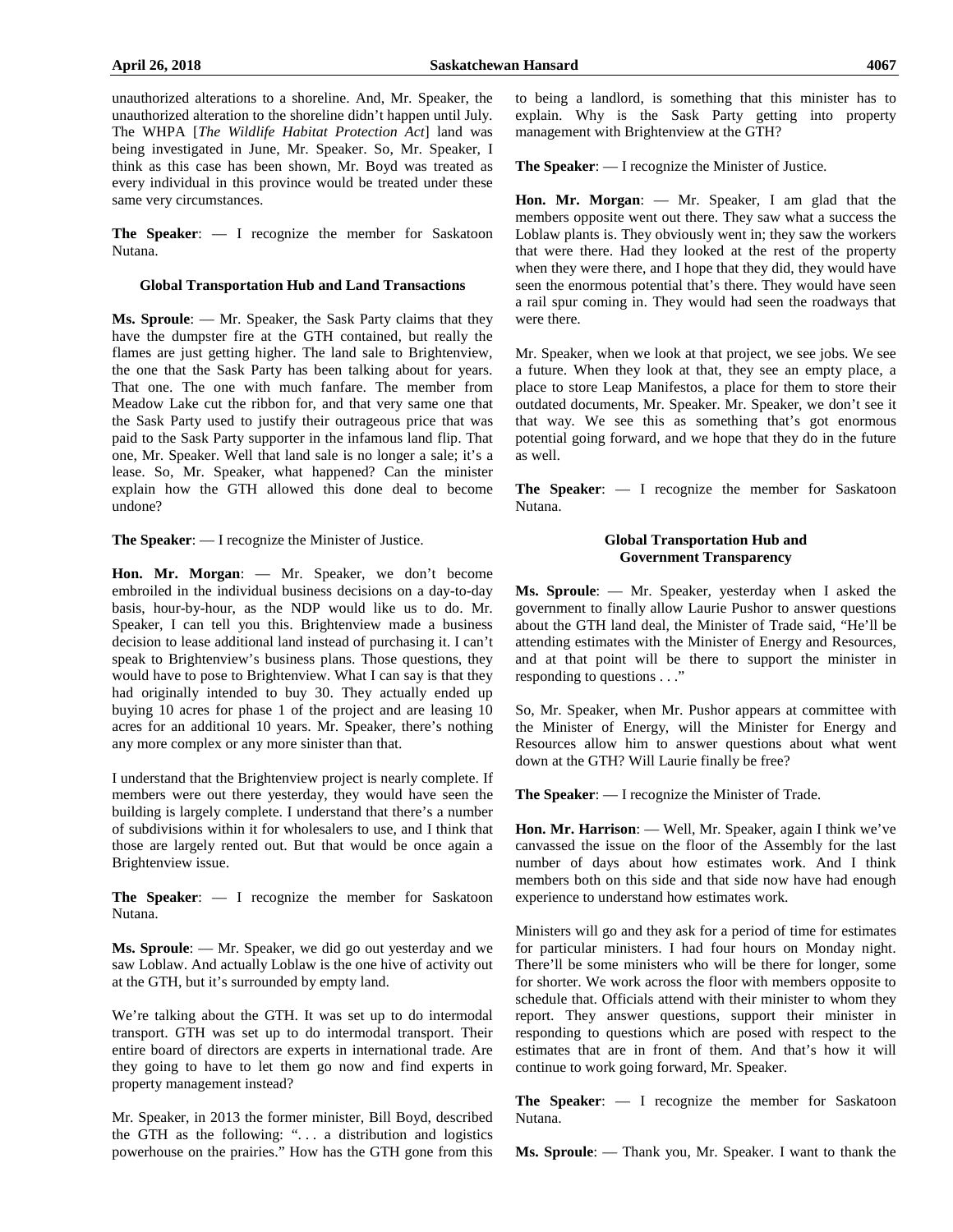**4068 Saskatchewan Hansard April 26, 2018**

minister opposite for mansplaining how estimates work in this Assembly. But, Mr. Speaker, the question wasn't for . . . the question wasn't for the Ministry of Trade . . .

#### [Interjections]

**The Speaker**: — Just mind, mind your comments. You know full well. I recognize the member for Saskatoon Nutana.

**Ms. Sproule**: — I'd like to thank the Minister for Trade for explaining to us how estimates work here in this Assembly, but the . . . in a very condescending way, I may add. But the question was directly for the Minister of Energy and Resources, because she is the one that will be presiding over those estimates when Mr. Pushor will be in the committee room. So the question is for the Minister of Energy and Resources.

**The Speaker**: — I recognize the Minister of Trade.

**Hon. Mr. Harrison**: — Well you know, Mr. Speaker, we have talked about, across the floor, the nature of estimates. I think we've explained and had discussion and, you know, I'm not seeking to sound condescending, Mr. Speaker, but I know the members opposite are aware of how estimates work. I know that the member, as a former opposition House leader, is aware of the nature of estimates.

I would point out as well, Mr. Speaker, that, I mean, it's a serious matter. We were, on Monday night for instance, approving and reviewing over \$250 million of expenditure. Members opposite, I think I would say, traditionally have taken those estimates seriously. I know numbers of members over there who absolutely do take it seriously, but we have had instances where members attempt to grandstand and attempt to score political points. That's not the place for doing so, Mr. Speaker, in my humble opinion. But that's what we saw from that member, the Leap supporting . . . the Leap Manifesto supporting member for Saskatoon Nutana who I tried to . . .

**The Speaker**: — I recognize the member for Saskatoon Riversdale.

## **Mental Health Services for Children**

**Ms. Chartier**: — Earlier this week, the Minister for Rural and Remote Health implied there would be supports for kids struggling with mental illness in the new children's hospital. But we know there will not be a pediatric psychiatric unit in the hospital when it opens. And these kids, unlike other kids grappling with illness, will not have the opportunity to heal in the new facility. Children's hospitals across the country have pediatric psychiatric units for children, but Saskatchewan kids in the same spot will remain in the Dubé Centre.

At a time when we should be combatting stigma and making kids suffering with mental illness feel no different from their peers, will this government reconsider and include a pediatric psychiatric unit in the new children's hospital?

**The Speaker**: — I recognize the Minister of Rural and Remote Health.

member for the question. Of course she realizes and I think she believes that children's mental health is very important to this government. And the decision to have the program, or to have the services delivered in this way is not a decision made by the government, Mr. Speaker. It's a decision made by the individuals, the professionals that were designing the new children's hospital and looking after the best interests of these children, Mr. Speaker.

The services that are available, all the professionals — social workers, mental health professionals, psychiatrists — can access and will access those children through those 10 beds in the Royal University Hospital, Mr. Speaker. But those services will also be available to move over when the need arises to service children in the new Jimmy Pattison Children's Hospital.

**The Speaker**: — I recognize the member for Saskatoon Riversdale.

**Ms. Chartier**: — The only kids not in the new children's hospital are those with mental health issues, Mr. Speaker. We know that Dubé Centre's child and adolescent unit does good work, but we also know that the adult side is chronically over capacity and those 10 beds could be used to provide additional space. Kids needing mental health supports should be treated the same way as their peers and benefit from the new facility. Child psychiatrists say this decision makes their work more difficult, and how heartbreaking it is for them to tell families their kids will be the only kids not treated there. The separation just further entrenches the stigma of mental health, something we're all trying to combat.

Mr. Speaker, we've been asking for this change for years, and over that same time this government claims they have been trying to do better for Saskatchewan kids. Well here's the opportunity. Will the minister commit that children needing mental health care will have a place in the new children's hospital?

**The Speaker**: — I recognize the Minister of Rural and Remote Health.

**Hon. Mr. Ottenbreit**: — Thank you, Mr. Speaker. Children will be served in the Dubé Centre in the 10 beds that are specified for their care. And as I said, Mr. Speaker, children that are in the children's hospital needing mental health supports will also have those supports that are also available in the Dubé Centre in the RUH [Royal University Hospital] Mr. Speaker.

But I would also point out that we are doing more, as reflected in the advocate's report, about a more reactive and more responsive service for and care for mental health patients, in particular children, Mr. Speaker. That is why the new emergency department in . . . the new Dubé mental health unit that is opening in the emergency department to be more responsive to mental health patients, that will be moving into the new Jimmy Pattison Children's Hospital emergency department, Mr. Speaker, will have specific space there for those children coming in for emergency services that can be treated right there, Mr. Speaker.

[10:45]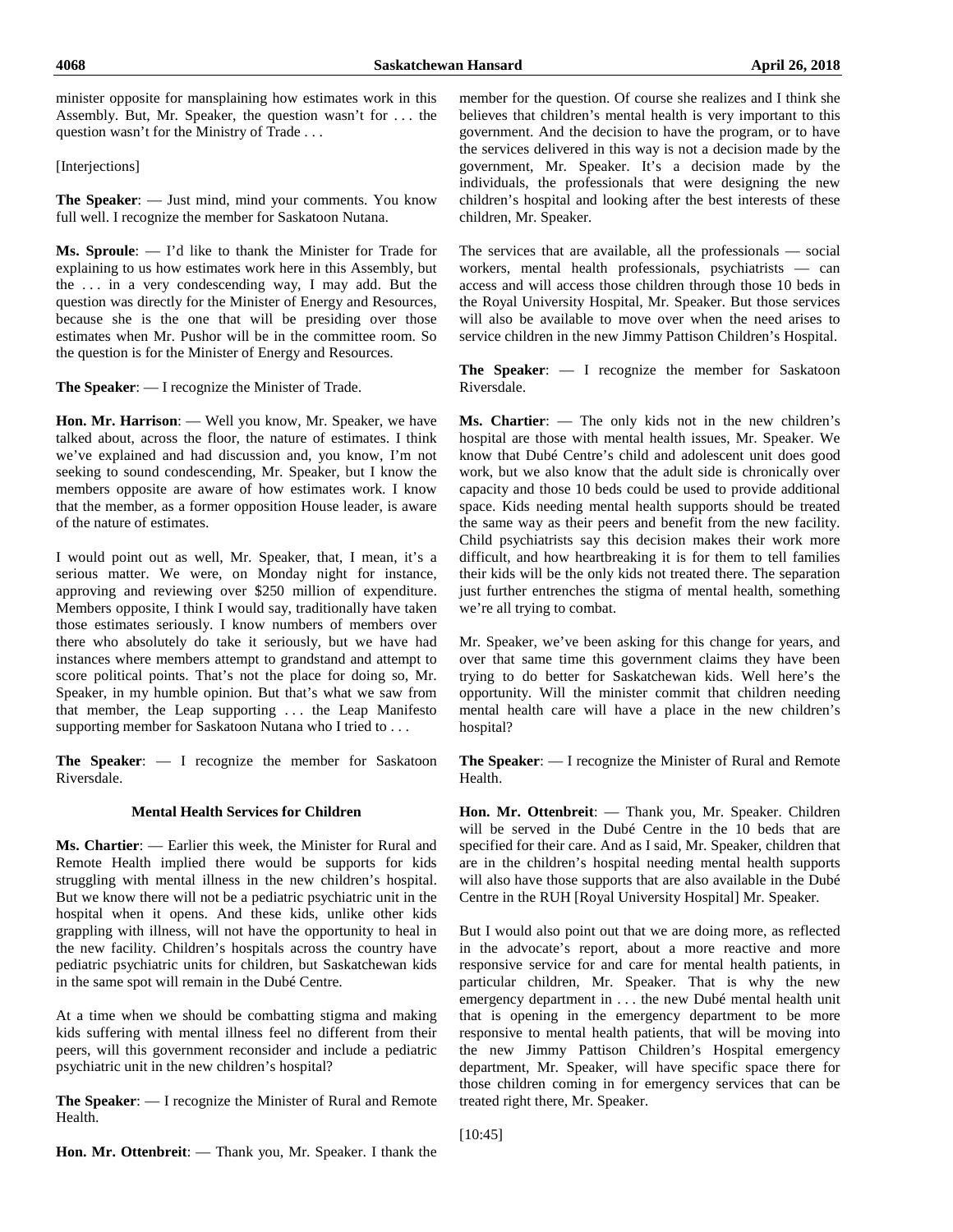#### **Support for Capital Infrastructure in the Education Sector**

**Ms. Beck**: — Mr. Speaker, the Sask Party had a decade-long run of record revenue, and anyone who's walked through St. Pius elementary school can tell that they've squandered it. After a decade of prosperity built by the hard work of the people of our province, our kids deserve so, so much better. Leaking roofs, warped floors, closed-off classrooms, and falling ceiling tiles — it's simply unacceptable. How is it that after a decade of prosperity that students in Saskatchewan are being forced to learn in such unacceptable conditions?

**The Speaker**: — I recognize the Minister of Education.

**Hon. Mr. Wyant**: — Mr. Speaker, I find that question to be remarkable. For this party on this side of the House to take lessons from the New Democrats when it comes to educational capital, Mr. Speaker, is ridiculous.

Mr. Speaker, we've had some great success with respect to ensuring that we're providing the educational environments for students in our classrooms, Mr. Speaker. Mr. Speaker, let me just give you some numbers. We've opened 40 new schools in this province, Mr. Speaker, over the 10 years, something we're very proud of, including last year, Mr. Speaker, the largest capital infrastructure in the education sector in the history of this province, Mr. Speaker. And we're very proud of that, Mr. Speaker.

We've also increased, Mr. Speaker ... We have emergent funding, \$25 million, Mr. Speaker, in this year's budget to deal with emergent needs, Mr. Speaker. None under that side, Mr. Speaker. We've got \$179 million in preventative maintenance and renewal, Mr. Speaker, up 15 per cent over last year, Mr. Speaker, something that the school divisions have been very happy to receive, Mr. Speaker. None under that government, Mr. Speaker.

If we were going to take a lesson from the New Democrats, Mr. Speaker, we'd be closing 176 schools instead of building 40 new schools, Mr. Speaker. More to come, more work that we need to do, Mr. Speaker, but we're committed to doing it.

**The Speaker**: — I recognize the member for Regina Lakeview.

**Ms. Beck**: — Mr. Speaker, the minister likes to talk about the joint-use schools but he forgot to mention that the school in Harbour Landing is already over capacity and there is no plan to deal with it.

Mr. Speaker, when it comes to new schools, in the Sask Party's budget the funds for replacement schools simply are not there. Boards need to know if they should put a new roof on their aging schools or if they have the support that they need for a rebuild. There's no predictability for boards and there's no plan to replace aging schools, like St. Pius, all over our province. There's only one thing that's predictable, Mr. Speaker, and that is that the money won't be there. When will the Sask Party come up with a transparent and predictable plan that takes care of growth and replaces these aging schools?

**The Speaker**: — I recognize the Minister of Education.

**Hon. Mr. Wyant**: — Mr. Speaker, we opened 20 new schools last year in the province of Saskatchewan, Mr. Speaker. That's remarkable, Mr. Speaker. We're going to continue to have conversations with school boards. Certainly, Mr. Speaker, our commitment with respect to preventative maintenance and renewal, Mr. Speaker, our commitment with respect to emergent funding is helping with the needs.

Mr. Speaker, and specifically with respect to St. Pius, I want to quote the director of education from the Catholic school division. He said:

It's safe for students and staff to attend in a learning environment in the condition of the school. We test it regularly to make sure that the safety standards are up to scratch so that we don't have concerns there.

Mr. Speaker, that's from the director of education, Mr. Speaker. We'll continue to work with our school divisions, Mr. Speaker, make sure that they have the resources available to maintain schools. In the meantime, Mr. Speaker, we're going to continue with the capital plan, Mr. Speaker. We have more to say about that, more work to be done in this sector obviously, Mr. Speaker, but this government's committed to it.

**The Speaker**: — I recognize the member for Regina Elphinstone-Centre.

#### **Commercial Development in Wascana Park**

**Mr. McCall**: — Mr. Speaker, the good people of Regina just love Wascana Park. Have a look out the window or out the door this day, Mr. Speaker, and you'll see how true that is. But people also know that when it comes to Wascana, they just can't trust the Sask Party.

A year ago the Sask Party took over control of the Wascana Centre Authority. We asked written questions about the impact of development in the park because people had concerns. The answers show that the office tower plan for the replacement of the CNIB [Canadian National Institute for the Blind] building shows that the square footage will increase by nearly four times as much, and they plan to nearly double the amount of surface parking.

That's right, Mr. Speaker. They plan to take a larger share of the people's Wascana Park paradise to put up an even bigger parking lot. To the Minister Responsible for the Provincial Capital Commission: how does that make any sense?

**The Speaker**: — I recognize the Minister of Central Services.

**Hon. Mr. Cheveldayoff**: — Thank you very much, Mr. Speaker. I thank the member for the question. As the member knows or should know, commercial development has always been possible in Wascana Park. The CNIB building was built in the '50s, and the CBC [Canadian Broadcasting Corporation] building is there as well. They do follow very stringent and strict guidelines, and the Provincial Capital Commission oversees commercial developments within the Wascana Centre.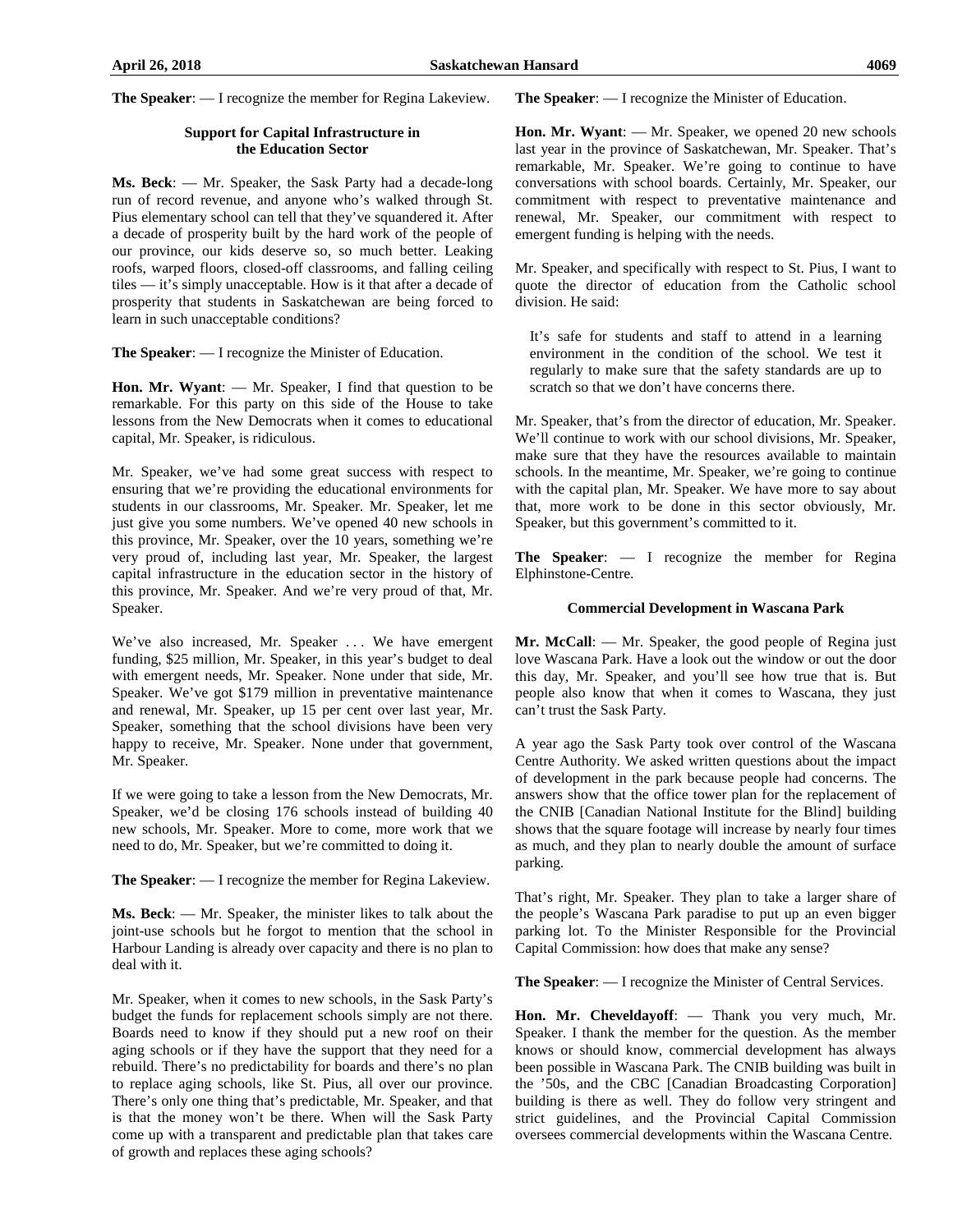Now let's talk specifically about the building the member mentions, the CNIB. Mr. Speaker, I submit to you the clients of CNIB, where better to serve those clients than in a park in the heart of Regina, Wascana . . . [inaudible] . . . I think it's well served and I think it's work that's being well done and certainly overseen.

**The Speaker**: — I recognize the member for Regina Elphinstone-Centre.

**Mr. McCall**: — Mr. Speaker, we know that this government is so excited about the plans they have for Wascana Park that they took the responsibility of it away from a Regina minister and put this jewel of the city of Regina in the hands of a minister from Saskatoon. Mr. Speaker, the duck-and-cover routine is pretty clear.

So I guess for the minister, I have the following question: given that this is now another large-scale commercial development on tap for the . . .

#### [Interjections]

**The Speaker**: — I'll remind the member that all members are honourable, so I'm sure they take their jobs seriously. Period. I recognize the member for Regina Elphinstone-Centre.

**Mr. McCall**: — Well thanks for the reminder, Mr. Speaker. In terms of this government taking over control of Wascana Centre Authority, tearing up a tripartite agreement that's been around since the '60s, Mr. Speaker, how is it that we've got the large-scale commercial development cranked up with a cash-strapped, desperate government presiding over a fire sale? I guess my question to the minister is this: what's next?

**The Speaker**: — I recognize the Minister for Central Services.

**Hon. Mr. Cheveldayoff**: — Mr. Speaker, I've been a member of this legislature for quite some time, and I don't know if I've heard such a ridiculous statement. I am not a minister for Saskatoon. I am not a minister for Regina. I'm a minister for the province of Saskatchewan.

Every member of this House, every member of this House should be proud of Wascana Park. We should be proud of the Provincial Capital Commission. In fact that is where we come to work every day, in this park, and it's part of the Capital Commission. So I think the member opposite should be embarrassed by that statement.

More importantly though, we will continue to do the good work to ensure that the CNIB building is refocused and is enabled to serve those clients that much need that help, and we will do so in a manner that follows some strict and stringent guidelines, as we've done in the past. And we're very proud to do so, Mr. Speaker.

**The Speaker**: — I recognize the member for Regina Elphinstone-Centre.

**Mr. McCall**: — Thank you very much, Mr. Speaker. In terms of what this government has presided over, Wascana in particular, let's review. They took a tripartite agreement that had been around since the '60s — which successfully shared the power between the university, the city of Regina, and the province — and took it over so that they have a majority control on the board. And when this was going on, Mr. Speaker, no lesser person than a former, a former candidate for that party said that in terms of the budget and the move that that came with, that candidate said that the budget had come like a thief in the night, Mr. Speaker, in terms of what the plans were for Wascana Centre. And it wasn't too long after that that they took over control of the board.

So I guess my question again is this, Mr. Speaker. In terms of their plan for the ongoing fire sale with which they're approaching Wascana Centre, what's next?

**The Speaker**: — I recognize the Minister of Central Services.

**Hon. Mr. Cheveldayoff**: — Mr. Speaker, more ridiculous comments by the member opposite. The Provincial Capital Commission is governed by a board that has many capable individuals on it, some members from Regina that are here as well, and others that have interest in the entire province.

Wascana Centre had a master plan in place since 1913 to guide development such as this, uses in the park. The master plan will continue to guide the development of structures, infrastructures, and landscapes throughout the park now and into the future, Mr. Speaker. And again all members should be very proud of one of the jewels of Saskatchewan that is an interest to all MLAs [Member of the Legislative Assembly] from every constituency in Saskatchewan. Thank you very much.

## **ORDERS OF THE DAY**

## **SEVENTY-FIVE MINUTE DEBATE**

**The Speaker**: — I recognize the member for Saskatoon Riversdale.

#### **Need for Pharmacare**

**Ms. Chartier**: — Thank you, Mr. Speaker. It's my pleasure to . . . At the end of my 15 minutes, I'll be moving a motion:

That this Assembly calls upon the federal government to move beyond words and fully fund a national pharmacare strategy so that all Canadians will be able to afford their prescription drugs.

You've got me for 15 minutes, Mr. Speaker. We'll see how long . . . or how my voice does here today.

So I can tell you as the Health critic, Mr. Speaker, one of the issues that presents most often in my office is the struggle that people have in paying for their prescription drugs, whether it's the day-to-day drugs — people managing their diabetes treatments — or actually more difficult situations or issues around some of the orphan drugs for illnesses like cystic fibrosis, Mr. Speaker. And I know even last summer, Mr. Speaker, or last budget when the government was initially going to add PST to health benefits, people who purchased health benefits, I heard from many seniors who buy health benefits to provide that extra coverage for themselves for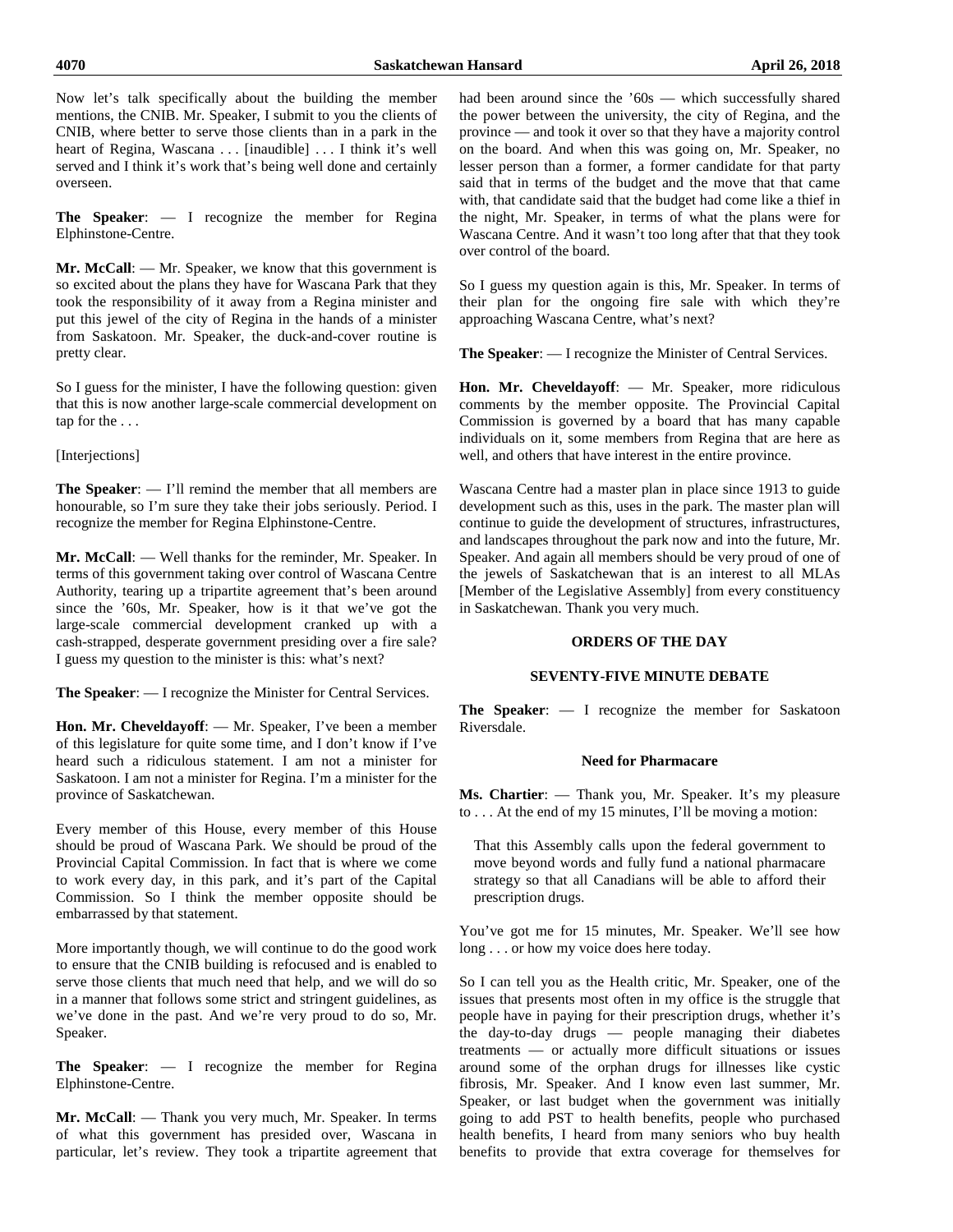things, including drugs, that this was going to be an additional burden to them to be able to access their medications. And I heard from employers and organizations who were concerned about the PST on their health care benefits and that would cause them to not be able to afford the drugs, Mr. Speaker, or to provide a robust employers' plan, Mr. Speaker.

Anyway, I was glad to see the government roll that back. To see that adding 6 per cent PST to health insurance was, quite frankly, unhelpful and a harmful idea, Mr. Speaker. I have to point out that pharmaceuticals are so essential to health and well-being that the World Health Organization has declared that access to essential medicines is a human right. The WHO [World Health Organization] recommends countries protect that right in law and with pharmaceutical policies that work in conjunction with their broader systems of universal health coverage.

Consistent with those WHO recommendations, every developed country, Mr. Speaker, every developed country with a universal health care system provides universal coverage of medically necessary prescriptions, except Canada, Mr. Speaker. We're the only country. Millions of Canadians have no drug coverage at all, and millions more have coverage that is inadequate to ensure access to medicines. As a result, almost one quarter of Canadians report they or members of their household have not taken medicines as prescribed because of costs.

And again, that is, with respect to Saskatchewan . . . Actually, I'll point something out here in a moment. According to a 2015 Angus Reid survey, 20 per cent of respondents in Saskatchewan said they or someone else in their household hadn't taken medications as prescribed because they couldn't afford to. Again, as the Health critic, Mr. Speaker, I hear that in my office frequently: people making the decision between taking medications or choosing to pay rent, choosing to pay power bills, to put food on their table, quite frankly, Mr. Speaker. That is a very real choice.

And sometimes not only are patients not filling their prescriptions, but they will take managing them into their own hands and they'll ration, which is not good for them or their health, but can wind up with them ending up in the emergency room, Mr. Speaker. We have increased waits in our emergency department, and I would argue in part it's because people don't have the ability to manage their chronic illnesses and take their medications regularly.

The 2016-17 budget resulted in 66,000 families with children and 120,000 seniors paying more for medications because of drug plan increases from this government, Mr. Speaker. I just actually want to point to this government's record on, generally speaking, with respect to coverage of drugs. So when it comes to seniors, in 2007 when this government came to power, there was a program that saw seniors over 65 would pay no more than \$15 for prescriptions under the Saskatchewan formulary. So low-income seniors who got the GIS [guaranteed income supplement], SIP [Saskatchewan Income Plan], or special support coverage, who pay less than 15, would continue to do so. So that was under the previous administration, Mr. Speaker.

When the Sask Party came to power, they added an income-tested component to that, which created a problem for some seniors for sure, Mr. Speaker. But along the way here . . . So the copay was . . . or it was a \$15 limit, Mr. Speaker, and then the Sask Party raised it to 20, and then in the '16-17 budget, they added another \$5 for seniors to pay. But along the way there, actually, they also increased the income threshold. They changed the income threshold that determines eligibility for the seniors' drug plan, lowering it from the federal age credit to the provincial age credit. So July 1st, 2015 the threshold went from 80,255 to less than 65,515 or less. So back in 2015, that saw 6,000 seniors removed from the drug plan.

We've also, as I said, pointed out in this budget that there were cuts to the family drug plan as well. And I also need to point out it's not just been direct cuts to the plan that has been a problem. The Saskatchewan employment supplement, which is something meant for low-income families, the working poor, Mr. Speaker, which is a real issue because they're often not covered by private health benefits. But under this government, Mr. Speaker . . . I'm just going to look at my notes here. In the 2016-17 budget again, they changed the Saskatchewan employment supplement, which helps the working poor, particularly single-parent families. They moved from, they say, targeting those most in need by providing money for children over age 12, but those who were already getting the assistance for older children were grandfathered and retained the assistance. But then they eliminated the grandfathering to save the province money, the government said.

So the thing that the access to the employment supplement does, it also allows you to access family health benefits, Mr. Speaker. So they kicked families off of that particular program as well. So it's important to point out . . . So their track record around medications, let alone pharmacare, but their track record around cost of medications has not been great, Mr. Speaker.

In Saskatchewan even publicly funded programs require copayments or deductibles, which has been proven to reduce access, Mr. Speaker. According to the *Journal of the American Medical Association,* even charges as low as \$2 have been found to be a barrier to taking medication as prescribed. And I can tell you that copays are much more than \$2 for lots of people. The family health benefits of which I was just speaking . . . So parents or legal guardians covered under family health benefits receive drug coverage with \$100 semi-annual family deductible and 35 per cent consumer copayment thereafter. And children would get covered if you were under family health benefits program from which they removed members, Mr. Speaker. So even copays result in people skipping medications, not filling prescriptions, and being less healthy, Mr. Speaker.

Canada's patchwork of private and public drug plans leaves millions of Canadians without coverage. As a result, studies show Canadians are three to five times more likely to skip prescriptions because of costs than are residents of comparable countries with universal pharmacare programs.

It is well documented that financial barriers to necessary medicines result in worse health for patients either because they aren't receiving proper treatment or because they have to give up the other necessities, such as food, to pay for drugs. Failing to manage chronic illnesses like diabetes or hypertension can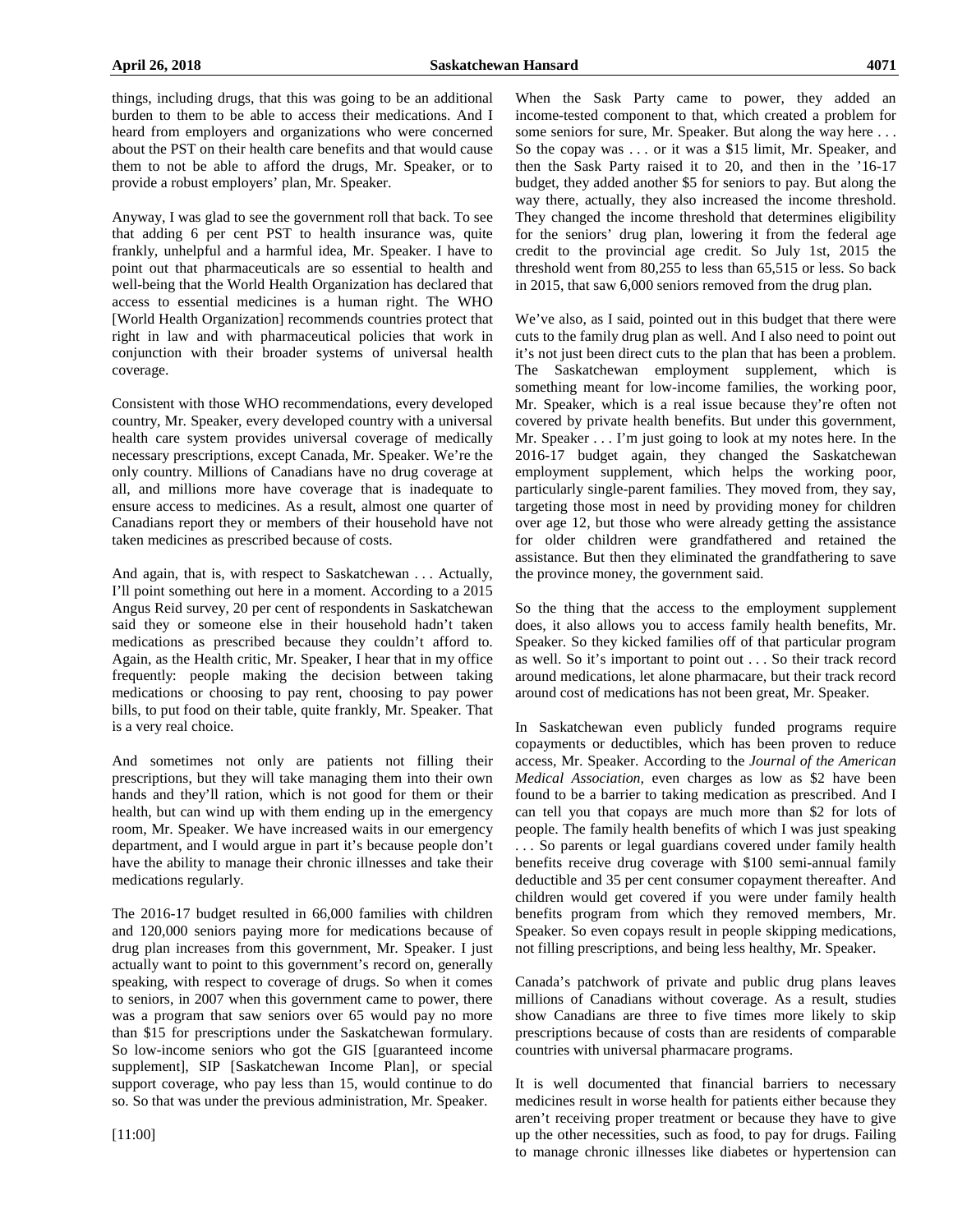lead to further complications and hospitalizations and result in unnecessary increases in the use of hospital and medical care.

I know that in this last budget, one positive move this government finally made was fully funding HIV [human immunodeficiency virus] medications, Mr. Speaker, after being prodded by many people, the opposition included. And I know talking to my colleague, the Leader of the Opposition, in his own medical practice, the 7 per cent or so of people who weren't covered, the working poor who weren't covered under the previous programs, Mr. Speaker, he talked of people rationing their medications, and then they become less effective, which isn't good for the individual and it isn't good for the overall system, Mr. Speaker.

Meanwhile, the proportion of our health care budgets, both public and private, going to cover drug costs continues to rise. This leaves insurers, both public and private, little alternative but to reduce coverage to save money. We are paying even more and getting even less. I mean, and I've talked at the beginning of my comments about this government's plan last year that they've thankfully changed their mind on, but the 6 per cent PST on health benefits, Mr. Speaker, or health insurance, was ridiculous.

I talked to many employers who pointed out that they would, under that circumstance, be able to provide their employees much less. And I talked to employees who were very concerned about their own drug coverage or coverage of other health care.

Mr. Speaker, ensuring universal access to medically necessary prescription drugs is not only the right thing to do; it can also be the financially responsible thing to do. Research shows that Canadians spend 50 per cent more per capita on pharmaceuticals — 50 per cent more per capita on pharmaceuticals — than residents of the United Kingdom, Sweden, New Zealand, and several other countries with universal pharmacare programs. This amounts to spending \$12 billion more each year and still not having pharmacare.

Because universal pharmacare programs in other countries use their purchasing power to obtain better drug prices than our fractured system. Among many other examples of such price differences: a year's supply of atorvastatin, a widely used cholesterol drug, costs about \$143 in Canada but only \$27 in the United Kingdom and Sweden and under \$15 in New Zealand.

Pharmacare is achievable and financially viable. Every comparable universal health care system in the world proves that this is the case because they all provide better access to medicine for less than Canada now pays. A universal public pharmacare system, one coordinated across provinces in ways similar to how federal, provincial, and territorial governments purchase vaccines and blood supply products, would achieve equity-of-access goals while saving Canadians between 4 billion and \$11 billion per year.

Collaboration between the provinces and the federal government on a pharmacare program that included a shared formulary, a single bulk purchaser of drugs, and clear guidelines around both cost and medical effectiveness could save Canadians billions of dollars best spent elsewhere in the system. Comparable countries that integrate drug coverage into their universal public health care system achieve more equitable access to medicines at far lower total costs than Canada spends on our system today.

Saskatchewan businesses would benefit from a pharmacare program. The rising cost of pharmaceuticals are a growing burden for businesses. Part of the problem is that Canadian employers waste between 3 billion and \$5 billion per year because employment-related private insurance is ill equipped to manage pharmaceutical costs effectively. Another part of the problem is that the number of prescription drugs costing more than \$10,000 per year has grown almost tenfold in the past decade. Because such costs can quickly render a work-related health plan unsustainable, particularly for small businesses, it is best to manage them at a province- or a nation-wide basis.

A recent national survey by the Angus Reid Institute found that a vast majority of Canadians — 87 per cent — support adding prescription medications to Canadian medicare. This support exists equally in terms of regions, age groups, incomes, and education levels. Universal public pharmacare is also supported by health professionals, unions, policy experts, businesses, citizen groups, health charities, health executives, municipalities, and provincial governments.

Public spending in Saskatchewan covers roughly half the cost of prescription medicine. An estimated one in three of the province's  $573,700$  workers — 191,233 — don't have health benefits, according to the Wellesley Institute. In Canada, only about 27 per cent of part-time workers have prescription drug coverage. Those are incredibly vulnerable people, Mr. Speaker. That means that about three-quarters of Saskatchewan's 100,900 part-time workers don't have prescription drug coverage. This patchwork coverage leaves many in Saskatchewan without access to the medication they need either because they don't have a prescription drug plan or have plans that don't cover the cost.

This patchwork of insurance coverage and non-coverage that exists for prescription drugs is one of the biggest failings of our health care system in Canada. The very poor, the unemployed, the unemployable, the elderly, and sometimes children are picked up by a mix of provincial programs, also with varying degrees of quality. And gaps between public and private coverage can mean those with chronic drug-dependent conditions or those faced with catastrophic illnesses are often saddled with huge out-of-pocket expenses.

Mr. Speaker, I have got much more to say, but I see that my time is near for . . . I'm running out of time here and need to move my motion.

I would like to move:

That this Assembly calls upon the federal government to move beyond words and fully fund a national pharmacare strategy so that all Canadians will be able to afford their prescription drugs.

Thank you, Mr. Speaker.

**The Speaker**: — It has been moved by the member for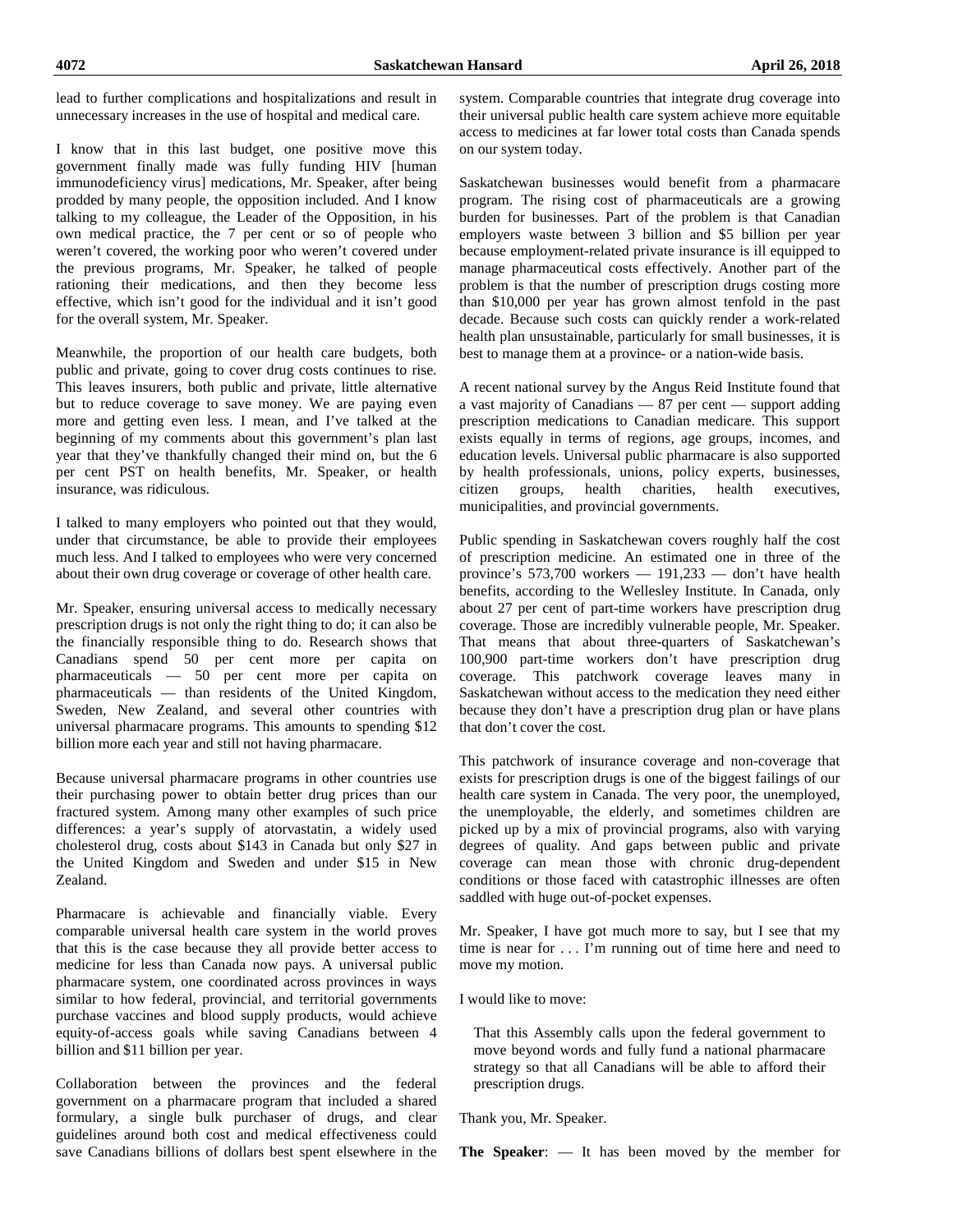Saskatoon Riversdale:

That this Assembly calls upon the federal government to move beyond words and fully fund a national pharmacare strategy so that all Canadians will be able to afford their prescription drugs.

Pleasure of the Assembly to adopt? I recognize the Provincial Secretary.

**Hon. Ms. Wilson**: — Thank you. Thank you for the opportunity to take part in this debate on the opposition's motion. However, my sympathies to the member from Saskatoon Riversdale on her sore throat today. No pun intended, but there's probably some good drugs out there that would help you.

So the motion for the opposition is:

That this Assembly calls upon the federal government to move beyond words and fully fund a national pharmacare strategy so that all Canadians will be able to afford their prescription drugs.

Well, Mr. Speaker, that would be lovely, but at what price? How many discussions? And what is the plan? We cannot support the motion until we have a clear picture, clear indication that the federal government would be a full funding partner.

Saskatchewan does have one of the most comprehensive drug plans in Canada, and one that our government is proud of. And that saying, we are always open to ideas, Mr. Speaker, to give a better quality of life, to give a better quality of life for all Saskatchewan citizens from north to south, from east to west on this vast, beautiful province. So we are, yes of course we are open to ideas. We want to work for the good of the people, but we also need to continue to educate ourselves. And we are open to recommendations.

Mr. Speaker, our people are our most valuable asset, but for democracy to work we need to serve and we need to represent our people with open minds. But reason serves we need a better understanding of what this pharmacare will be. We do have an obligation to protect Saskatchewan citizens and the sustainability of this proposed strategy.

Mr. Speaker, we will gladly have discussions, but we're not prepared to endorse as yet what we don't know. We want the feds to fully fund this partnership, and we are not opposed, but we need satisfaction. And one of the concerns is the high cost of drugs. We'd be very hopeful in the discussion of making . . . that the drugs would be more affordable. But it's not logical, Mr. Speaker. How do we endorse something we don't know about?

But in talking about the budget — I was listening intently to the member from Saskatoon Riversdale — she was saying our health care, the budget didn't give enough to the people. So I'd like to put on record our 2018-19 budget invests a record 5.36 billion for the Ministry of Health.

We've got funding. A 2.8 million investment will fulfill

government's commitment to provide individual funding for children with autism spectrum disorder. A 600,000 investment will provide universal drug coverage to HIV medications for those in need. Fifty thousand for AIDS [acquired immune deficiency syndrome] in Saskatoon, and an additional 50,000 for Saskatoon's Westside Clinic to provide HIV supports for those in need, Mr. Speaker. We also have a 523,000 investment to create universal newborn hearing screening program to provide babies born in Saskatchewan with a screening test. We also have a commitment to the Canadian National Institute for the Blind for vision loss rehabilitation services and equipment with a funding of \$500,000.

[11:15]

So, Mr. Speaker, our government is committed to helping people. We all want the best for the quality of life for Saskatchewan people. We want the best health care. We want the best drug plan for our families and our communities. In the 2018-19 budget, over 99 million in capital funding. Over 99 million, Mr. Deputy Speaker, and this will help the quality of life for Saskatchewan people.

So we are open to ideas and suggestions, but we also need a commitment in funding and satisfaction in a full funding partner. Back in our 2016 budget, Mr. Speaker, the Saskatchewan Cancer Agency received more than 167 million in funding, and this was a substantial increase in funding and it helped pay for the addition of 14 new cancer drugs that were approved.

So, Mr. Speaker, the health budget included funding to fulfill the government's campaign commitment to expand its advanced remote presence technology to our northern communities in Saskatchewan. And this project allows health care professionals to be virtually present with patients and provide real-time assessment, diagnosis, and patient management. That, Mr. Speaker, is an incentive to helping people in northern Saskatchewan, helping change lives for the better, and enhancing the ability to live in our more isolated communities and still have a good quality of health care.

However, Mr. Speaker, implementing a national pharmacare plan would be very complex and something some of our provinces and territories would be unlikely to consider in the absence of a partnership with the federal government and federal funding. Now this topic has been discussed for a number of years with other provinces discussing their needs. And our problem is, what is the uniformity of it? Will it be right across Saskatchewan statistically by numbers? So there is a number of things that we are wondering about, Mr. Speaker.

And it's interesting to note that discussions about national pharmacare have existed for decades; in fact the federal Liberals first included it in their 1997 platform. However the discussions have always stalled due to the lack of federal willingness to entertain funding. Now Saskatchewan is open to the idea of a national pharmacare program. We're not saying it isn't. But we are hopeful for more affordable medications for those in need, but again we also need satisfaction and answers and commitments. And the question is, how as a province do we endorse something we don't know enough about? We're obligated as a government to protect, understand, and need . . .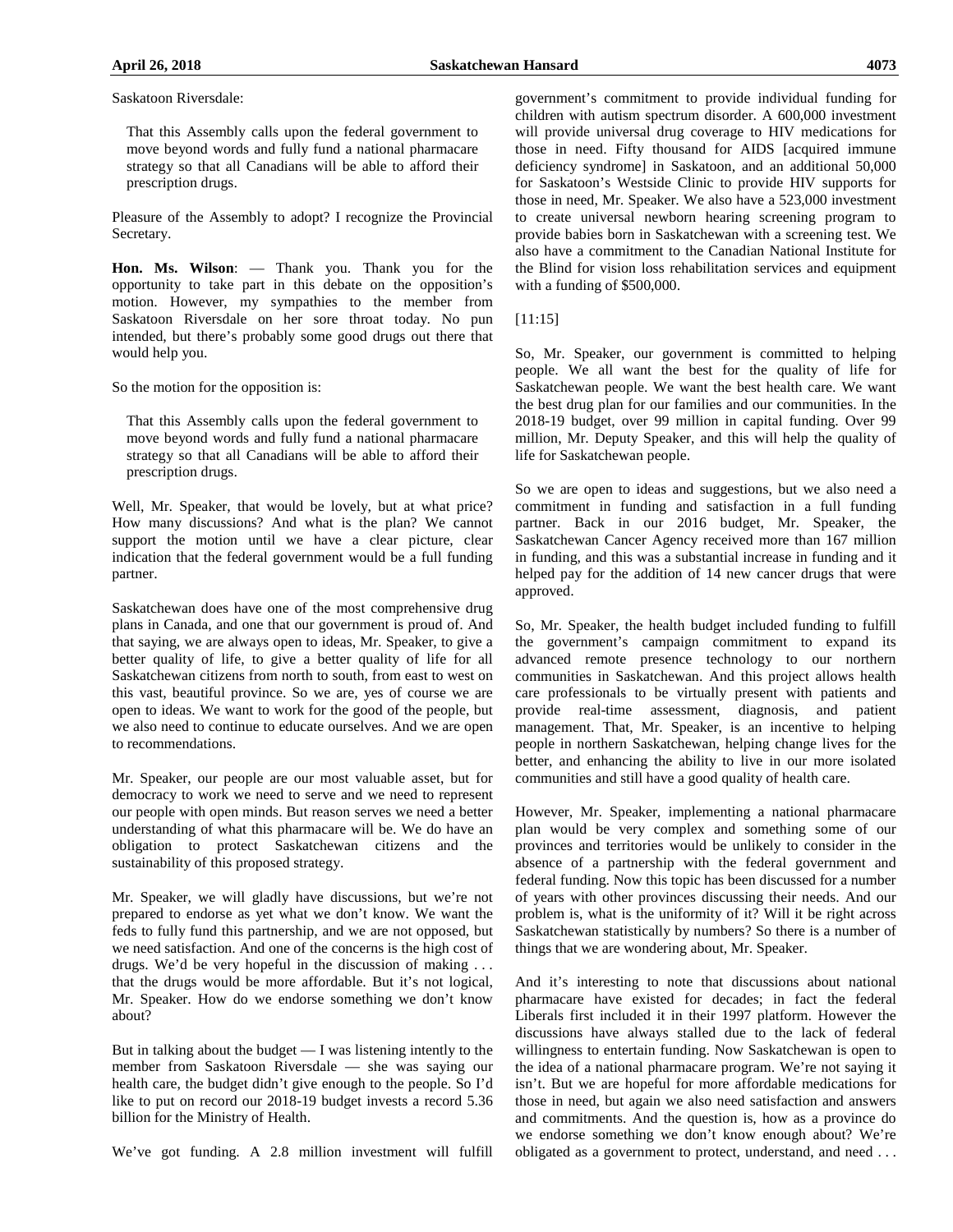of how this is going to work for the citizens of Saskatchewan.

Mr. Speaker, we do understand the cost of prescription medications can be a financial burden for individuals and families, and we understand the pressures facing young families, students, and seniors across the province. But I do applaud all involved for helping those in need and making Saskatchewan stronger, and we're very proud of some of our initiatives.

Saskatchewan's drug plan offers comprehensive coverage to residents and is one of the best in the country. In fact the public share of total prescription drug spending varies among the provinces. Saskatchewan has the highest with 48 per cent, and New Brunswick has the lowest with 29 per cent. So our provincial government has special programs to assist seniors, children, residents with low incomes. And we are a growing province, and by working together we will help Saskatchewan people get through. We also continue to partner with other jurisdictions through the pan-Canadian Pharmaceutical Alliance to make medications more affordable for patients.

So, Mr. Speaker, I do understand the need for life-changing medications and prescriptions that give a better quality of life to children and our seniors. And I know the need of life-saving drugs to help our Saskatchewan people breathe better or process sugar or lower cholesterol. People with heart disease or leukemia, these medications and drugs do give you a chance.

So, Mr. Speaker, we currently have a large number of programs that provide comprehensive coverage to Saskatchewan residents. And we as a society have a deep-seated need to relieve pain and suffering, so we do have the children's drug plan and palliative care and seniors' drug plan and special supports, Saskatchewan Aids to Independent Living. And, Mr. Speaker, I find myself . . . Down the road perhaps someday I will need medications and care as well. However the time is coming when we will all need benefits of drugs.

And I am very pleased to have participated in this motion; however, in conclusion, I look forward to listening to more. Thank you.

**The Deputy Speaker**: — I recognize the Leader of the Opposition.

**Mr. Meili**: — Thank you, Mr. Deputy Speaker. Mr. Deputy Speaker, this case of . . .

**The Deputy Speaker**: — Sorry. I recognize the member, the Leader of the Opposition.

**Mr. Meili**: — Oh, I'm sorry; I failed to be recognized. Pardon me.

**The Deputy Speaker**: — Go ahead.

**Mr. Meili**: — Thanks. Pardon me, Mr. Deputy Speaker. Mr. Deputy Speaker, this question of pharmacare is certainly one that is very close to my heart. Coming as I do from the profession of medicine, it is something that I saw frequently affecting the lives of my patients.

I can recall a situation where a younger woman who was a patient of mine who did not have coverage for medication. And we were able to, through a fund that was available through the clinic, get her the medication she needed, and there were tears of joy. She was so excited at that very unlikely thing because she, and so many, have that experience of needing medications, knowing that that's what's been prescribed, knowing that that's what will make a difference in their health, but not being able to afford to actually purchase those medications. And this certainly was not an isolated incident in my practice. It was part of our daily discussions, was how to get people the medications they couldn't afford. Patients were having to choose between paying for the medications they needed and paying for their rent.

And, Mr. Speaker, this certainly isn't isolated to my practice. We hear this from colleagues across the country, colleagues who are regularly having to have that conversation with their patients where they say, you need these six medications, and the patients say, well we can only afford one or two. And they're having to say which ones they would choose, even though all six are needed. And this is a common experience across the country. In fact a poll from a couple of years ago showed that one in five Canadians are having to make decisions like cutting pills in half or skipping doses or not filling prescriptions at all because they're not able to afford the medications they need.

So why is that? Why is that the case in Saskatchewan and in Canada? Why is that? Because Canada is the only OECD [Organisation for Economic Co-operation and Development] country that has a universal, publicly funded health system that doesn't include medication coverage. We cover over 90 per cent of medical costs, over 90 per cent of hospital costs, but less than 40 per cent of medication costs. And that leaves many people without coverage. It also results in what we've seen, which is the fastest rising cost in our health care system is medications. It's grown to \$30 billion a year, over four times as much as it was 20 years ago. The result of that is that we are paying, in Canada we pay the highest prices in the world for generic drugs, the second-highest prices in the entire world for brand name drugs. We're not getting these medications at a good price.

And who's paying? The patients are paying, or they're not paying because they can't even afford to. And we are paying when people show up with the impacts of not being able to take those medications. They're showing up later with heart troubles, with strokes, things that could have been prevented. That's why our costs in medications are going through the roof, that's why our overall health costs continue to rise, and that's why so many people are having to make that choice between paying for their rent and paying for the medications they need to stay healthy.

It's also why so many Canadians support the idea of pharmacare. Over 90 per cent of Canadians polled think that it's a good idea for us to have universal pharmacare. They recognize the importance. It's also why experts in the field support this idea. Two years ago there was a Canadian Medical Association general conference, and over 90 per cent of the physicians present voted in favour of a universal pharmacare program. It makes so much sense, Mr. Speaker, and that's why we have so much support for it. The idea just makes that much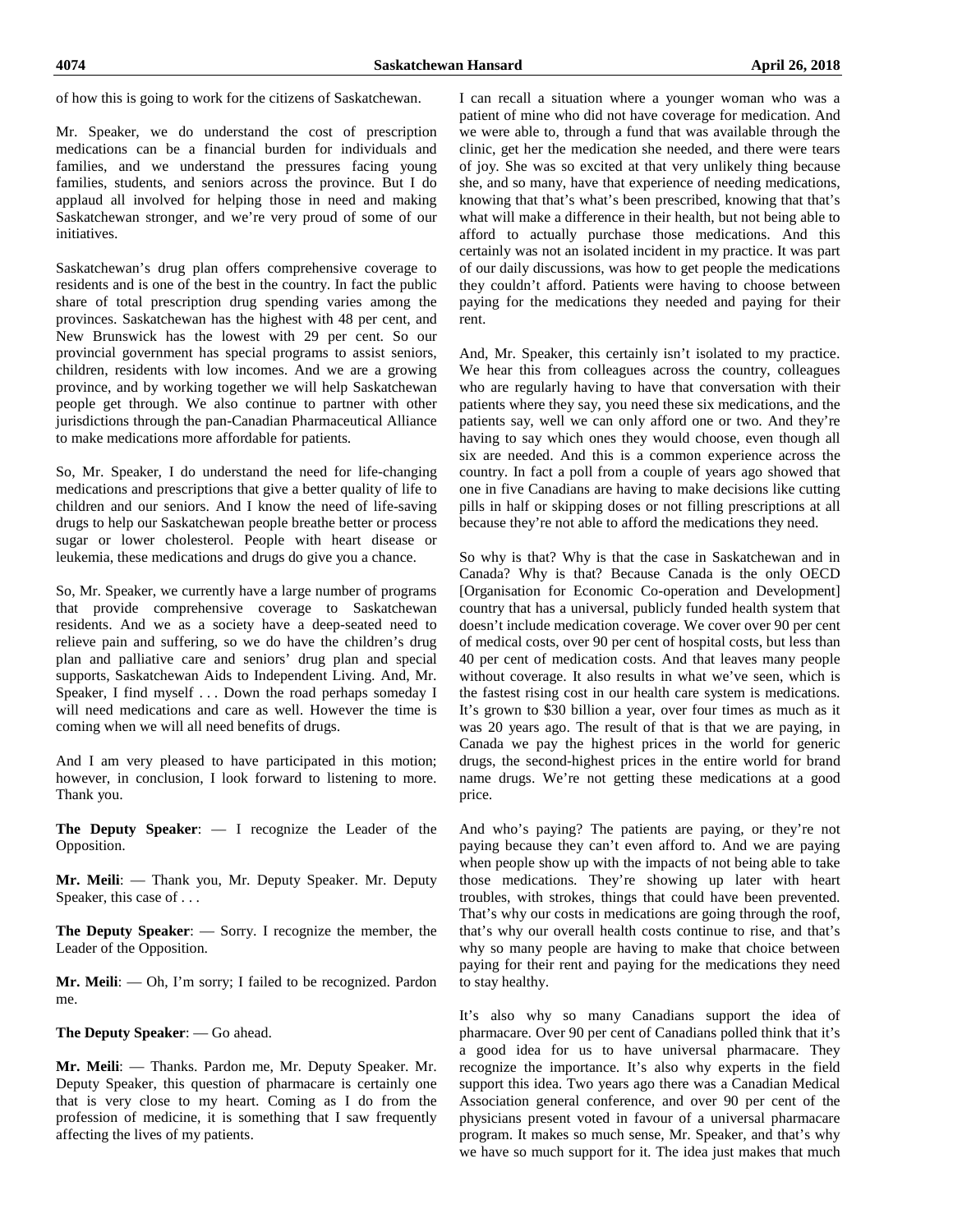#### sense.

A study from 2015 by Dr. Steve Morgan and some other folks, Danielle Martin and other experts in the field, show that \$7 billion would be saved to our national expenditures on drugs if we had a universal pharmacare plan. Seven billion dollars decreased costs with almost no cost to governments, and that was, Mr. Deputy Speaker, that was a very conservative estimate of what the savings would be.

Where do those savings come from? They come from bulk buying. When you buy as a country, as a whole, you manage to get a better price. And we've seen that already at the provincial level where Quebec was recently able to negotiate a 40 per cent decrease in what they were paying for their medications.

We see it at a national level. New Zealand, a country much smaller, much smaller population than ours, has been able to negotiate a much better deal for their medications. There's a drug called atorvastatin or Lipitor. To buy that drug in Canada, we pay 10 times as much for the exact same pill in New Zealand. It doesn't make a lot of sense. If we were bulk buying, if we had a national pharmacare program the way that they do, we'd be able to drive those prices down.

The other way that this drives prices down is through an approach that we are referring more and more to as the Choosing Wisely approach, where we have about 30 per cent of our health care spending going to medications and other treatments, procedures and imaging that isn't actually medically necessary. And when you do the Choosing Wisely approach, when you bring in a universal pharmacare program with an evidence-based formulary, you're able to really concentrate on the medications that are the right ones to buy, get them at the best price, get people the best outcomes, and reduce those extra costs.

And we've seen efforts from this government to try to reduce costs through the lean method. However, you know, what that really focused on was trying to do what we already do, faster, more efficiently. And there may be opportunities for savings there, but you actually need to step back further and ask, are we doing the right things? Are we doing the evidence-based, cost-effective choices?

The third element, Mr. Deputy Speaker, is an element that wasn't even calculated into that \$7 billion in savings. When we look at that \$7 billion, that's just in getting better prices for the medications. What we need to also recognize is that the downstream costs . . . When you look at paying for people's high blood pressure pills, when you pay for their diabetes medications, then you don't have to end up paying for their dialysis or their stroke rehab unit. So we would be saving billions and billions of dollars more when it comes to our health care if we had universal pharmacare.

So the other day here in question period I asked the Premier, I asked him whether he would be willing to join with us and support our call for national pharmacare, and at first it seemed like he was into the idea. At first he seemed like he was willing to get on board, but then as we discussed it further he seemed to back away from that. And that confusion on that side of House, you know, added to some confusion over here. We're confused about what is not to like. Is it the savings for governments in the purchase of medications? Is it the savings in paying for health care costs as we prevent further illness? Or is it the improved health outcomes for individuals? Which of these does this government not see as a positive thing? Because, Mr. Speaker, it's very clear: with pharmacare we would have universal coverage so that no patient would have to make the choice between paying for the medications they need, the evidence-based treatment they need, and having to pay for their rent or having to pay for food.

Now we heard objections over there about, well maybe what we get from a universal national pharmacare program wouldn't be as good as what we already have in Saskatchewan. But I guess the other question then would be, what part of "universal, publicly funded" does the government not understand? We need to make sure that if we're going to have a pharmacare program, it is of the best quality and for that we need this government to actually step up because they have the opportunity to stand up and say to the federal government that yes, we want a universal program. We want it to be national. We want it to be first-dollar so that every person has access. And we want to use that program to drive down costs in drug costs, drive down costs in health care costs, and improve health outcomes, improve the lives of Canadians.

## [11:30]

Unfortunately while this government does like to rail against the federal government, their advocacy at that level is tremendously ineffective. They continually are unsuccessful in getting what they want out of the federal government.

Here's an opportunity where we've heard signals from the federal government. We hear loud and clear from people around the country that they want this. Here is an opportunity for this government to step up, to join us, and say yes, we want a universal program. We want it as soon as possible, and we want it to be top quality.

All the evidence is there. The public's on board. Will this government join us and join me and this caucus in supporting this measure asking the federal government to implement a national pharmacare program? Thank you.

**The Deputy Speaker**: — I recognize the member from Saskatoon Westview.

**Mr. Buckingham**: — Thank you, Mr. Deputy Speaker. I am happy today to stand up and reply to the motion from the member from Saskatoon Riversdale to call upon the federal government to fully fund a national pharmacare strategy. But, Mr. Speaker, when you skim the surface of this motion, it presents a lot of concern for me that we don't have enough facts to even discuss it in a meaningful manner.

Saskatchewan, Mr. Speaker, already has one of the most comprehensive drug plans in all of Canada. And so we can't just assume that a national plan would be better than the Saskatchewan plan we have already, and it might be even worse.

Across Canada, Mr. Speaker, the public cost share varies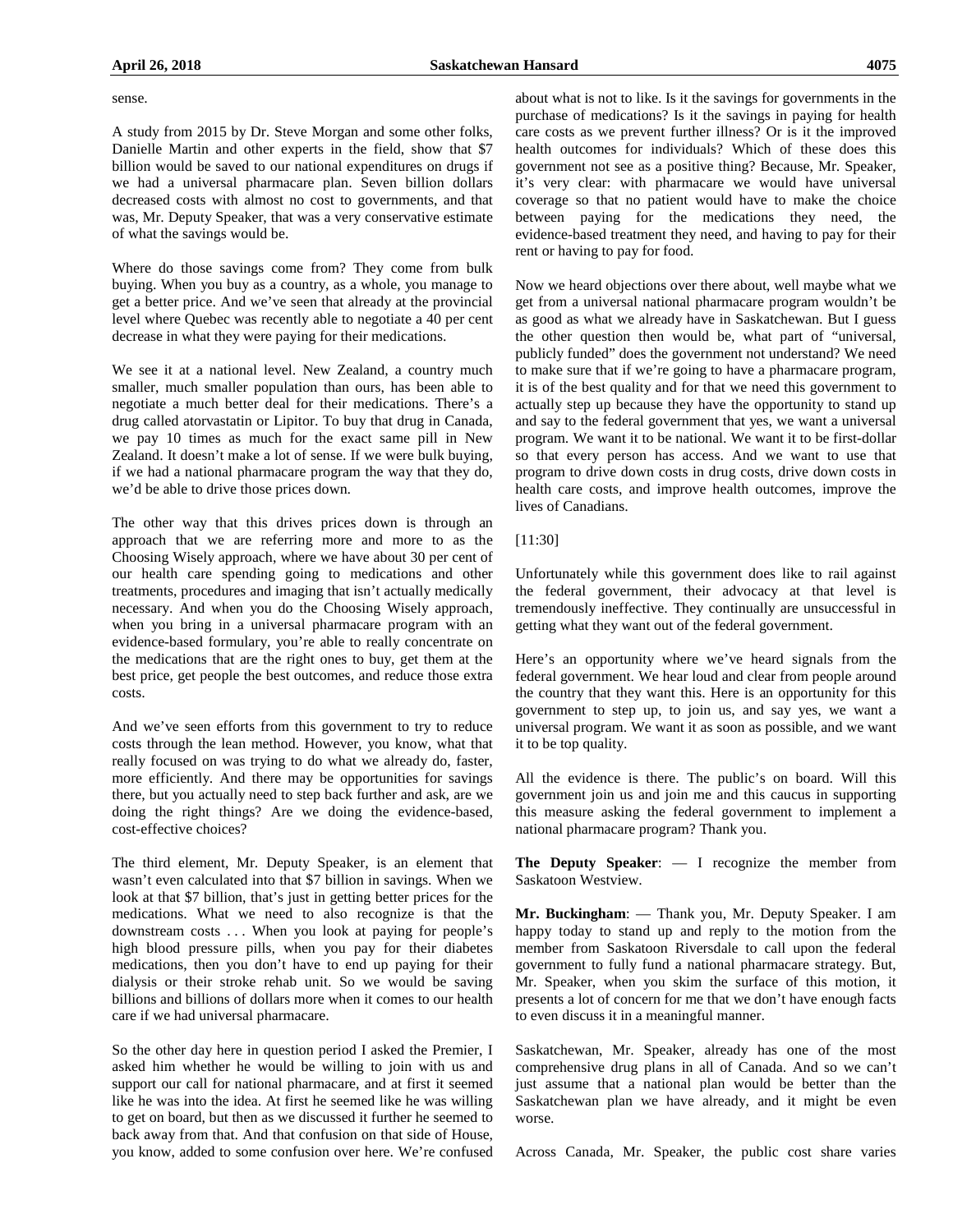among the provinces, and in Saskatchewan the share is 48 per cent, which is the highest in Canada. New Brunswick, Mr. Speaker, is the lowest at 29 per cent. So there's quite a little variance among the provinces. And I think we have a very good plan. Saskatchewan residents already have a great plan, and I think we need to be careful before we sign up to any national plan.

Mr. Speaker, I think one of the first questions that maybe we need to ask is, what is the goal of a national pharmacare plan? Is it to have a common formulary of drugs covered under the plan? Is it affordability? And who will be covered? Everyone? Certain groups? Certain income levels? And what drugs would be covered? The essential medications? The expensive medications? All medications? Mr. Speaker, I think those are all important questions that we need to ask.

And, Mr. Speaker, here in Saskatchewan there are over 1,400 drugs on the formulary, and that is a 36 per cent increase since 2007 when the Saskatchewan Party formed government. And Saskatchewan has special programs to assist seniors, children, and residents with low incomes and others as well.

And there is no solid information on the cost of implementing a national pharmacare plan here in Saskatchewan. So, Mr. Speaker, right off the start, there is no way we can support this plan without knowing the basics. Would this be a plan that would be fully funded by the federal government? And if not, by who? Mr. Speaker, what is the cost to Saskatchewan? A billion dollars? \$5 billion? We know that the NDP have not costed projects in the past when they think that we should move ahead on a project.

And, Mr. Speaker, let's look at the last leadership campaign for the NDP. They never costed any of their leadership promises, and when we did the work for them, they were completely surprised at the cost of \$2.5 billion. \$2.5 billion per year with no plans on how they would fund this campaign plan. Mr. Speaker, there is no information that would give us any indication of how this would impact Saskatchewan financially.

Mr. Speaker, our government would be open to hearing more about a federal pharmacare plan, and we would be glad to engage in discussions and fully collaborate with the federal government. But again I emphasize, we need to have a lot more information before we even consider it would be in the best interests of Saskatchewan residents.

Mr. Speaker, affordable access to medications is an area of a great importance to our government, and Saskatchewan would be open to the idea of a national pharmacare plan. However, Mr. Speaker, implementing a federal pharmacare plan would be complex and something provinces and territories would be unlikely to consider in the absence of a partnership with the federal government and federal funding.

Mr. Speaker, we need to keep in mind that when medicare started, the federal government committed to covering 50 per cent of the cost. Well today, Mr. Speaker, the Canada Health Transfer accounts for 20 per cent of the cost. So we need to ask the question: is this how the federal government will treat pharmacare? And if so, how much will it cost? Will this be yet another program forced upon the Saskatchewan people and with Saskatchewan taxpayer money?

I would emphasize, Mr. Speaker, that discussions have been ongoing for decades. However the discussions have always stalled due to the lack of federal willingness to entertain funding.

Mr. Speaker, it is not surprising of the members opposite to put forward a motion to spend money without any information as to the financial impact on our province. What is a bit different today is the narrative that, if they were in government, they would look after the needs of Saskatchewan people better than this government does. Well, Mr. Speaker, let's remind them of the facts.

The last time the NDP were in government, they closed 52 hospitals, including one right here in Regina. And the NDP government had the worst doctor and nurse retention record in Canada. Between 2001 to 2006 the province lost 450 nurses and 173 doctors. The NDP government eliminated 12 long-term care beds. And under the NDP, Saskatchewan had the longest wait times in Canada, with thousands waiting a year or longer for surgery.

In stark contrast, since being elected in 2007, there are nearly 750 more doctors and 3,400 more nurses of all designations. And we are also training more doctors and nurses in Saskatchewan. The number of physician training seats has been increased by 40 and the number of training seats for nurses has increased by 300 since 2007. Also under the Saskatchewan Party government, we'll have built or are building 15 new long-term care homes. And in this budget, Mr. Speaker, there is an investment of 5.36 billion for the Ministry of Health, an increase of 2.9 per cent from 2017-2018.

Mr. Speaker, targeted funding will provide Saskatchewan people with improved access to mental health, palliative care, and community-based primary health care services, and provide universal coverage of HIV medications. Federal funding, Mr. Speaker, of 19.02 million to support the provincial Connected Care strategy, this investment builds on existing provincial spending on team-based community health services and primary health care for patients who may be best served in a home or community setting.

Additionally, federal and provincial funding of 11.4 million to improve community-based mental health services and supports for children, youth, and families; additional funding for key initiatives — 600,000 to provide universal drug coverage for HIV medications, \$50,000 for AIDS Saskatoon, and an additional \$50,000 for Saskatoon's Westside Clinic to provide additional HIV supports. A \$523,000 investment will create the new universal newborn hearing screening program.

Mr. Speaker, the members opposite would have you think that if we were to blindly support this motion that the federal government would fund a national pharmacare plan. In my comments earlier, I think I . . . What happened with medicare is a pretty clear example of what would happen if we just blindly went ahead and supported this motion.

However, if you read the executive summary in the federal parliamentary report, the report states: "Given our federated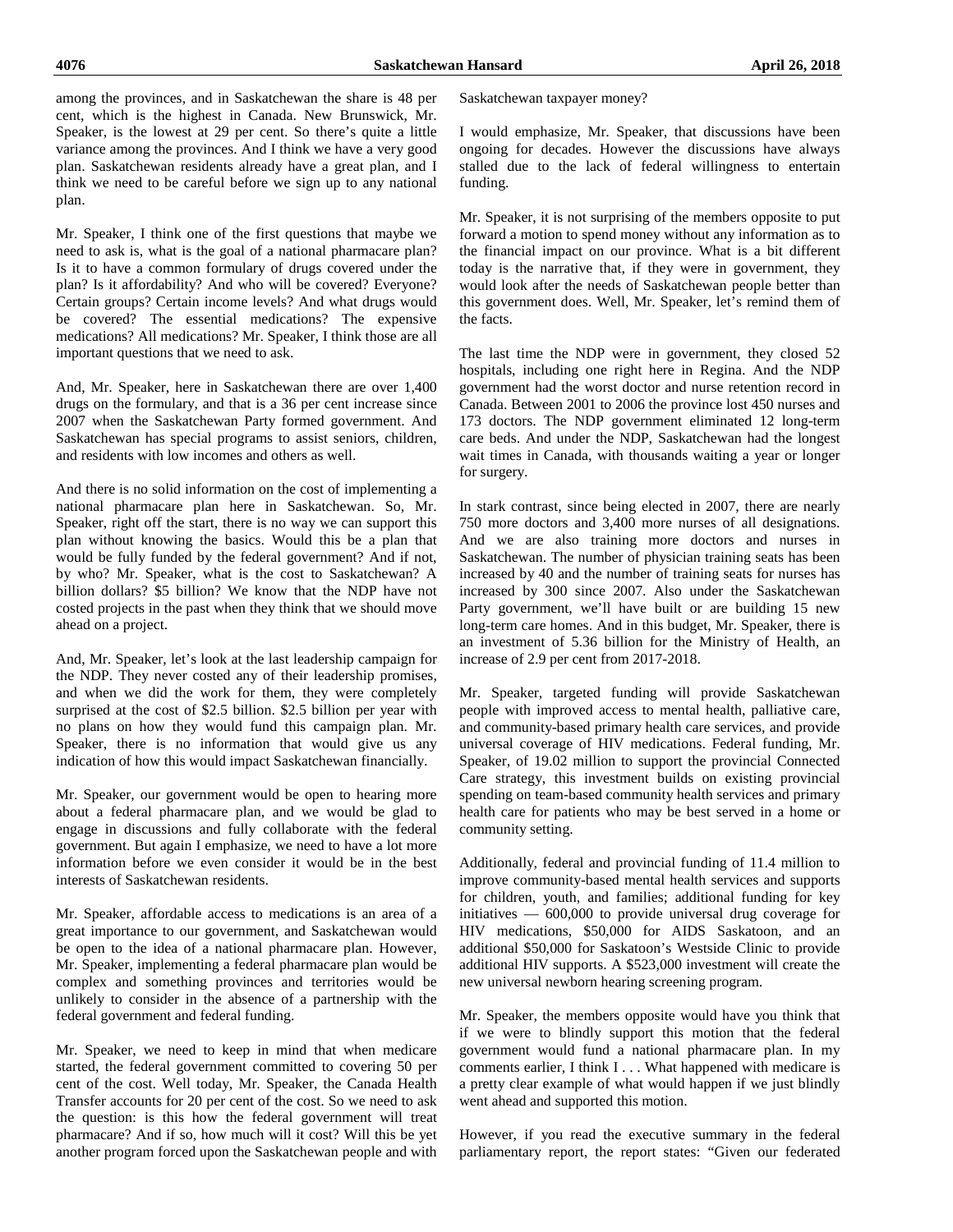state, the committee believes that the program should be cost-shared between federal, provincial and territorial governments." Again I ask, what share is that going to be? How much is the cost going to be for the province of Saskatchewan? How is it going to impact medically for the people of Saskatchewan? Are we actually going to end up worse? "... private drug plans and Canadians at large to identify the best possible approaches towards financing this new program."

Mr. Speaker, one part I can agree with on the previous statement is that we need to undertake consultations as our first step, and that, Mr. Speaker, is how this motion should have read. And for that reason and many others, I can't find any reason to support this motion without having a lot more information. And so, Mr. Speaker, I would like to hear more information from the opposite side, but with this amount of information I cannot support their motion. Thank you, Mr. Speaker.

**The Deputy Speaker**: — I recognize the member from Regina Rosemont.

**Mr. Wotherspoon**: — Thanks, Mr. Speaker. It's disappointing to enter into such an important debate, see members on the other side not take a stand for their constituents, Mr. Speaker. What we're talking about here is something that allows us to get value for the people of our province and those that we serve. And the reality is that far too many of our constituents, each and every one of us, are having to make the choice between things like rent or food in the fridge or in the cupboard, or the medications that they so desperately need, Mr. Speaker. This hits those that are in a more vulnerable position, even harder, so many seniors that are put in this position, and it weakens the effectiveness of our health care system, Mr. Speaker.

Of course Canada is the only country with a universal health care system that doesn't offer prescription drug coverage. You know, and this oversight certainly results in unnecessary illness, worsening medical and health conditions, and it costs us billions of dollars, Mr. Speaker. And I know that sometimes we can't get the other side to do things for the right reasons when it comes to improving people's lives or improving well-being across our province. But I'd hope their attention would be grabbed by the billions of dollars that we could save Canadians. The dollars that we could save Saskatchewan people, Saskatchewan workers, Mr. Speaker, Saskatchewan seniors.

It's been clear that in other countries that have a universal health care system that when they have a universal prescription or drug coverage system, that they have economic clout in that system and they're able to drive much greater value in the purchase of the medications that people need to live and stay healthy to work, Mr. Speaker. You know, I've looked at the case of, you know, a country like New Zealand, as an example, that buys medications that we're paying . . . on pennies on the dollar, Mr. Speaker, forcing Saskatchewan people and Canadians to pay 10 and 20 times more for common medications that are essential to their well-being, essential to their quality of life, essential to their relationships and their happiness, Mr. Speaker.

You know, we have a discussion in this Assembly that we've been elevating, Mr. Speaker, calling for action to address mental health and addiction services in our province — a system that's clearly broken and inadequate in serving people all through our province. Now an important part of that is the prescription side as well, Mr. Speaker. If those suffering and dealing with illness don't have the medications, aren't able to afford the medications that they need, then our system fails and there's a breakdown, Mr. Speaker.

## [11:45]

We already fund a universal health care system. We already fund that visit to the doctor. We already visit that entry into the health care system, which is essential and something that we should be so proud of as Saskatchewan people, so proud of as Canadians. I know it's something I'm incredibly proud of as a CCF-NDPer [Co-operative Commonwealth Federation-New Democratic Party], Mr. Speaker. But we should be providing leadership to make sure that we ensure the effectiveness, the highest level of efficiency and effectiveness of that system by making sure that when somebody goes into the doctor — be it a young parent with their sick child; be it a worker that's dealing with mental health challenges; be it a senior, Mr. Speaker, that's dealing with diabetes — we should make sure that that person, that patient is able to access the prescriptions that they need.

We pay for the cost of going to see that doctor and of course we pay for the costs of their health worsening, of not responding to that illness. We pay for it when they show up in the emergency room. We pay for it when they show up at the highest level of cost for the system in through the hospital services, Mr. Speaker. What we should be doing is making sure we make our system as effective as possible by ensuring prescriptions for all.

You know, the evidence is strong on this front. Canadians and Saskatchewan people, Saskatchewan workers, Saskatchewan seniors, people living with disabilities, are getting gouged because of the absence of a national pharmacare system within our country. Our best way to respond, from my perspective, is as a nation. It gives us the greatest economic clout to go and negotiate the best prices on medications that Canadians need. I know that there's been assessments by independent offices and accountants and economists that talk about the billions of dollars that would be saved. I know that a 2015 study shows that universal drug coverage would save Canadians over \$7 billion and with little or no increase to government spending.

I want to touch on another factor. We have so many people that are working two and three jobs just to make ends meet, working in some of the most precarious environments and precarious roles throughout our province, not making much money at all, doing all they can to keep their head above water, doing all they can to put food in their fridge, doing all they can to pay rent or make mortgage payments, Mr. Speaker. Many of those workers don't have drug coverage. Many of those workers, when they need medications to ensure their health, they're not able to access those medications. And whether it be for a physical ailment, Mr. Speaker, or a chronic disease, or whether it's for mental health, our failure to properly treat those individuals certainly costs them, but it costs all of us. We're pulling workers, Mr. Speaker, away from our economy, away from their jobs. It translates into significant economic challenges at the household level.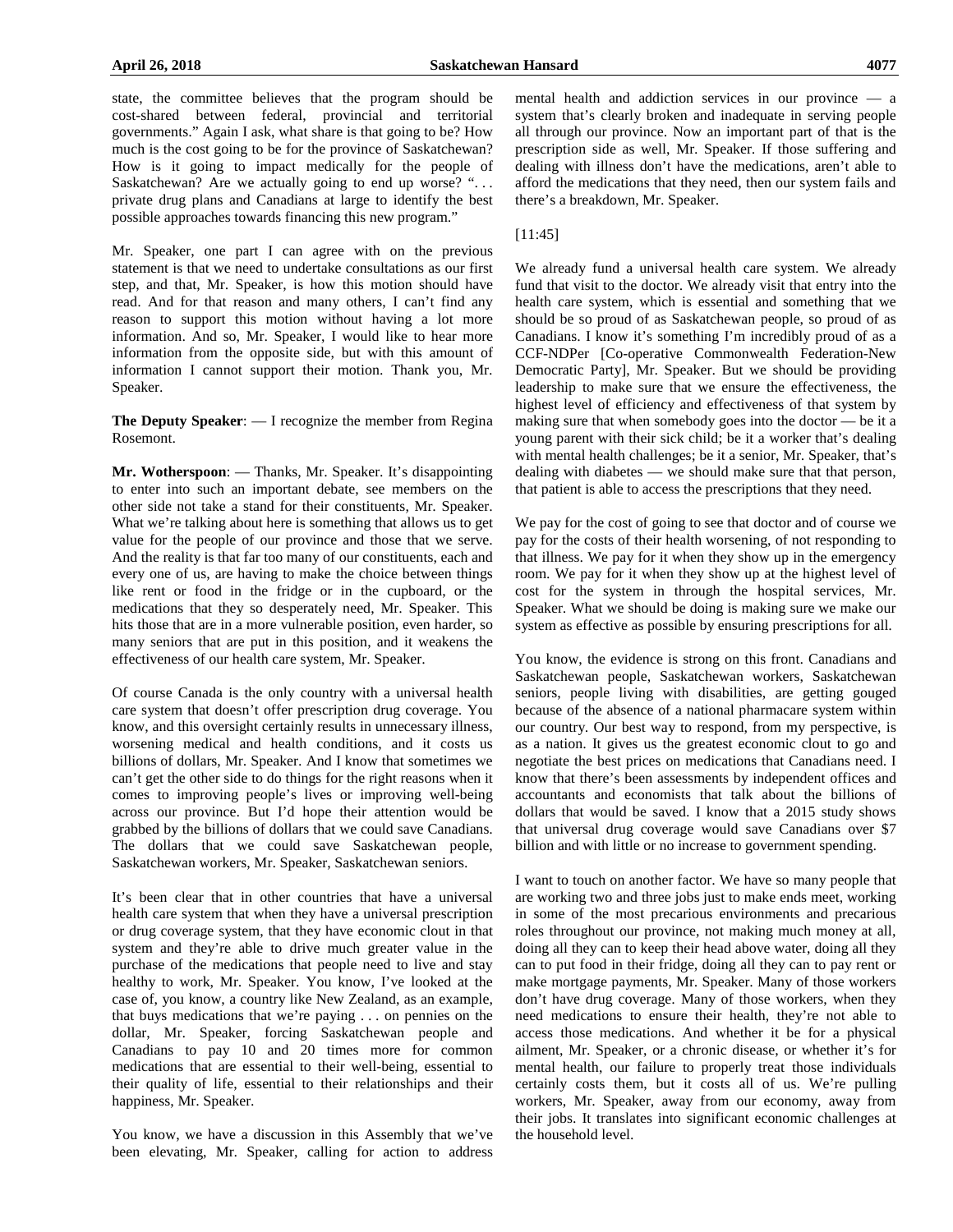We see right now within our province that we're leading the nation, sadly, when it comes to defaults on mortgage payments. That's a, you know, sort of a canary in the coal mine when it comes to an assessment of the economy and how it's working for Saskatchewan people. And when workers are pulled out of employment because they're injured and ill, it costs all of us. And they end up in our health care system at a much higher cost, Mr. Speaker.

So this was always the vision for our universal health care system, to step up and to insure prescriptions or medications for Canadians, for Saskatchewan people. It's on us to deliver that phase of medicare, and in doing so we provide greater well-being to all Saskatchewan people. We alleviate incredible financial pressure on so many where we bring about the ability for so many to heal and to get well, Mr. Speaker. And we save money for taxpayers. We save money for Canadians. We save money for workers while strengthening our economy, Mr. Speaker.

So I'm strongly in support of standing together here today in supporting the motion. I'm disappointed that members opposite would take such weak, unprincipled, weak positions, weak positions, Mr. Speaker, in standing up for their constituents. And certainly we should be doing all we can to urge the federal government to step up and to fund, with the involvement of provinces, a national pharmacare system across our country.

We see other provinces stepping up and looking at doing this themself, and that's an option. But of course economics dictate that our ability to build the most effective, affordable system with the greatest level of economic clout and impact is by doing that as a nation, Mr. Speaker.

So I implore members opposite who took to their feet, Mr. Speaker, here today to not . . . that didn't stand up for their constituents and for our province or for our health system, to reconsider their positions. And I'm proud to stand with this official opposition and the Saskatchewan NDP in pushing for a national pharmacare system.

And I just, you know, I just am motivated by the story after story of worker after worker, constituent after constituent, senior after senior who's been forced to be into that position of making the choice between the food that they need or the prescriptions that they also need, Mr. Speaker. It's my pleasure to enter into this debate today and I look forward to the questions to come.

**The Deputy Speaker**: — I recognize the member from Martensville.

**Ms. Heppner**: — Thank you, Mr. Speaker. I'm happy to enter into the debate today. I find it interesting that the very last thing that the member opposite had accused us of in his statements was that we weren't standing up for our constituents when it comes to health care. Well I would beg to differ with that assessment, Mr. Speaker. One of my colleagues outlined the horrible record in health care under the NDP before 2007. And I think we've made some marked improvements, whether you look at recruiting nurses to our province, and the amount of nurses that we have here — more than in 2007; increasing training seats for doctors; building hospitals instead of closing them.

I think we've probably, I dare say, done more for our constituents when it comes to health care than the NDP did their last go at government. And I would suggest the best thing that we can do for our constituents is to continue to earn their trust so that this party stays in government. Because heaven forbid the NDP get back in because we know exactly what they would do if they had the opportunity in government again, Mr. Speaker. So I take great exception to that.

I do find it interesting that the Leader of the Opposition was participating in private members' day during the 75-minute debate. I checked with some of my colleagues who have been here a little bit longer than I have and none of us ever remember that happening. So obviously they're seized with this issue, and fair point. I talked to the Health minister yesterday and he's committed to continuing to engage with the federal government and have discussions on this. But as my colleagues who have already spoken have stated, the motion before us today is asking us to support something that is an unknown. So we'll continue to have those discussions with the federal government going forward, but obviously we've got some concerns.

We've seen over the last several years . . . Health funding used to be funded by about 50 per cent by the federal government; it's down to 20. So obviously there's going to be some concern amongst provinces, what their funding levels will continue to be. You know, they could promise something at the very beginning and then reduce that funding going forward or drop it altogether. I sat on treasury board for many years and I've heard more than one ministry come forward saying that the federal government is cutting funding to a specific program and we have to discuss whether or not we're going to backfill those. So federal government does not have a great track record in this respect so that would obviously be a big concern to us.

And there was a list of other questions that my colleagues have already talked about, so I'm not going to go back and rehash those. But, Mr. Speaker, as I said, considering that the NDP leader was participating in this debate today, they are obviously seized with this as very important. I would suggest, Mr. Speaker, there are other issues facing our province today that are equally, and in most cases probably very timely for us to be discussing, and perhaps we should be discussing those.

I would encourage the NDP to perhaps bring forward a motion — I don't know, Mr. Speaker — defending our province against a federally imposed carbon tax. That might be something that we could get behind if they wanted to do that. But, Mr. Speaker, we know that the NDP are firmly in support of a carbon tax, except perhaps the member for Saskatoon Fairview who denied that in committee on Monday. So good on her for breaking ranks with her party on this.

Mr. Speaker, they want us to wave the white flag and sign on to the federal carbon tax so that we get \$62 million in infrastructure funding at a cost of \$4 billion to our economy. Only the NDP would see that as good math, Mr. Speaker. It's NDP math. It doesn't make any sense that we would undertake an activity, a tax on our province that would cripple our industry so we get \$62 million in infrastructure funding. It doesn't make any sense.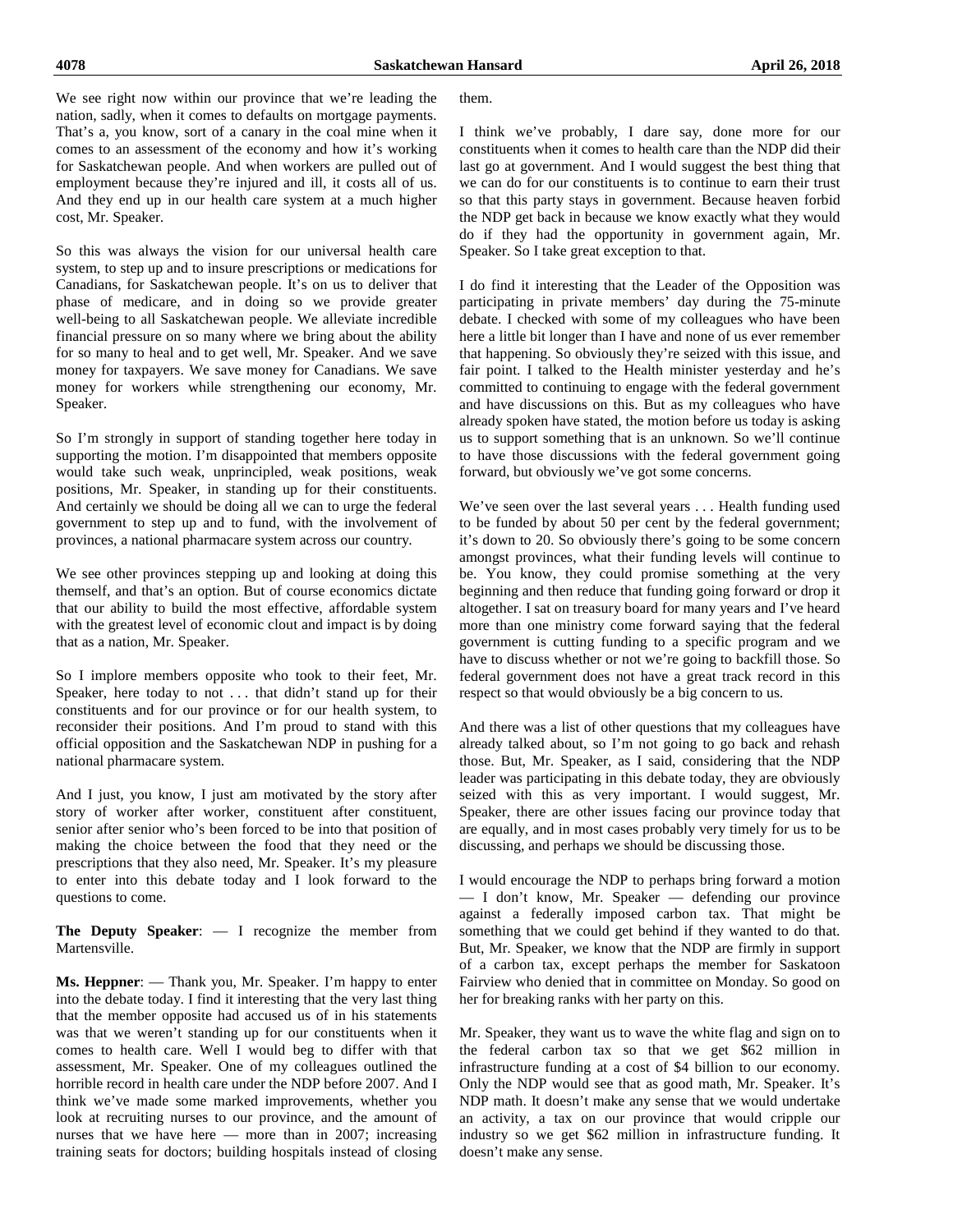They ridicule our attempts to defend Saskatchewan's interests. We made the announcement vesterday that we're taking this to the Court of Appeal in Saskatchewan to see if they even have the constitutional ability to impose this tax on Saskatchewan. We believe that they do not. And we would hope, Mr. Speaker, that the NDP would be seized with this issue, that they would stand with us instead of, Mr. Speaker, abdicating their responsibility. They talk about standing up for constituents. How about they stand up for their constituents on this?

The Leader of the Opposition said, and I quote, when it comes to this court challenge, "This is going to be an effort that is expensive and, worse, risky." Well, Mr. Speaker, I would submit that what's going be expensive to our province is an NDP carbon tax that they want to impose on us, and that they're fully supportive of Trudeau implementing a carbon tax on us. That's what's going to be expensive for our province.

What's going to be risky for our province is not a government-sponsored court challenge on the constitutionality of a Trudeau carbon tax. What's risky is a carbon tax being imposed upon us, Mr. Speaker. It's a \$4 billion hit to our province. It hits our resource industry, costing jobs, the very good-paying, mortgage-paying jobs that the NDP are always talking about. It is those very people that the NDP say they want to defend who will be affected by this. So why are they not standing up with us on this point, Mr. Speaker ... [inaudible interjection] ... They will. We'll just leave them behind. And if they want to stand up and they don't want to get behind our court challenge, that's fine.

But how about another topic? How about Kinder Morgan and pipelines? They say in this Chamber that they want to support pipelines. They're even cheering from their seats on this position, Mr. Speaker. Well then, riddle me this: when their federal leader comes out and says that there should be no pipelines anywhere because it increases our capacity to produce oil, where are they then? Have they come out publicly against their federal leader to stand up for Saskatchewan? It's been crickets. There hasn't been one peep from them publicly asking their federal leader to stand down from his damaging position that would ruin our economy.

Their leader said — well now they're beaking from their seats because they don't want to talk about this — their federal leader said, and I quote, "... we must oppose the proposed expansion of the Kinder Morgan pipeline and the building of the Energy East pipeline" because it significantly increases oil production and international oil exports. Well heaven forbid we export our oil outside of our country, Mr. Speaker.

Do you think they could be seized with this issue and stand up with us and against their federal leader? No, not happening. Mr. Speaker, it's easier for them to say things in here. We know that there's not a lot of people watching the legislative channel or reading *Hansard*. I think we do it. I know the Environment minister and I do that on a regular basis because once a researcher, always a researcher. But apparently the NDP federally think they're all on the same big team.

Peter Julian, during the last leadership debate said, and I quote, "We have a situation . . ." And this is on Kinder Morgan: "We have a situation where British Columbians have said no. We have the federal caucus who has said no. There is a very clear consensus amongst New Democrats."

Well apparently this little group of NDPers are not in consensus with their federal group, so stand up for Saskatchewan and go tell them that. Have we heard anything? No. Mr. Speaker, they don't even have to talk to their federal leader. All they have to do is go talk to their provincial buddy over in BC [British Columbia], their brothers and sisters in British Columbia and go, hey, John Horgan, you know what you're doing to Saskatchewan? You're hurting our economy. You're hurting our industries. You're hurting our export capabilities. Have they had that conversation? No.

But you know what they did have, Mr. Speaker, was a big fat contribution from John Horgan to their leadership campaign. Well if they're going to stand up for Saskatchewan and say that our interests are that important, why don't they just send the money back and say, thanks but no thanks? They want to take big money out of politics. They don't want out-of-province contributions coming in here. They don't want contributions from people that we don't know coming into Saskatchewan. Why? Because it causes undue influence on the political process. Well if that's their position — no out-of-province money, causes undue influence — then give back John Horgan's money.

So, Mr. Speaker, if they want to stand up for us, they could do a whole bunch of things. They could have these conversations here today. They could stand up with us to defend Saskatchewan against the carbon tax. They could stand against their federal leader on his plan to destroy pipelines in this country. And they could stand up against John Horgan and the BC NDP who are trying to destroy Western Canadian economy by wanting to shut down oil industry in Alberta and Saskatchewan. If they want to stand up for Saskatchewan, do that instead of waving the white flag.

## [12:00]

**The Deputy Speaker**: — The time for debate has expired. Before we move into questions, I would simply offer this comment to members in future 75-minute debates: that debates on a motion, the comments should be relevant to the motion. I would simply caution members that they may want to talk to the motion.

With that, we go for questions. I recognize the member from Moosomin.

**Mr. Bonk**: — Thank you, Mr. Speaker. The members opposite's solution to most things is to start another Crown corporation. Well we know how that's worked in the past. We have SPUDCO [Saskatchewan Potato Utility Development Company], Big Sky. I don't think those ring a bell to the members opposite.

Now the new leader wishes to open up an additional Crown corporation, SaskPharm, within his additional \$2.5 billion spending spree every year. Potatoes, pigs, and now prescriptions. My question is to the member from Saskatoon Meewasin: in your plan to afford all this, which taxes will you raise?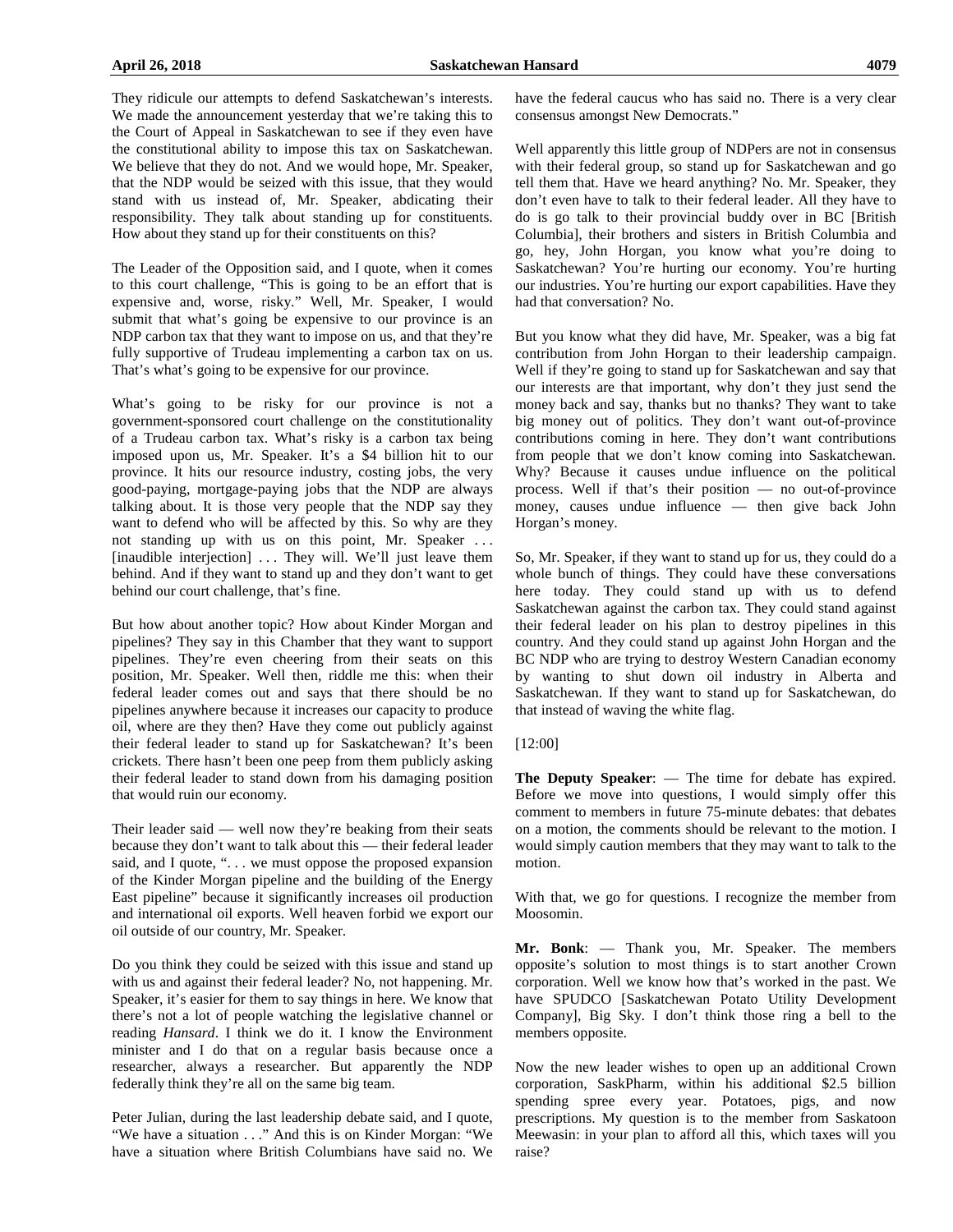**The Deputy Speaker**: — I recognize the Leader of the Opposition.

**Mr. Meili**: — Mr. Speaker, the confusion that reigns on that side around Crown corporations continues to be evident. Crown corporations are not a source of increased tax dollars that we have to spend. They're a big source of revenue. And what this government likes to talk about when they talk about Crown corporations, what they like to talk about is how to shut them down.

**The Deputy Speaker**: — I recognize the member from Saskatoon Riversdale.

**Ms. Chartier**: — Thank you, Mr. Speaker. In 2017 when the parliamentary budget officer estimated how much would be saved on prescriptions if Canadians were covered by these cheaper provincial drug plans, he concluded it would be \$4.2 billion annually. What part does . . . To the member from Westview: does he support saving taxpayers' dollars and spending smarter when it comes to health care?

**The Deputy Speaker**: — I recognize the member from Saskatoon Westview.

**Mr. Buckingham**: — Thank you, Mr. Deputy Speaker. You know, Mr. Speaker, we will engage in discussions and fully collaborate with the federal government for all the work that's been undertaken already to create a national pharmacare plan. However, we cannot support this motion until we have a clear indication that the federal government will not only be a full funding partner but will also enact a plan that in no way diminishes Saskatchewan's drug plan, currently one of the most comprehensive drug plans in Canada. I mean in Saskatchewan 48 per cent of the cost is covered by this province, the highest in Canada. New Brunswick is 29 per cent, so a significant difference. So why would we want to go away from a good plan we already have? 1,400 drugs are in our drug formulary, which is a 36 per cent increase since 2007. Thank you, Mr. Speaker.

**The Deputy Speaker**: — I recognize the member from Carrot River Valley.

**Mr. Bradshaw**: — Well thank you, Mr. Speaker. I would again like to commend this government for the record investment ... [inaudible] ... In this year's budget, it was announced that targeting funding would be provided to Saskatchewan people, including universal coverage for HIV medications. It is a shame, Mr. Speaker, that the members opposite all voted against this investment. They claim to stand alongside the vulnerable people of Saskatchewan but do not support investment and improvement to our health care system. My question is for the member from Saskatchewan Riversdale: why did you vote against universal HIV coverage?

**The Deputy Speaker**: — I recognize the member from Saskatoon Riversdale.

**Ms. Chartier**: — Mr. Speaker, that is one of the most laughable questions I've ever heard in this Assembly, Mr. Speaker. We voted against a budget that hurts people here in Saskatchewan, that didn't provide a vision for the people of Saskatchewan. Totally supportive of that particular measure, Mr. Speaker, but one item or a couple of items in an otherwise incredibly disappointing budget can't be supported.

**The Deputy Speaker**: — I recognize the member from Regina Rosemont.

**Mr. Wotherspoon**: — You know, Mr. Speaker, we have the opportunity to represent people in this Assembly, and this was a chance to do the right thing for our constituents, the people of our province, save money and save lives. My question to the member for Saskatoon Westview: of course he has untold millions of dollars for the GTH scandal, it seems limited interest in a GTH inquiry, but no interest in standing up for a national pharmacare plan that would save money and lives. How does he explain those priorities to his constituents?

**The Deputy Speaker**: — I recognize the member from Saskatoon Westview.

**Mr. Buckingham**: — Thank you, Mr. Deputy Speaker. Now, Mr. Speaker, we understand that the costs of prescription medications can be a financial burden for individuals and families. And we take that seriously on this side of the House. That's why 1,400 drugs on the drug plan covered and we cover 48 per cent here in Saskatchewan, the best in Canada. You know, we have to remember that there's a lot of good things that we already have in this plan, so why would we change it to a plan we know nothing about? There's hardly any information for us to go on. And so Saskatchewan's drug plan offers comprehensive coverage to residents, one of the best in the country, and benefits are targeted to people who need them the most and to drug therapies that are the most effective. And the public share, as I talked about already, is 48 per cent here in Saskatchewan. That's the highest in Canada. Thank you, Mr. Speaker.

**The Deputy Speaker**: — I recognize the member from Regina Pasqua.

**Mr. Fiaz**: — Thank you, Mr. Speaker. Mr. Speaker, our government will fully co-operate with the federal government on a pharmaceutical plan, although our support would hinge on its ability to better support the people of this province. The member opposite is willing to support the plan that the federal government has not yet established, with no idea what it may entail, how it would impact our province.

Mr. Speaker, my question is to the member from Saskatoon Riversdale. How can you support a plan that you have never seen, one that could be less comprehensive than what we already have?

**The Deputy Speaker**: — I recognize the member from Saskatoon Riversdale.

**Ms. Chartier**: — Thank you, Mr. Speaker. With all due respect, I'm not sure what part of "universal" those members opposite don't understand. I'd encourage them all to reread the motion because none of their questions seem to show that they actually understand the motion. I'd like to read the motion into the record:

That this Assembly calls upon the federal government to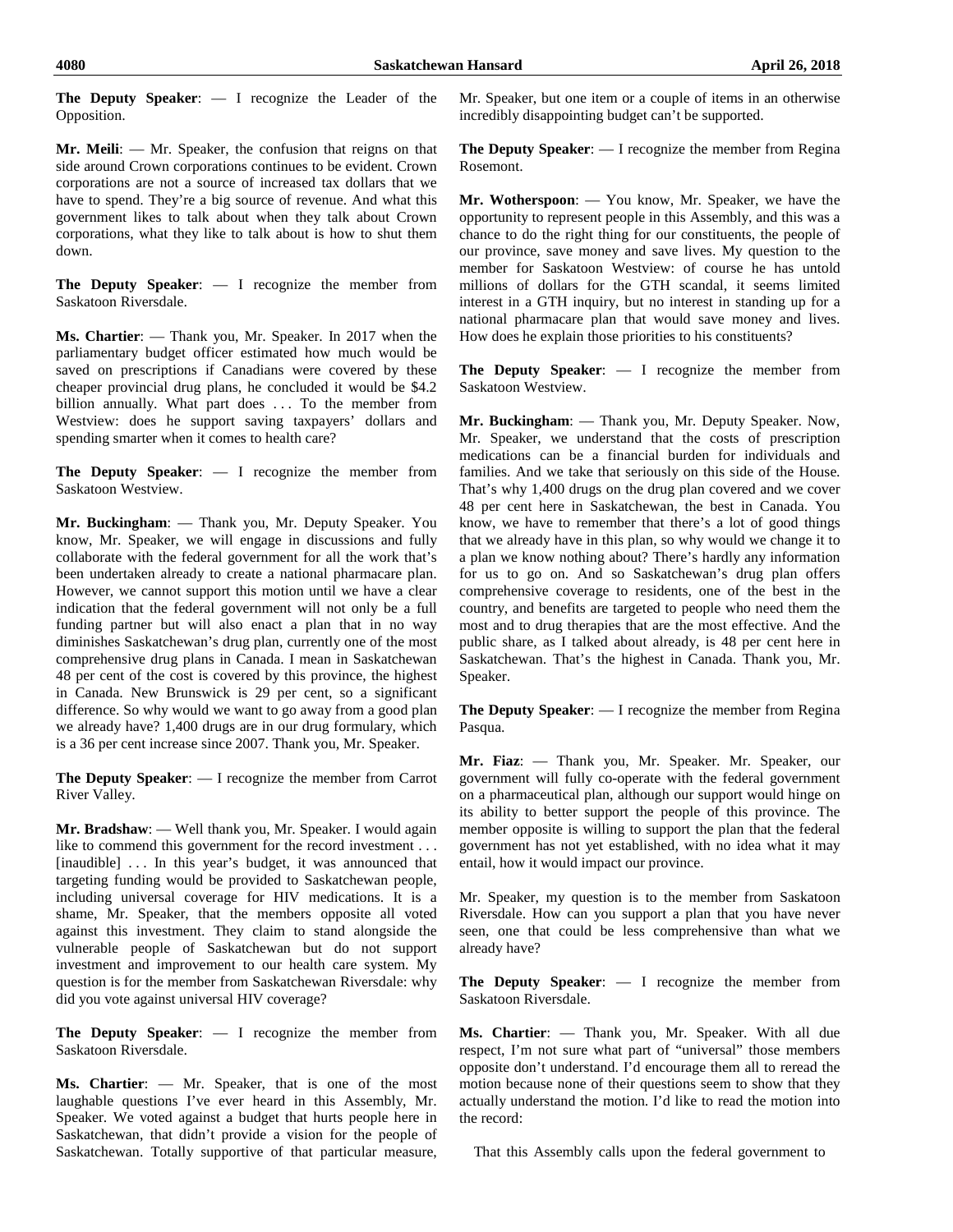move beyond words and fully fund a national pharmacare strategy [fully fund, Mr. Speaker, a national pharmacare strategy] so that all Canadians will be able to afford their prescription drugs.

Thank you, Mr. Speaker.

**The Deputy Speaker**: — I recognize the Leader of the Opposition.

**Mr. Meili**: — Mr. Speaker, I have to say that it's disappointing to see members mock someone's voice, especially somebody who's been dealing with an illness. That's really unacceptable.

Now, Mr. Speaker, the question that I would like to ask is what the member just referenced. We heard from a number of these members that they're worried that a comprehensive, universal pharmacare system would somehow be less than the coverage we're currently getting. Well would these members step up and join us in asking for what we're asking for, for what the motion says, a fully funded universal pharmacare system? I ask that question to the member for Saskatoon Martensville . . . or Martensville.

**The Deputy Speaker**: — I recognize the member from Martensville-Warman.

**Ms. Heppner**: — Not Saskatoon Martensville, but maybe the constituency boundaries will change yet again.

Mr. Speaker, as I said at the very beginning of my remarks, I had spoken with the Health minister and the Minister for Rural and Remote Health, and they will continue to be engaged with the federal government on this discussion, Mr. Speaker, and going forward, to make sure that if something is put in place that there's support across the country, that all provinces are participating, that funding is fully funded by the federal government, Mr. Speaker. We don't have any of the answers to those questions right now.

And in the meantime, Mr. Speaker, the drug plans that we have in place and the drug coverage in Saskatchewan is very good. They are wide-ranging to various groups of people, Mr. Speaker. And I would point out that of the 1,400 drugs listed on Saskatchewan's formulary, there are 36 per cent more today than there were in 2007.

**The Deputy Speaker**: — I recognize the member from Saskatoon Churchill-Wildwood.

**Ms. Lambert**: — Thank you, Mr. Speaker. The members opposite have been quick to side with the federal government over the people of Saskatchewan on a number of issues, the carbon tax being the most significant. This province's drug plan is already one of the best in Canada, with public share of total prescription drug spending being 48 per cent. My question is to the member from Regina Rosemont: if a national pharmacare program is less comprehensive than our current program, will members opposite still support it?

**The Deputy Speaker**: — I recognize the member from Regina Rosemont.

**Mr. Wotherspoon**: — Thanks, Mr. Speaker. The member maybe read the question without being engaged in listening to the conversation or reading the motion, but our push is for a universal, comprehensive, national pharmacare plan, Mr. Speaker, fully funded. And of course, in doing so we save billions of dollars for Canadians who are being gouged on medications. In doing so we make sure that Canadians and Saskatchewan people get the medications that they so deserve. We save dollars and we save lives.

**The Deputy Speaker**: — I recognize the member from Saskatoon Riversdale.

**Ms. Chartier**: — Thank you, Mr. Speaker. In 2007 . . .

**The Deputy Speaker**: — Time for the 75-minute debate has expired.

#### **PRIVATE MEMBERS' PUBLIC BILLS AND ORDERS**

#### **ADJOURNED DEBATES**

#### **PRIVATE MEMBERS' MOTIONS**

### **Motion No. 2 — Opposition's Fiscal Plan**

[The Assembly resumed the adjourned debate on the proposed motion by Mr. Nerlien.]

**The Deputy Speaker**: — I recognize the member from The Battlefords.

**Mr. Cox**: — Thank you, Mr. Speaker. I rise today to join into the debate on the motion proposed by our member from Kelvington-Wadena, in the motion that states:

That this Assembly rejects the NDP's plan to increase spending by over \$2.5 billion, as it would leave Saskatchewan with an extreme deficit and increase the debt for future generations.

Mr. Speaker, I think today I would like to begin with just a few comments about some of the items outlined in the recent campaign platform outlined by the now Leader of the NDP Party opposite. And I had the very great honour I think, Mr. Speaker, of being the minister responsible for Advanced Education for a brief time, something which I enjoyed greatly. And I would just like to look at a couple of the issues from this campaign platform.

One of the first things that is outlined there that caught my attention, Mr. Speaker, was reverse the cuts made to our post-secondary partners. Well, Mr. Speaker, firstly, I would just like to say how much we've appreciated the efforts of our post-secondary partners in holding the line on expenses and making the necessary efficiency changes that were needed to ensure that our students, our young people in this province, continue to get a great education at an affordable rate, Mr. Speaker.

And you're going to hear me say many times here this afternoon, Mr. Speaker, that there's been really no concrete numbers proposed in this plan, in this campaign platform. No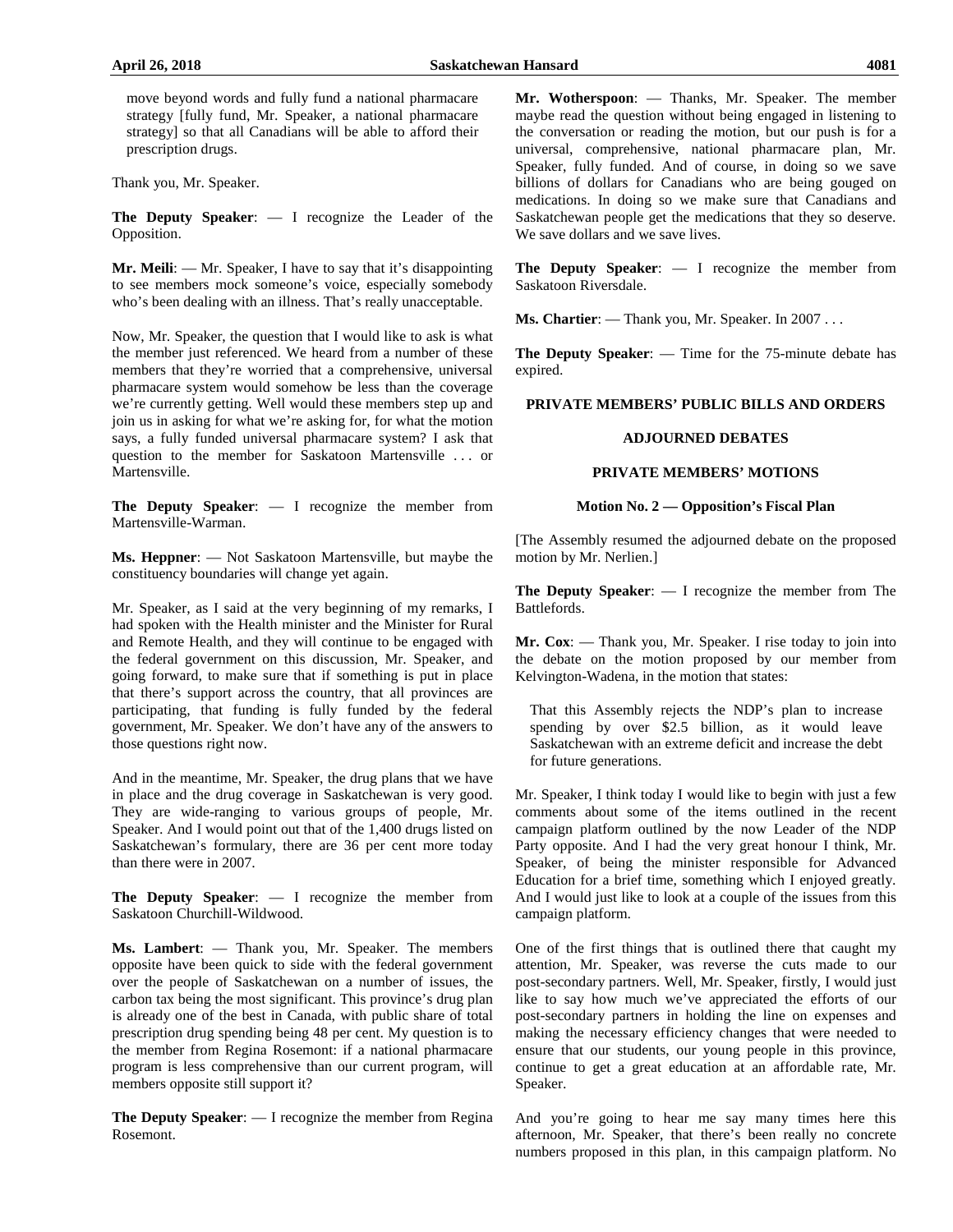way to pay for it. No itemized costs, Mr. Speaker. So we're going to have to make some assumptions. But I think in this situation we could assume that restoring funding would be about \$44 million. But, Mr. Speaker, let's do a little comparison here, and some days, Mr. Speaker, I think hypocrisy seems to abound in this hallowed Chamber, but I'll just talk a little bit about tuition rates here.

Since '14-15 budget, under this government, Mr. Speaker, tuition rates have risen by an average of 4 per cent at our universities, and only once during that period of time was it higher than 4 per cent, at 4.3 per cent. Now, Mr. Speaker, let's compare that to what happened under the dark days of that NDP government. And he talks about stable tuition rates in this platform. Mr. Speaker, from '90-91 to '06-07, our undergraduate tuition rates at both of our universities — the University of Saskatchewan and the University of Regina went up by a staggering 227 per cent, Mr. Speaker. At Sask Poly, which was then SIAST [Saskatchewan Institute of Applied Science and Technology] of course at that time, it was even worse. It went up by . . . Tuition rates rose in that period of time by 320 per cent.

Mr. Speaker, this platform, this plan also wants to see more government funding for our universities. Well fair enough, Mr. Speaker. But again we have to figure out where that's going to come from.

[12:15]

But here is what's happening today. Here's the facts, Mr. Speaker. Our Government of Saskatchewan funding for the University of Saskatchewan presently accounts for about 63 per cent of their total revenue. And, Mr. Speaker, that's the fifth highest in the country of comparable universities, 15 comparable universities of the medical doctoral universities.

And, Mr. Speaker, three of those four universities that receive higher funding than ours does are in the province of Quebec. And, Mr. Speaker, we know where the province of Quebec gets its funding — from equalization payments. Their equalization payments last year, Mr. Speaker, almost totalled as much as what our total budget here is in the province of Saskatchewan.

Same story, Mr. Speaker, at the University of Regina. Fifty-five per cent of their revenue comes from the Government of Saskatchewan and that's the fourth highest of the 14 comparable universities. That's the comprehensive universities, Mr. Speaker.

This campaign plan, this plan also proposes that we would throw out the grad retention program. Mr. Speaker, I submit to you that our grad retention program was one of the most substantial and the most successful in anywhere in the country. And if he wants to take this plan, this idea to 70,000 grads who have taken advantage of this program and have accessed \$406 million in tax savings in order to stay here in the province and work in the province, I think they would have some strong messages for him with that plan.

Mr. Speaker, he suggests doing this, throwing out our grad retention program, in order to lower our tuition rates to the lowest in Western Canada. Well, Mr. Speaker, if we use the figures from Statistics Canada, for example, Manitoba has the lowest tuition rates in Western Canada. So let's use Manitoba's rates. And if we did that, Mr. Speaker, it would cost the province of Saskatchewan another \$127 million. So even if we subtracted the \$90 million that he scraps the grad retention program, that still leaves \$36.7 million for the taxpayers of this province to pick up, Mr. Speaker.

Mr. Speaker, this platform, this plan talks about a stable cash flow for our College of Medicine, Mr. Speaker. And our College of Medicine certainly is perhaps the flagship of our University of Saskatchewan. It's so vitally important to continue to train doctors who will provide medical service, medical attention for the residents of our province, and certainly we appreciate the value.

But, Mr. Speaker, here's what we've been doing for our College of Medicine at the University of Saskatchewan. And yes, they have had accreditation problems in the past, and they have now resolved them. But at their most recent accreditation review, which was late last fall, they came to us in mid-year, in summertime, and requested \$20 million to help meet those accreditation review. We reviewed their request, Mr. Speaker, and we were happy to be able to provide \$20 million in funding. That was on top of the 67 million that was already in the '17-18 budget, Mr. Speaker, and again this year in our '18-19 budget we have allotted \$89 million for the College of Medicine. Mr. Speaker, that's stable funding. That is stable funding.

Mr. Speaker, this plan, this platform also goes on to make many suggestions for our farmers and our agriculture industry in this province, things like encourage fuel-efficient machinery, fuel-efficient purchases of tractors and combines. Well I happen to know a lot of farmers in this province, Mr. Speaker, and I don't think there's a one of them that would go out and buy a tractor that would use more fuel than what's necessary.

I don't think we should be trying to tell our farmers how to make their choices, how to decide what crops to choose. The farmers, I think, are the best ones to make those decisions. They're going to make the management decisions that are best for their business, and they know what's best. They are in fact the best stewards of the land in this province and they will continue to be the best stewards because they have a vested interest in that land, Mr. Speaker.

They'll make the crop choices that not only increase their bottom line and ensure their sustainability, but in fact the choices that they're making with some things like they've done in recent years, like zero till, like moving to pulse crops, has actually resulted in a huge  $CO<sub>2</sub>$  sink in our province, Mr. Speaker, to the tune of about 12 million tonnes.

Something that I might add, that our federal counterparts, Prime Minister Trudeau and Minister McKenna give us no credit for, Mr. Speaker — we're getting no credit for the carbon sinks that are being allocated in our farm industries. As well, they don't even want to give us credit for what's being done at Boundary dam 3, similar to what our NDP across the way talks about, Mr. Speaker, sequestering carbon each and every day that it's running.

And, Mr. Speaker, here's one that really sticks out in my mind,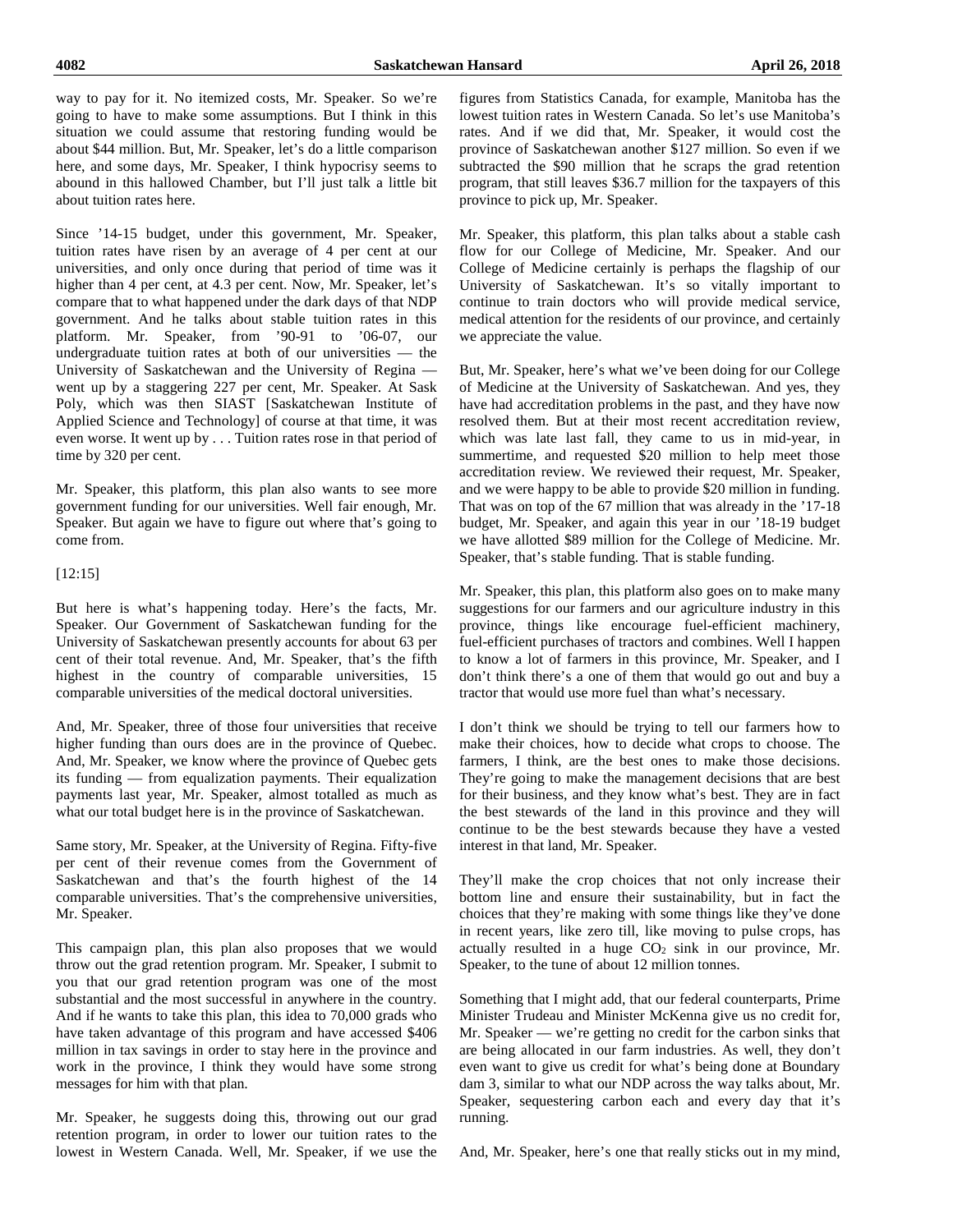and I'm not sure just where this came from, but it could cost as much as \$18.1 million. And that was a proposal in this plan to pay farmers to quit using chemicals, to quit using fertilizers, to quit using sprays and to go organic. Well, Mr. Speaker, again I think farmers can best make these choices.

But let's take a look at some facts, Mr. Speaker. In Saskatchewan there's presently approximately 850 certified organic producers, and that accounts for about 2.5 per cent of all farms in this province. So again we have to make an assumption. We don't know what this plan, what this platform was proposing, but let's say the plan was to double the number of organic farms in this province. So that would be another 900 farms. And again, if we have to use some figures that are available to us today, if we use the figures from Quebec, from their conversion to organic program which provided \$20,000 per farm, if you take that \$20,000 per farm for the 900 farmers, that's another \$18 million that the taxpayers of this province are going to have to come up with.

Another plank in this very shaky platform and in this plan suggests that we should provide support for small farms and young farmers. So again, Mr. Speaker, this is full of assumptions, but let's take a look at 2016 stats for a moment. At that time there were approximately 4,400 farmers in this province under the age of 35. So if we were to assume that . . . I don't know for sure, but is he saying we're going to give them each \$10,000 to keep operating? I don't know. And if we had a 50 per cent uptake on that, that's going to cost us \$22 million, Mr. Speaker, to the taxpayers of this province. And as mentioned earlier, I think leave the farming decision up to the farmers. They're the stewards of the land. They're going to make the decisions that are best for their farming operations and indeed, best for this province and best for the environment.

This plan also goes on to say that they want to see agriculture innovation commitments. Well, Mr. Speaker, I think we can already tick that box. In our last budget we provided \$25.78 million for just that, Mr. Speaker. And this year we've announced a new ag tax incentive for value-added agriculture production. That's our commitment for our ag community, our agriculture producers in this province, Mr. Speaker.

And now I would just like to continue with a few comments about the platform regarding education, Mr. Speaker. This plan suggests that we should be doing more. How much more? We don't really know. It didn't say in that plan. But let's make an assumption again here. In '17-18 we invested seventy-nine and a quarter million dollars in early years funding. So if he's suggesting a 10 per cent increase in that funding, there's another \$7.9 million.

As well, this platform outlines developing affordable early childhood education programming. What does that mean? Well let's use the Quebec model again. At \$7 a day of cost, amounts to \$9,000 per child in that province. Here in Saskatchewan we have 15,200 licensed daycare spaces, government-funded, at approximately \$3,700 per space for a total of \$56 million. If we were to move to even a \$15-a-day cap, that would cost us another \$40 million that would be paid for by the taxpayers in this province.

Mr. Speaker, this platform suggests that we roll out a nutritious

lunch program for our students in this province. Well, Mr. Speaker, I guess I would have to inform them that this program has been in effect in the province for 28 years. This year alone, Mr. Speaker, already we have provided \$2.3 million and have provided 8 million meals already this year for our students. So what's the plan here? Expand it by 20 per cent? Expand it by 10 per cent? What is he proposing? Even if it went at 10 per cent, Mr. Speaker, it's another \$230,000.

As well, he talks about . . . This plan talks about investing in libraries. '16-17 funding, we provided \$12.768 million, so if we assume a 10 per cent increase again, another \$1 million.

Again, Mr. Speaker, this plan expresses concern for our environment, which this side of the government is very concerned with as well, and should we all be. And it suggests spending dollars to promote resilient farming methods. Well I talked about that a little earlier, Mr. Speaker. We have 40 per cent of the arable land in this nation, Mr. Speaker. Our zero-till techniques, which have evolved over the last, let's say 10, 15 years, has resulted in about 12 million tonnes a year of carbon sinks into our soil. Mr. Speaker, another 21 million acres of grasslands, wetlands, forests, also account for sinks. Pulse growing in this province accounts for another 2 million tonnes, Mr. Speaker.

We also provide in '17-18 that \$25.78 million I talked about for ag research programming. Farmers best know what they can do with their land. They're the long-term tenants of that land.

Mr. Speaker, if I can just take a bit of an aside here. In my previous career as a realtor, I often had investors come to me and want to invest money and ask where I thought would be a good spot to put it. Would it be in a strip mall or in an apartment building or a fourplex? My advice to them was, very often, use the money to buy a quarter section of land, buy a half section of land. Rent it back to a farmer. You have one tenant to work with. The tenant pays cash or pays a crop share. He has a vested interest in looking after that land because he's going to use the land next year and continue to make money. And I think that holds true for a lot of things in the ag industry. Farmers are the best stewards and they have the best knowledge of what's . . . [inaudible].

This plan outlined in this platform also advocates establishing a new Saskatchewan transportation company. Well we better look at some facts here, Mr. Speaker, because there wasn't any in this proposal. Since 1980, Mr. Speaker, on our old STC [Saskatchewan Transportation Company], ridership declined by 77 per cent. It declined by 35 per cent since '12. Last year of its operation, ridership dropped by 9 per cent, another 18,000 rides. Since '07 the subsidy per ride at that bus company rose from \$25 to \$94. And in fact, 1978 was the last year that STC returned any profit back to the taxpayer of this province.

This plan, this campaign plan, they seem to feel that \$10 million would restart STC. Well, Mr. Speaker, I'm guessing that they haven't bought many buses lately and they haven't built many service garages and they haven't built many customer service stations. So I think that's not even realistic. I think if we took a more realistic ... It's going to cost us at least \$50 million to reinstate STC. Plus if we look at 85 million that it may cost us over the next five years to run, that's a \$125 million difference,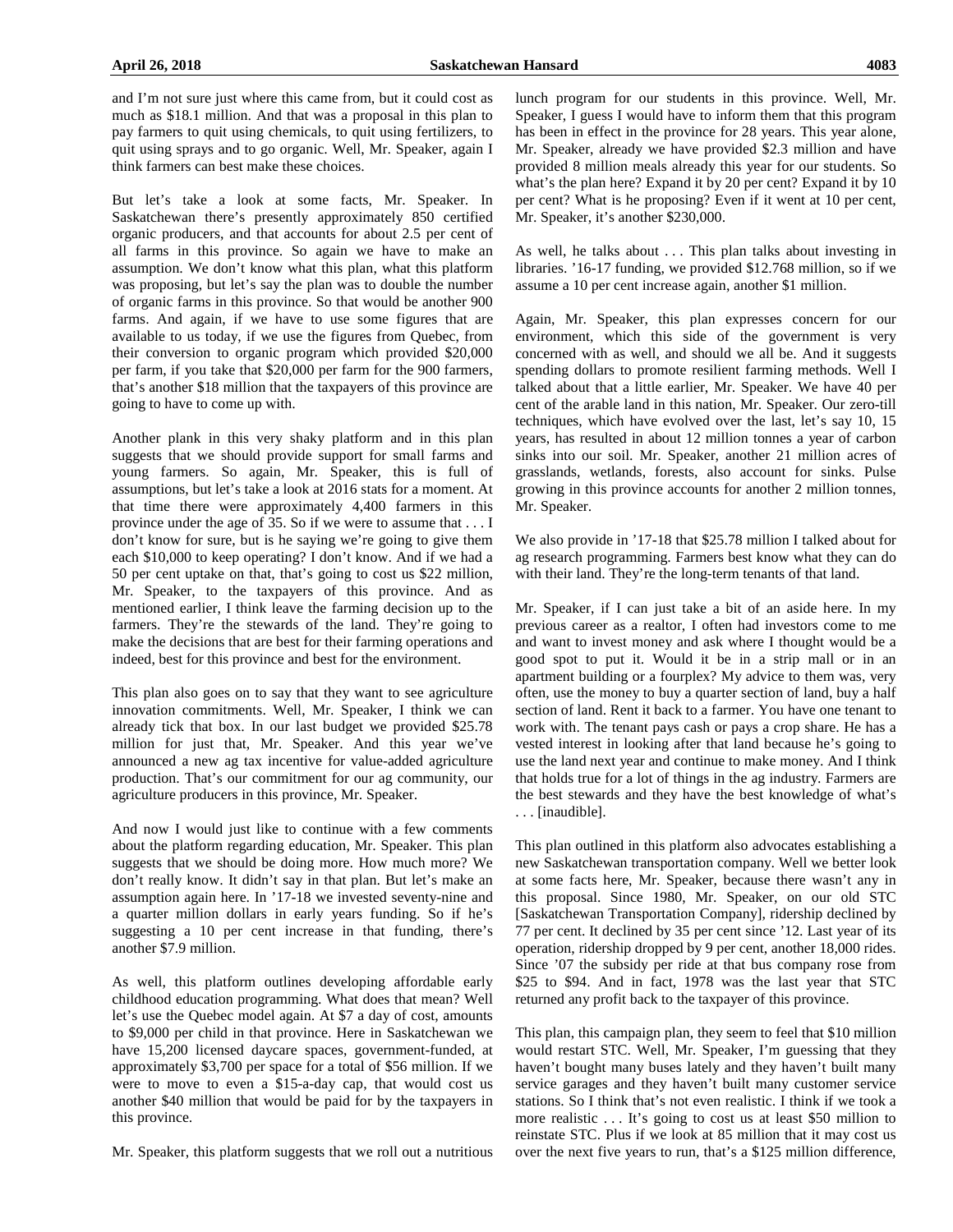#### Mr. Speaker.

And if you look at that and break that down at an annual cost of \$17 million to run that bus company again, and that's, Mr. Speaker, take note, that's only running it for half of the province. It was only servicing half of this province at that time to begin with. So I'm not sure. Are they going to make the decision on which town, which community would get a bus? Or would they provide it for the whole province? And that would drive up the 17 million cost. But even if you look at the \$17 million that the STC was losing — write that down — that's about \$46,000 per day. That \$46,000 will pay for a lot of teachers, a lot of doctors, a lot of nurses in this province.

Mr. Speaker, the platform also suggested changes to municipal revenue sharing. And again as I said earlier, hypocrisy abounds here, Mr. Speaker. And I would like to say prior to our party having the honour of forming government, there was no predictable funding for municipal revenue sharing.

#### [12:30]

We heard from our municipal partners. They asked, and we responded. They wanted stable funding. In '07-08, revenue sharing amounted to \$127 million for all of our municipal partners. This year it's up by a whopping 89 per cent, to \$241.1 million in revenue sharing. That's what we've done for the municipalities in our province ... [inaudible interjection] ... That's right. He suggests that we should use one point of all PST. That would amount to a cost of another \$80 million to our taxpayers, Mr. Speaker. Where is that money coming from? Nothing outlined here.

Again we've heard quite a bit of conversation today in our 75-minute debate about this plan's proposal for pharmacare. But was that costed out? Have we seen any numbers? I haven't seen any numbers. Presently in Saskatchewan, the total cost of drugs is approximately \$600 million. The drug plan covered about \$330 million of that amount. So if we were to pay all 100 per cent, that would amount to another \$270 million. Again, Mr. Speaker, that's got to be picked up by the taxpayers.

He wants coverage, this plan wants coverage for all HIV meds. Well, Mr. Speaker, again we can check that box. One hundred per cent cost equalling some \$700,000 covered in our health budget this year.

Mr. Speaker, I think there are some glaring omissions in this plan, and I'd just like to mention a couple of them here. First of all, I saw nothing in this plan about capital investments. The plan outlines approximately \$2.5 billion in expenses, but then if you add to it some of the things that we proposed in our most recent budget — things like \$1.5 billion for infrastructure in our Crown corporations, another \$1.2 billion for the Sask Builds capital plan — not here, Mr. Speaker.

Health infrastructure spending, one item alone, \$34 million for the Sask Hospital, North Battleford — something that is very, very important to me and to all residents of this province, but certainly residents of the Battlefords.

\$214 million for highway upgrades and safety projects. Several passing lanes, great safety factor, and that including Highway

No. 4 between North Battleford and Cochin, something that we've been asking for for many, many years. And it's going to be a great addition to a very, very busy highway.

\$18 million in transfers to municipal infrastructure for municipal roads, urban connector program, community airports. And just on the side here, Mr. Speaker, I'd just like to mention last year we received \$275,000 for repaving of our North Battleford Cameron McIntosh Airport. That airport's very important to the whole part of Northwest. It not only serves The Battlefords but it serves all the Northwest — oil exploration up in that area, mining exploration, farm population. Very important.

Second admission, Mr. Speaker, no indication here where the dollars are going to come from. They always ask, many, many times in this House, where did all our dollars go? Well I've just outlined a few things where our dollars go. They go to invest in infrastructure for the future. They've gone to taking 112,000 people right off the tax rolls altogether, saved them literally billions of dollars in tax savings. But you know, where does the money come from for all of these promises? I'd like to know where. And on top of all of this, Mr. Speaker, he favours a carbon tax to impose on the province of Saskatchewan which is going to even cripple our economy even more and lower the amount of tax dollars that are available.

Mr. Speaker, I'm just going to wrap up here momentarily, but I would just like to say that I am proud of the strong leadership in our Saskatchewan Party that they've shown to this province, turning our province from a have-not to a have province in the good times, and then formulating a sustainable plan to carry us through these challenging times. This has shown the most important qualities of strong leadership — clear-headedness; the ability to formulate a work plan, and it's a workable work plan, Mr. Speaker; and the courage to carry out that plan. To keep your head when all about you are losing theirs, that's what strong leadership is about, Mr. Speaker. Most importantly, it's about accountability.

I'd just like to wrap up by saying, Mr. Speaker, my wife, Linda, and I have three great kids that we are very proud of. And they've got three great spouses that we're also proud of. And I would like to say they're all employed here in the province of Saskatchewan, and they're paying taxes, Mr. Speaker. And I think even, with no disrespect to my kids but even more important, we've got five beautiful grandkids.

And, Mr. Speaker, I stand here in this House today and say that I will do everything in my power to ensure that a party, a leader that proposes such loosey-goosey ideas with no plan to pay for them will never ever be able to form government. I will not have my children getting up in the morning and going to work knowing that at the end of the day, the government's going to have their hand in their pocket to take half of that back to pay for such ill-founded, ill-planned program as this.

Mr. Speaker, I would like to now adjourn debate on this motion.

**The Deputy Speaker**: — The member from The Battlefords has moved to adjourn debate. Is it the pleasure of the Assembly to adopt the motion?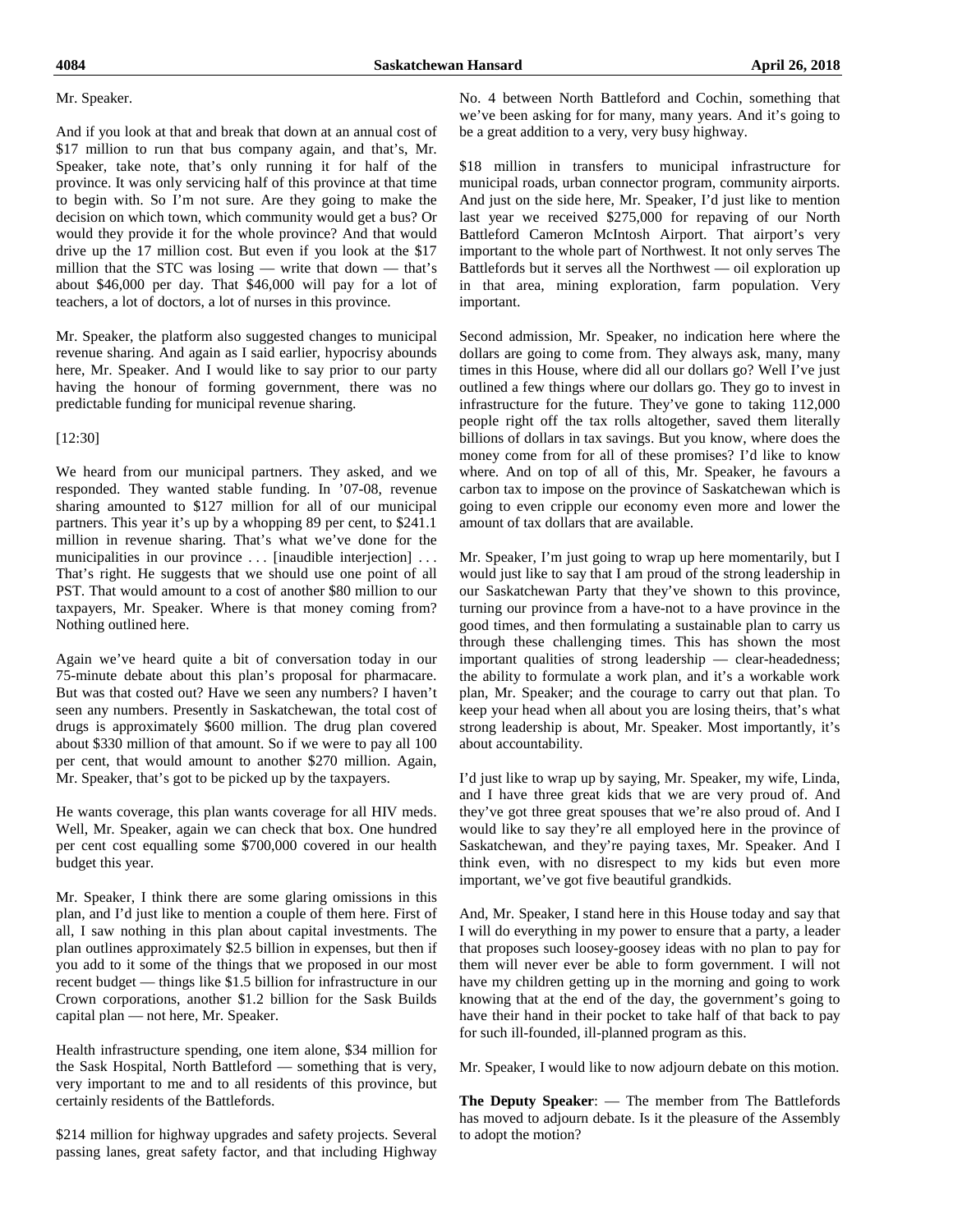**Some Hon. Members**: — Agreed.

**The Deputy Speaker**: — Carried. I recognize the Government House Leader.

**Hon. Mr. Brkich**: — Mr. Speaker, I move that this House do now adjourn.

**The Deputy Speaker**: — The Government House Leader has moved that the House adjourns. Is it the pleasure of the Assembly to adopt the motion?

**Some Hon. Members**: — Agreed.

**The Deputy Speaker**: — Carried. This House stands adjourned until Monday at 1:30 p.m.

[The Assembly adjourned at 12:36.]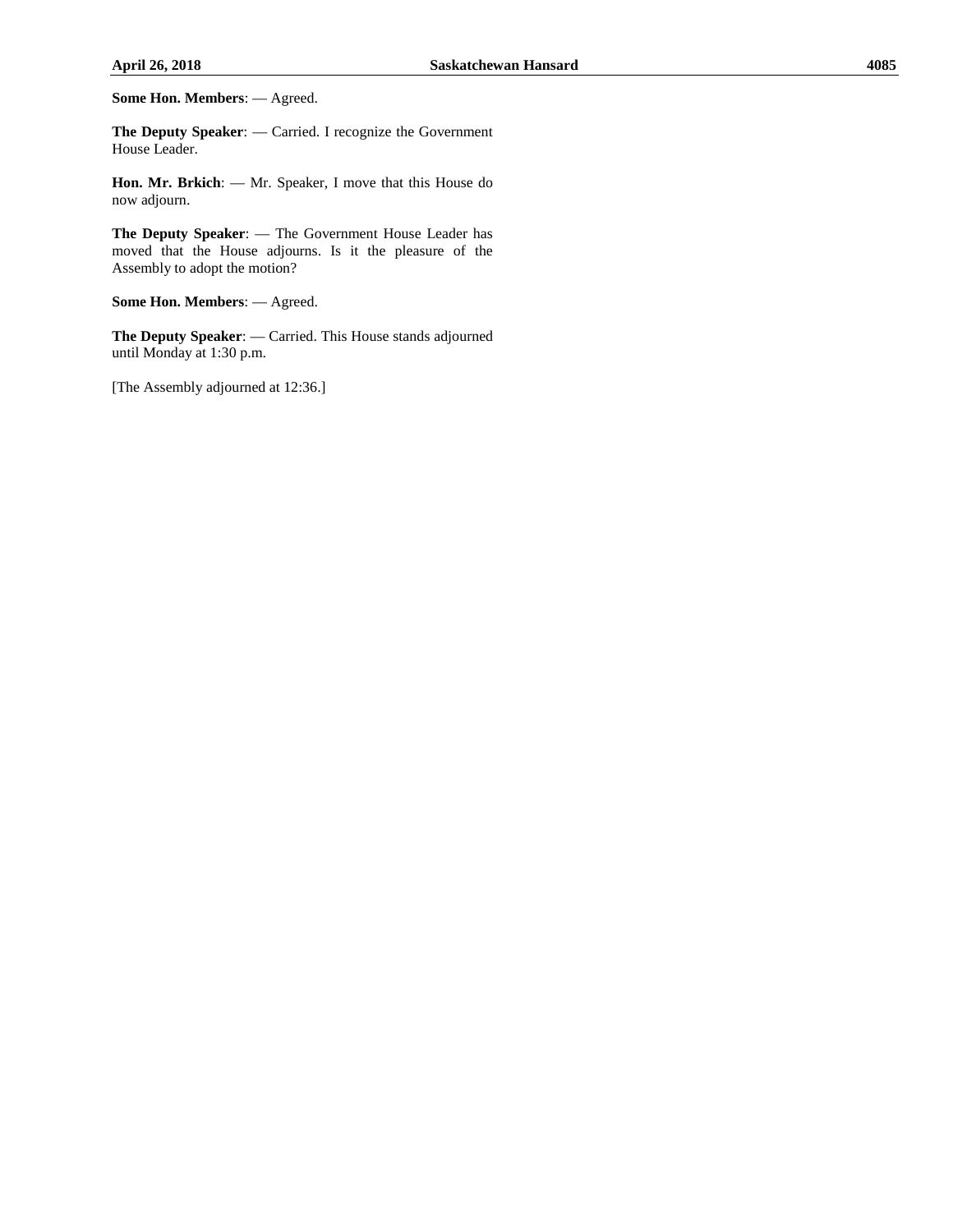## **TABLE OF CONTENTS**

| <b>COMMEMORATIVE STATEMENTS</b>                              |  |
|--------------------------------------------------------------|--|
| <b>National Day of Mourning</b>                              |  |
|                                                              |  |
|                                                              |  |
| <b>TABLING OF REPORTS</b>                                    |  |
|                                                              |  |
| <b>ROUTINE PROCEEDINGS</b>                                   |  |
| <b>INTRODUCTION OF GUESTS</b>                                |  |
|                                                              |  |
|                                                              |  |
|                                                              |  |
|                                                              |  |
|                                                              |  |
| PRESENTING PETITIONS                                         |  |
|                                                              |  |
|                                                              |  |
|                                                              |  |
|                                                              |  |
| <b>STATEMENTS BY MEMBERS</b>                                 |  |
| <b>Nipawin Hawks Win Canalta Cup</b>                         |  |
|                                                              |  |
| Day of Mourning                                              |  |
|                                                              |  |
| <b>Provincial Game Management Plan</b>                       |  |
|                                                              |  |
| <b>Project Lifesaver Implemented in Saskatoon</b>            |  |
|                                                              |  |
| <b>2018 Tony Cote Winter Games</b>                           |  |
|                                                              |  |
| 2017 Saskatoon Citizen of the Year                           |  |
|                                                              |  |
| <b>Support for Government Position on Carbon Pricing</b>     |  |
|                                                              |  |
| <b>QUESTION PERIOD</b>                                       |  |
| <b>Support for Post-Secondary Institutes</b>                 |  |
|                                                              |  |
|                                                              |  |
|                                                              |  |
| <b>Former Member and Irrigation Project Approval Process</b> |  |
|                                                              |  |
|                                                              |  |
| <b>Global Transportation Hub and Land Transactions</b>       |  |
|                                                              |  |
|                                                              |  |
| <b>Global Transportation Hub and Government Transparency</b> |  |
|                                                              |  |
|                                                              |  |
| <b>Mental Health Services for Children</b>                   |  |
|                                                              |  |
|                                                              |  |
|                                                              |  |
| Support for Capital Infrastructure in the Education Sector   |  |
|                                                              |  |
|                                                              |  |
| <b>Commercial Development in Wascana Park</b>                |  |
|                                                              |  |
|                                                              |  |
| <b>ORDERS OF THE DAY</b>                                     |  |
| <b>SEVENTY-FIVE MINUTE DEBATE</b>                            |  |
| <b>Need for Pharmacare</b>                                   |  |
|                                                              |  |
|                                                              |  |
|                                                              |  |
|                                                              |  |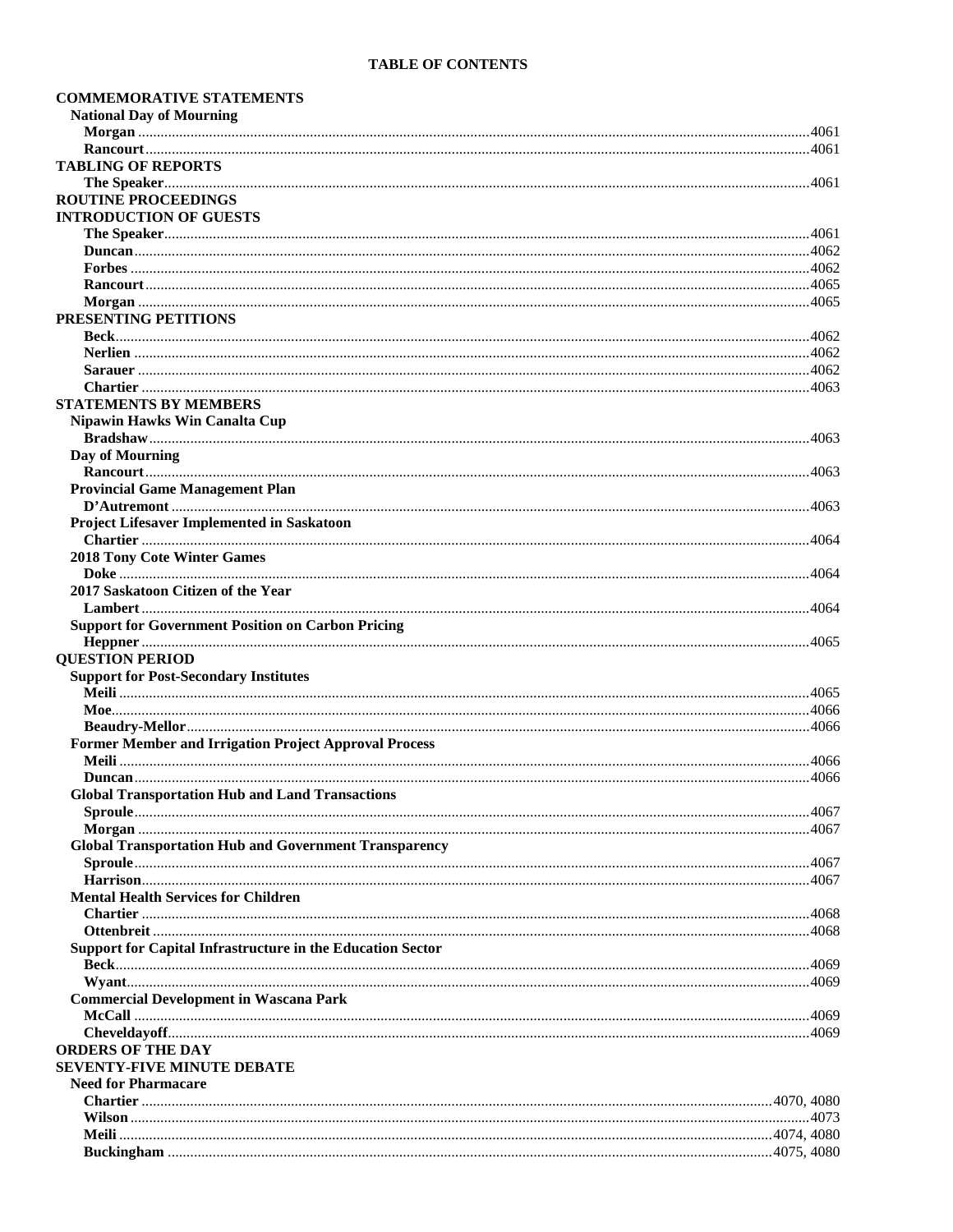|                                                 | .4080 |
|-------------------------------------------------|-------|
|                                                 |       |
| <b>PRIVATE MEMBERS' PUBLIC BILLS AND ORDERS</b> |       |
| <b>ADJOURNED DEBATES</b>                        |       |
| <b>PRIVATE MEMBERS' MOTIONS</b>                 |       |
| Motion No. $2$ — Opposition's Fiscal Plan       |       |
|                                                 |       |